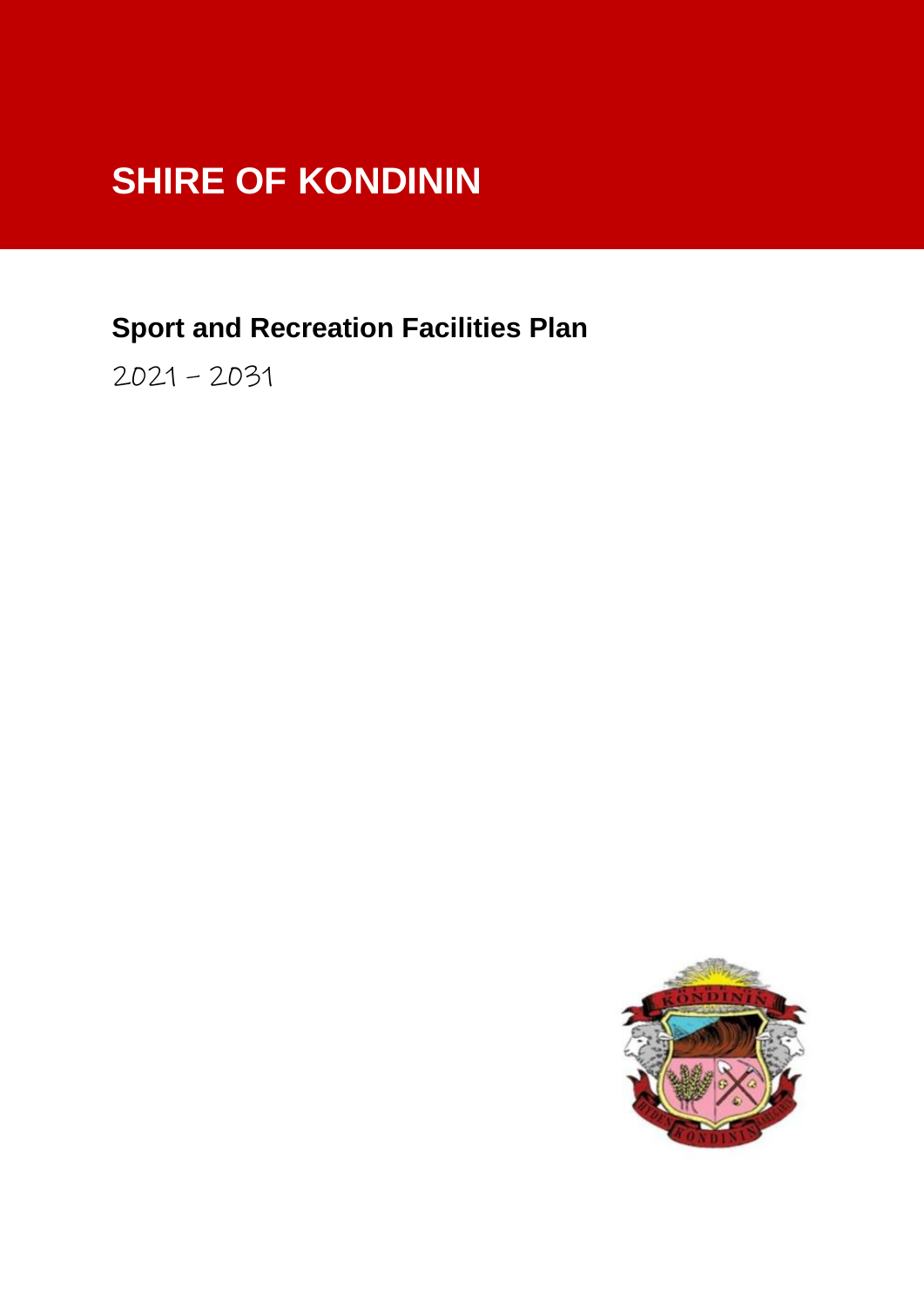# **Contents**

| Authors         | Caroline Robinson (150Square)<br>Tory Young (Shire of Kondinin, Manager of Assets) |
|-----------------|------------------------------------------------------------------------------------|
| Council Adopted | 16 June 2021                                                                       |
| Reviewed        | Council Amended 16 March 2022                                                      |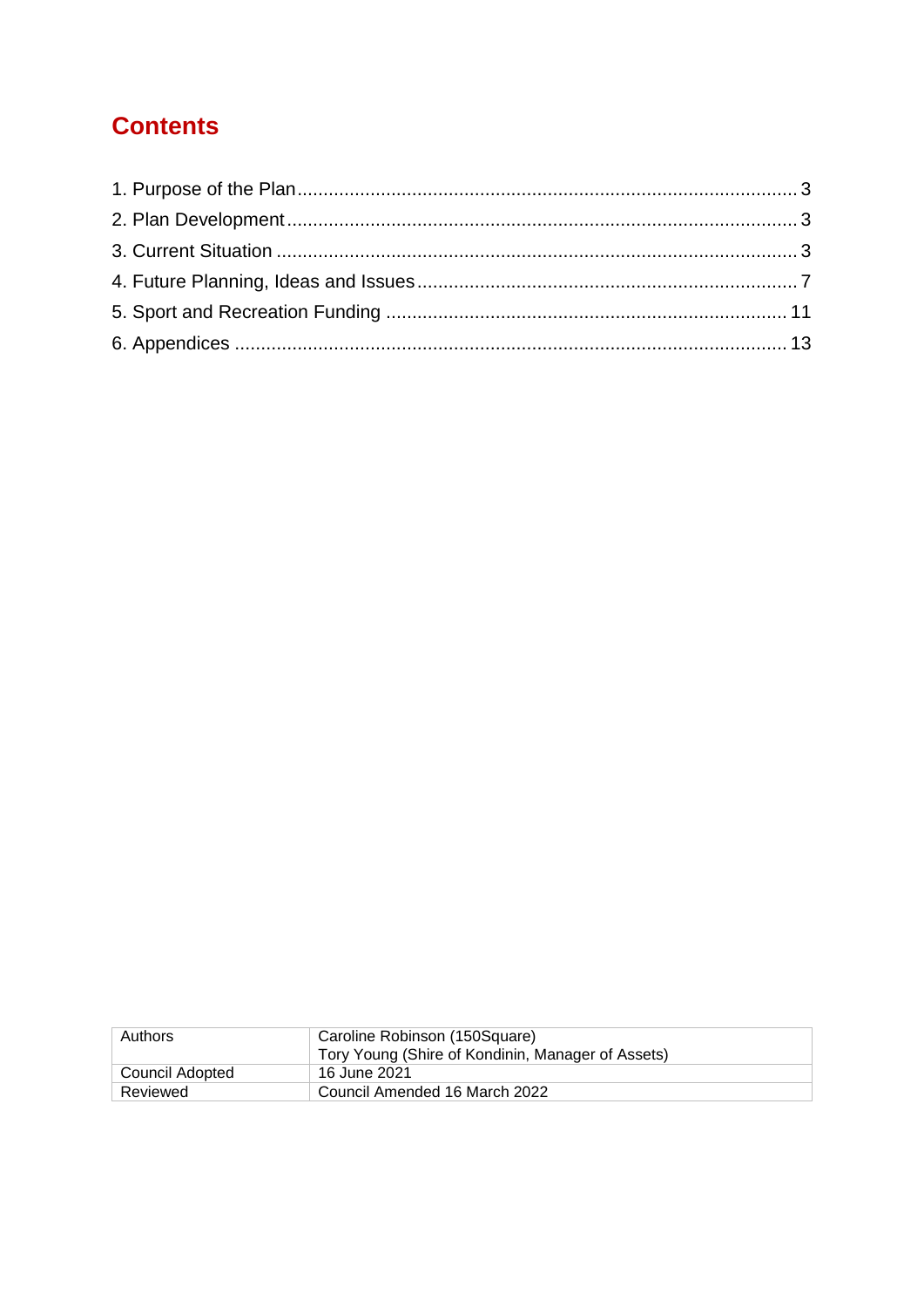# <span id="page-2-0"></span>**1. Purpose of the Plan**

The Shire of Kondinin Sport and Recreation Facilities Plan has been developed to provide a clear vision of the direction in which Council, in partnership with local sport and recreation clubs would like to proceed with sport and recreation facilities over the next 10yrs and beyond. The purpose of the plan is to:

- **Identify the sport and recreation facilities** throughout the Shire of Kondinin
- **Highlight the needs of sporting groups** and what facility improvements are mostneeded from their perspective with consideration of the future
- **Improve opportunities to participate** in active recreation and sporting activities within the Shire and
- To **establish a framework of investment** to address the key priorities for sustainable sport and recreation facilities across the Shire of Kondinin

# <span id="page-2-1"></span>**2. Plan Development**

The following stages were taken in developing this plan.



Members of the Working Group included Cr Mouritz, Cr Gangell, Cr Pool and Manager of Assets Tory Young.

# <span id="page-2-2"></span>**3. Current Situation**

The communities across the Shire of Kondinin have a strong sporting culture, history and connection with the wider community with successful clubs and teams across the district. Although the majority of sport and recreation infrastructure across the district is owned by the Shire of Kondinin there is a great sense of ownership and pride felt by the clubs that operate from these facilities towards their grounds and they actively contribute towards new or renovated facilities to improve their playing surfaces or clubrooms.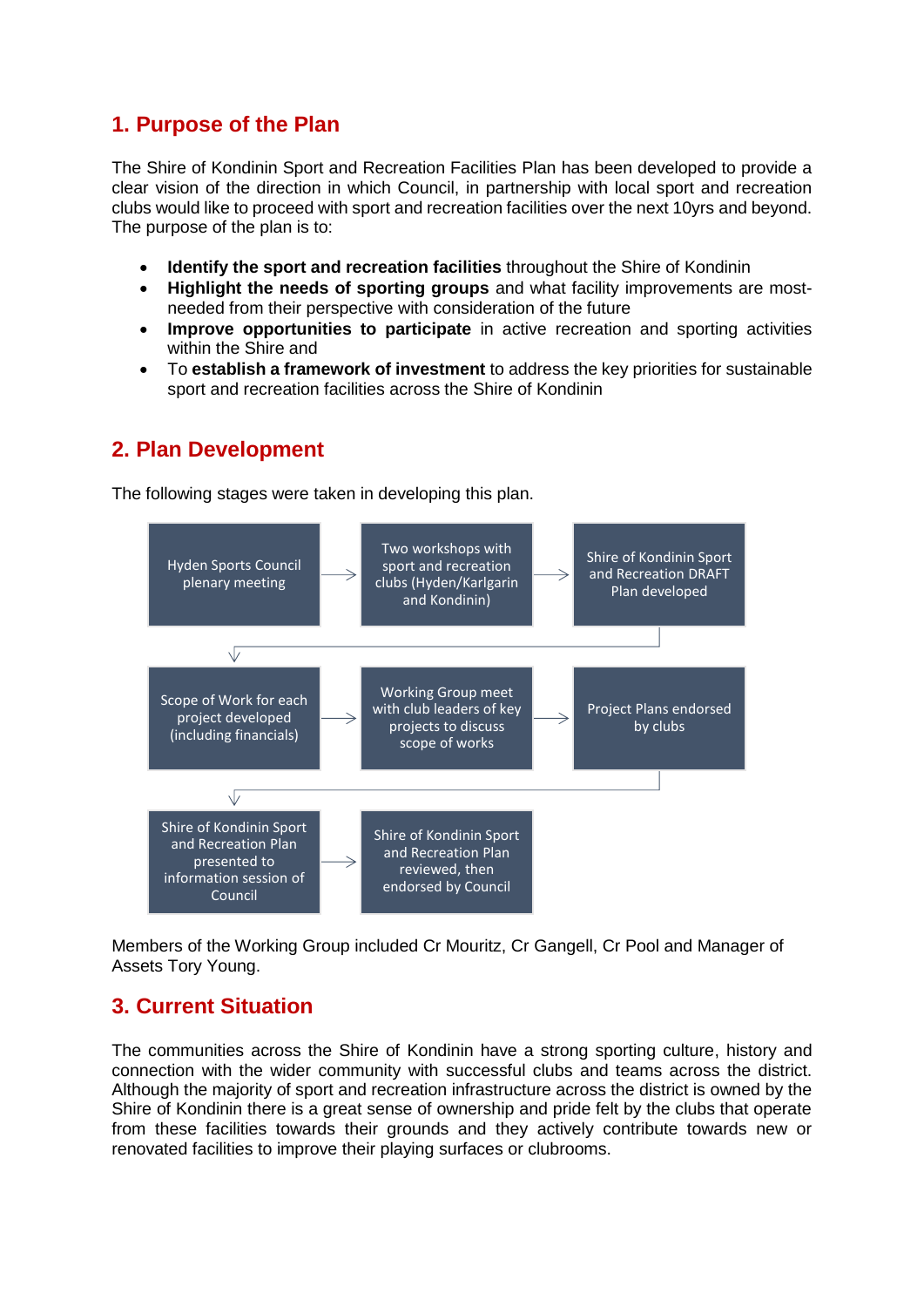#### **Current Sport and Recreation Facilities Across the Shire**

#### **Kondinin**

- Kondinin Country Club recently (2018-19) renovated to include new change rooms an enlarged kitchen and function area.
- Kondinin Bowling Rink
- Kondinin Hockey Field not currently fit for use
- Kondinin Pavilion and Football / Cricket Oval
- Kondinin Netball Courts
- Kondinin Tennis Courts (4)
- Kondinin Aquatic Centre & Bill Smoker Room built in 2014 with new amenities opened in 2015. Open from November to April. Includes a 25-metre lap pool, beach entry to toddlers and learn to swim area, spa area, kiosk and BBQ area. There is also a function centre available for hire all year round.
- Kondinin Golf Course 18 holes and clubroom

#### **Karlgarin**

- Karlgarin Pavilion Oval and clubroom catering for cricket.
- Karlgarin Bowling Club Club room and bowling green

#### **Hyden**

- Hyden Recreation Centre
- Hyden Netball Courts (3)
- Hyden Cricket / Football Oval
- Hyden Hockey Grass Field
- Hyden Tennis Club 8 courts and club room
- Hyden Golf Course 18-hole course based around Wave Rock.
- Hyden Swimming Pool a major upgrade was undertaken in 2008. Open from November to April. Features a main pool, toddlers and babies pool, diving pool with 1 and 3 metre high springboards. Also includes a volleyball court, cricket and basketball area, kiosk and large grassed area.

Sport and recreation clubs across the Shire have a unique set of circumstances which influence this plan:

- Multiple sport and recreation facilities across three townships e.g. two swimming pools, three ovals, two recreation centres, two bowling greens, etc.
- Across Shire sporting clubs e.g. KK Vipers Hockey Club
- Across township clubs e.g. Karlgarin Hyden Hockey Club
- Two active sports councils in the townships of Hyden and Kondinin which assist in sports leadership, planning and facility development

Payments and fees across the Shire vary and arrangements are in place with the two Sporting Councils regarding usage fees as well as any clubs not affiliated with these two organisations.

#### **Sport and Recreation Clubs in the Shire of Kondinin**

The districts sporting clubs can be broken into three tiers with small, medium and large membership bases.

| <b>Small Clubs &lt;30 members</b> | <b>Kondinin Tennis Club</b><br>Kondinin Kulin Cricket Club |
|-----------------------------------|------------------------------------------------------------|
|                                   | Karlgarin Bowling Club                                     |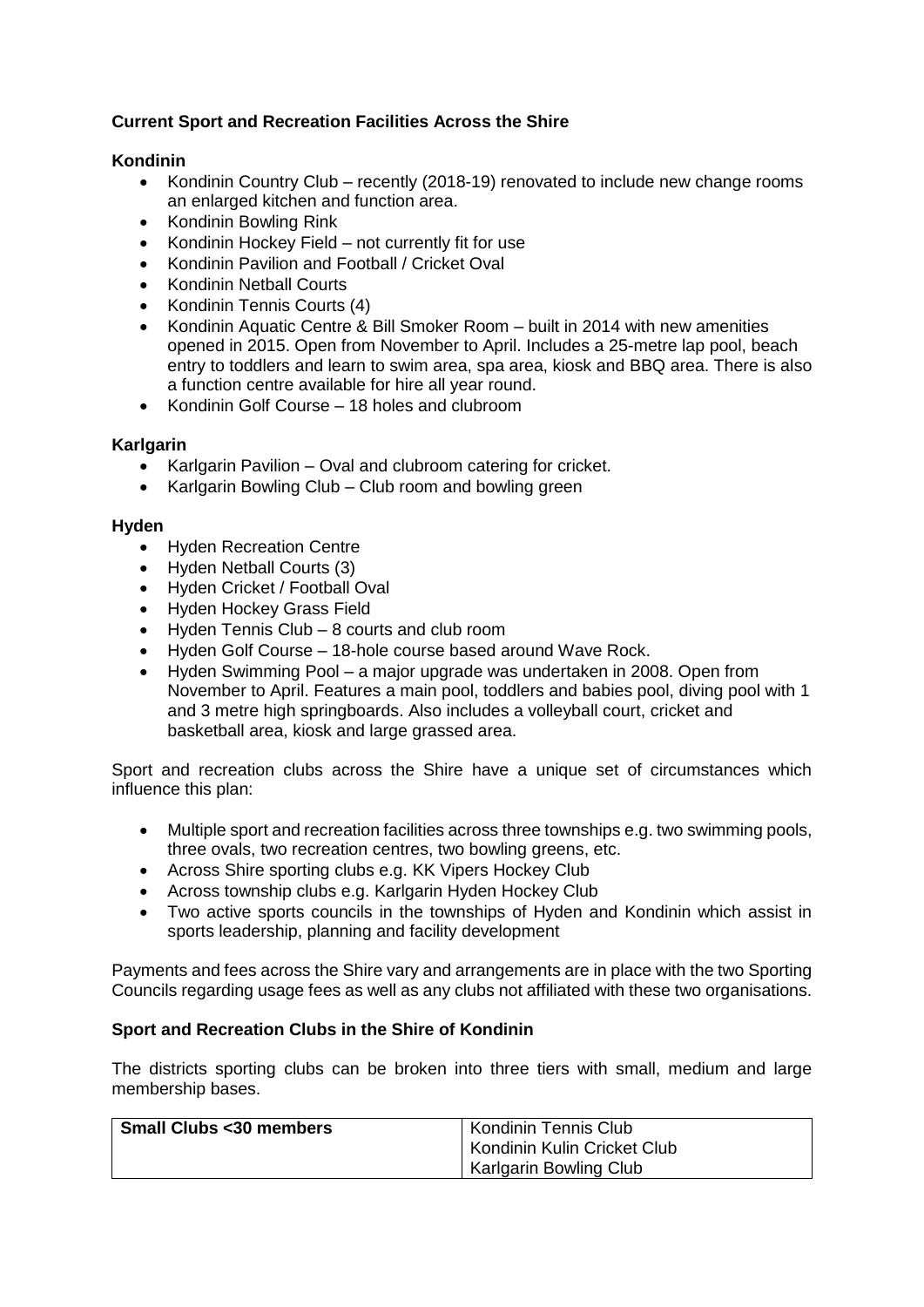|                                   | <b>Hyden Croquet Club</b>              |
|-----------------------------------|----------------------------------------|
|                                   | Karlgarin Hyden Pingaring Cricket Club |
|                                   | Kondinin Swimming Club                 |
|                                   | Kondinin Netball Club                  |
| <b>Medium Clubs 30-50 members</b> | Kondinin Bowling Club                  |
|                                   | Kondinin Golf Club                     |
|                                   | Karlgarin Hyden Hockey Club            |
|                                   | Hyden Golf Club                        |
|                                   | <b>Hyden Netball Club</b>              |
| Large Clubs 50-100 Members        | Kulin Kondinin Football Club           |
|                                   | <b>KK Vipers Hockey Club</b>           |
|                                   | <b>Hyden Tennis Club</b>               |
|                                   | Hyden Karlgarin Football Club          |

# **Shire of Kondinin Sport and Recreation Main Events**

| <b>Croquet</b>                              | Infancy stage                                                                 |  |  |  |  |
|---------------------------------------------|-------------------------------------------------------------------------------|--|--|--|--|
| Kondinin Kulin Cricket Club                 | Weekly training and weekend games in season, rotated in                       |  |  |  |  |
|                                             | the association                                                               |  |  |  |  |
| Karlgarin Hyden Pingaring                   | Weekly training and weekend games in season, rotated in                       |  |  |  |  |
| <b>Cricket Club</b>                         | the association                                                               |  |  |  |  |
| <b>Hyden Golf Club</b>                      | Open days, weekend competitions                                               |  |  |  |  |
| <b>Kondinin Golf Club</b>                   | Open days, weekend competitions                                               |  |  |  |  |
| <b>Hyden Tennis Club</b>                    | Weekend competitions, social tennis, pennants, open                           |  |  |  |  |
|                                             | days, junior coaching, hosting finals for tennis                              |  |  |  |  |
| <b>Kondinin Tennis Club</b>                 | Weekend competitions, social tennis, pennants, open                           |  |  |  |  |
|                                             | days, junior coaching, hosting finals                                         |  |  |  |  |
| Kondinin<br><b>Football</b><br><b>Kulin</b> | Weekday trainings and weekend competitions in the                             |  |  |  |  |
| Club                                        | association, hosting finals, regional competitions, youth                     |  |  |  |  |
|                                             | competitions                                                                  |  |  |  |  |
| Hyden Karlgarin Football                    | Weekday trainings and weekend competitions in the                             |  |  |  |  |
| <b>Club</b>                                 | association, hosting finals, regional competitions, youth                     |  |  |  |  |
|                                             | competitions                                                                  |  |  |  |  |
| <b>Kondinin Swimming Club</b>               | Weekday training session and weekend time trails                              |  |  |  |  |
| <b>Hyden Swimming Club</b>                  | Weekday training session                                                      |  |  |  |  |
| <b>Karlgarin Bowls</b>                      | Weekday and weekend competitions in the association,                          |  |  |  |  |
|                                             | Rose Bowls, open days, regional competitions, social                          |  |  |  |  |
| <b>Kondinin Bowls</b>                       | bowls, hosting finals                                                         |  |  |  |  |
|                                             | Weekday and weekend competitions in the association,                          |  |  |  |  |
|                                             | Rose Bowls, open days, regional competitions, social<br>bowls, hosting finals |  |  |  |  |
| <b>Kondinin Netball Club</b>                | Weekday trainings and weekend competitions in the                             |  |  |  |  |
|                                             | association, hosting finals, regional competitions, youth                     |  |  |  |  |
|                                             | competitions, social netball                                                  |  |  |  |  |
| <b>Hyden Netball Club</b>                   | Weekday trainings and weekend competitions in the                             |  |  |  |  |
|                                             | association, hosting finals, regional competitions, youth                     |  |  |  |  |
|                                             | competitions, social netball                                                  |  |  |  |  |
| Karlgarin<br>Hyden<br>Hockey                | Weekday trainings and weekend competitions in the                             |  |  |  |  |
| Club                                        | association, social hockey, regional competitions, hosting                    |  |  |  |  |
|                                             | finals, youth competitions                                                    |  |  |  |  |
| <b>KK Vipers Hockey Club</b>                | Weekday trainings and weekend competitions in the                             |  |  |  |  |
|                                             | association, social hockey, regional competitions, hosting                    |  |  |  |  |
|                                             | finals, youth competitions                                                    |  |  |  |  |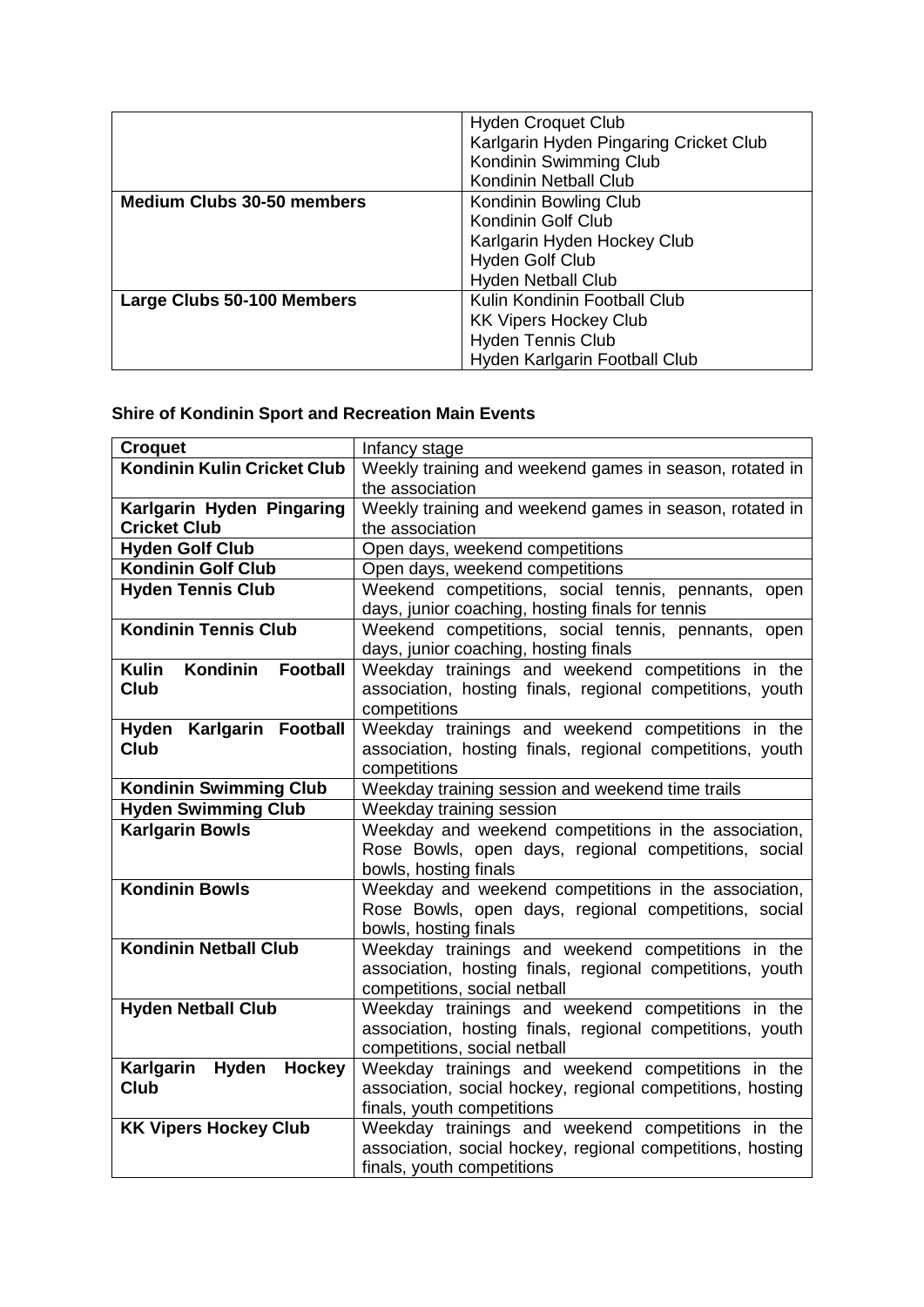#### **Statistical Profile of the Shire of Kondinin**

- Population: 873 (ABS Census 2016)
- Total Shire population down by 86 people (-9%) from 950 (2001) to 864 (2016)
- Electors: 568 (Your Everyday Council Statistics 2019/20)
- Population growth rate of -10.3% over the period 2006 to 2016 (968 persons at the time of the 2006 Census down to 873 in 2016)
- Median age: 43 years (ABS, Census 2016)
- The median aged has increased by almost a decade, up from a median age of 34 in 2006
- Population of Aboriginal and/or Torres Strait Islander people: 57 (ABS, Census 2016)
- The Aboriginal proportion of the population has decreased in the Shire from 8.6% in 2006 to 6.6% in 2016 (ABS, Census 2016)
- Median weekly income has increased from \$452 in 2006 to \$763 in 2016 (ABS, Census 2016)
- Median weekly family income has increased from \$1,081 in 2006 to \$1,570 in 2016 (ABS Census 2016)

#### **Community Profile of the Shire of Kondinin**

*(INSIGHT Regional Australia Institute – data compiled using a number of state and federal data sets between 2010 - 2016)*

- High rate of volunteerism (42.6% of persons aged 15 and over participate in voluntary work) but with a declining population there is a high risk of volunteer fatigue with fewer people available to contribute.
- Access to allied health services and distance to medical facilities are ranked poorly, with an average distance of 49.5km for resident to travel to access a medical facility.
- Poor access to telecommunications infrastructure and services (only 73% of households with internet connections, limited broadband coverage)
- High business turnover per capita (\$267,743)
- High population turnover (34.7%) and population decline (growth rate of -4.14%)
- High rate of workforce participation (63.3%) and low unemployment (2.5%)

#### **Participation Across the Shire of Kondinin**

It is difficult to determine the Shire's participation rate in non-structured sport and recreation activities such as dancing, cycling, running, use of skate parks or other activities where clubs aren't involved.

On average sporting club participation remains stable but with the increasing pressure of volunteer burn out in delivering these sports. Hockey, netball and tennis have more female participants than male.

Although clubs are open to having members of varied abilities, sporting club participation across non-able bodied participants is low – this could be linked to a number of factors.

A massive voluntary effort to run the sport and recreation clubs across the Shire is evident. Additionally many of the same people are on multiple sport and community group executives.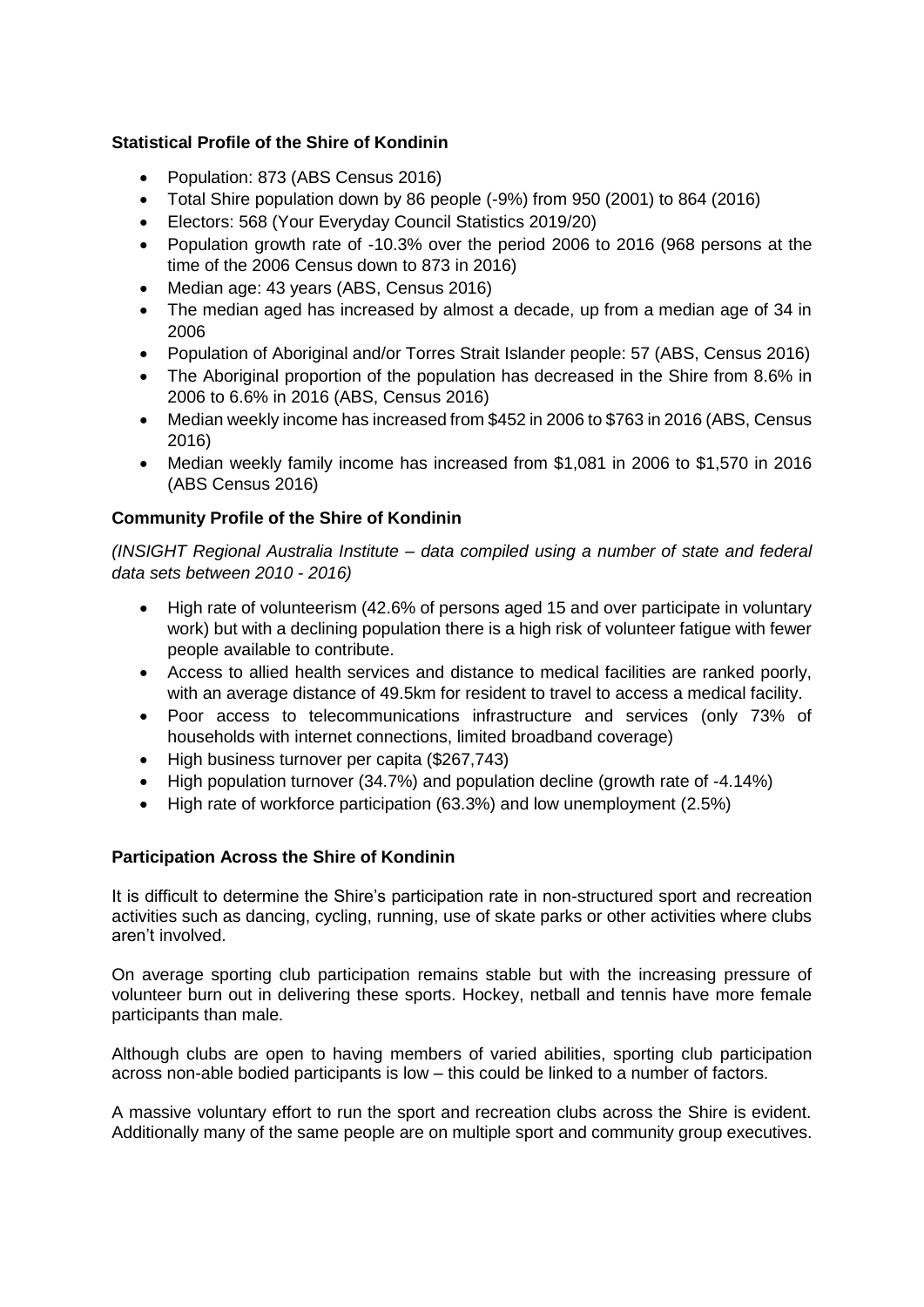# <span id="page-6-0"></span>**4. Future Planning, Ideas and Issues**

Over the last five years \$9m has been spent across the district on sport, recreation and cultural infrastructure. The annual maintenance and operating costs associated with sport and recreation infrastructure is approximately \$1.8m each year, with the three town ovals, recreation centres and swimming pools being the main cost areas. Annual income from sports clubs for the facilities is proportionately low – circa \$25K. Annual depreciation is circa \$750K.

Historically the Shire has relied on valuable contributions from the State and Federal Governments as well as the sporting clubs to maintain and enhance sport and recreation infrastructure. Usually on 1/3rd contribution basis from each party.

Whilst all clubs can point to areas of improvements in their facilities, most of the sport and recreation facilities seem to be of a moderate to good standard.

To assist in the forward planning of sport and recreation infrastructure and priorities across the district, the Shire of Kondinin held two workshops to receive feedback on sport and recreation facilities (16 and 18 February 2021). Over 55 attendees came. The level of engagement was extremely positive, and it was clear to see how much sport and recreation meant across the district.

When discussing the meaning of sport and recreation to the district many positive references were made with a resonating comment being made that sport and recreation is the *plays a central role in community health, wellbeing and social cohesion.*

The main themes mentioned at the workshops included:

- Social fabric across the three communities
- Togetherness and a sense of community
- Mental and physical health and wellbeing
- Pride and achievement

#### **Barriers to Participation**

Attendees analysed the main barriers to participation across the district and any specific groups that were missing out. Attendees also identified a number of ideas to help alleviate barriers and improve participation. The main themes were:

- Financial factors membership fees, other costs of participation e.g. equipment
- Limited population growth lack of people and limited accommodation for new people across the communities
- Associations fixturing conflicts across sports and during peak agricultural seasons
- Distance regional competition means lots of traveling to games which may be hard for some with other commitments
- Advertising/Awareness apprehensive about breaking into new groups, no knowledge or awareness of options

Attendees identified some ideas moving forward to break down barriers:

- More children
- Review membership regularly to make sure its affordable
- Lowering fees/subs to encourage access
- Childminding services so parents can play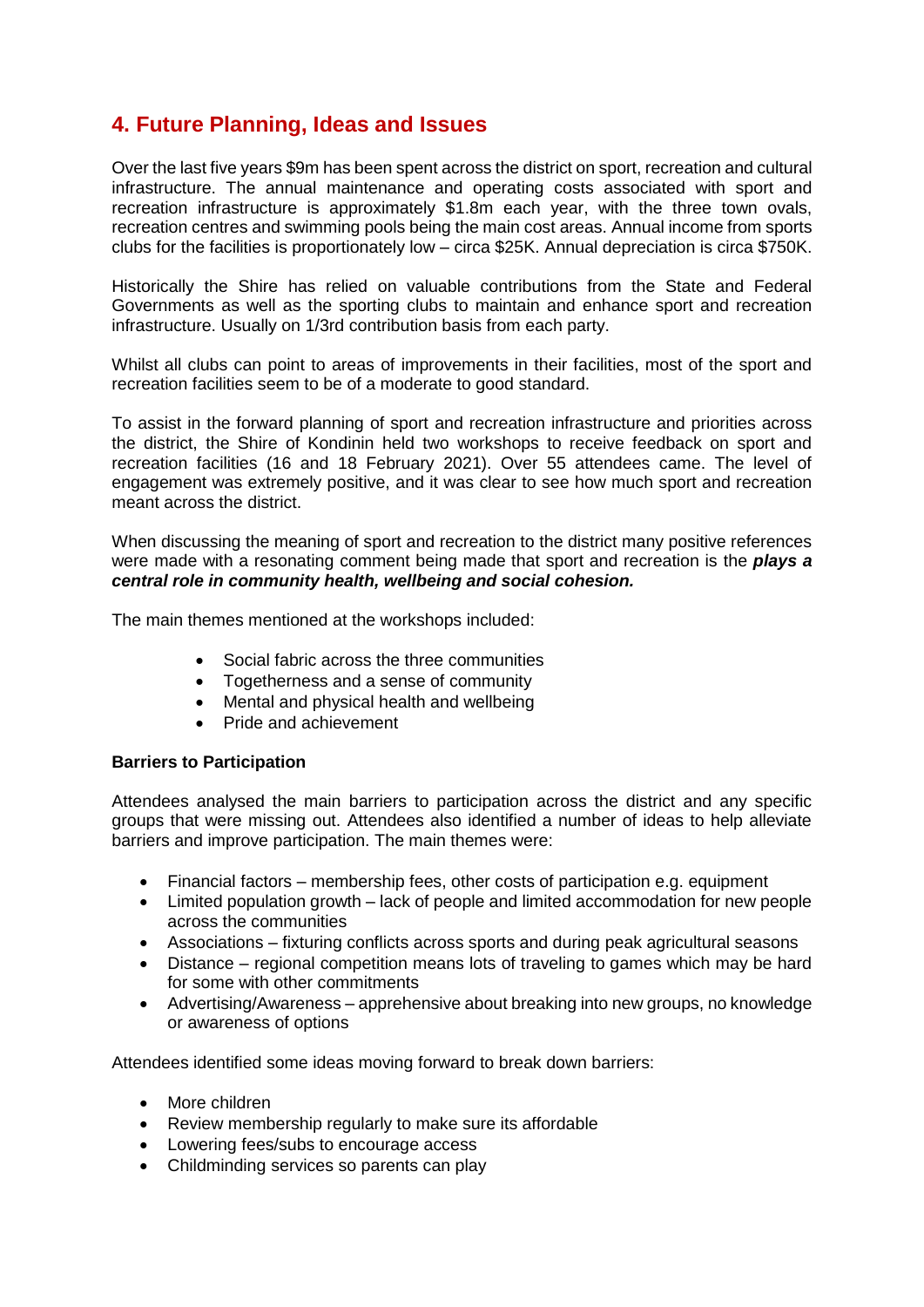- Association re-align to follow each other
- Engagement with schools
- More drive for juniors
- Promotion of participation within clubs
- Improve facilities
- Focus on junior development, coaching clinics
- Open days and invitations to surrounding clubs
- Share the load to help volunteers

#### **Facility Planning**

Since the initial workshops, the Shire of Kondinin and sports clubs have developed the following list of short term (1-2yrs), medium term (3-5yrs) and long term (5yrs plus) significant facility projects.

| <b>Priority</b>      | New or<br><b>Existing</b><br><b>Facility</b> | <b>Facility</b><br>Recommendation                      | <b>Action</b>                                                                                                                                                                                                                                                                                                                                          | Who                                                                                                                                                                                 |
|----------------------|----------------------------------------------|--------------------------------------------------------|--------------------------------------------------------------------------------------------------------------------------------------------------------------------------------------------------------------------------------------------------------------------------------------------------------------------------------------------------------|-------------------------------------------------------------------------------------------------------------------------------------------------------------------------------------|
| <b>Short</b><br>term | E                                            | <b>Hyden Sports</b><br><b>Facilities Precinct Plan</b> | Masterplan of sports<br>surfaces and facilities<br>in the Hyden town site<br>Cost benefit for netball<br>resurface<br>court<br>$\vee$<br>relocation<br>Cost benefit for hockey<br>surface / Cost benefit<br>for multipurpose tennis<br>and hockey surface<br>Changeroom design<br>Gym design<br>Bar access<br>Rationalisation<br><b>Staged process</b> | Shire of Kondinin<br><b>Hyden Sports Council</b>                                                                                                                                    |
| <b>Short</b><br>term | E                                            | <b>Kondinin Water</b><br>Storage                       | Plan<br>for<br>improved<br>water capture, storage<br>and use on Kondinin<br>playing surfaces                                                                                                                                                                                                                                                           | Shire of Kondinin<br><b>Water Corporation</b><br>Kondinin Community<br><b>Recreation Council</b><br>Kondinin<br>Kulin<br><b>Football Club</b><br><b>KK</b> Vipers<br>Hockey<br>Club |
| <b>Short</b><br>term | E                                            | <b>Kondinin Pavilion Plan</b>                          | Design<br>for<br>improvements at the<br>pavilion                                                                                                                                                                                                                                                                                                       | Shire of Kondinin<br>Kondinin Community<br><b>Recreation Council</b>                                                                                                                |
| <b>Short</b><br>term | E                                            | <b>Kondinin Bowls</b><br>resurface                     | <b>Bowls resurface</b>                                                                                                                                                                                                                                                                                                                                 | Shire of Kondinin<br><b>Kondinin Bowls</b><br>Kondinin Community<br><b>Recreation Council</b>                                                                                       |
| <b>Short</b><br>term | E                                            | <b>Hyden Oval</b><br><b>Reticulation</b>               | <b>Oval reticulation</b>                                                                                                                                                                                                                                                                                                                               | Shire of Kondinin                                                                                                                                                                   |
| <b>Short</b><br>term | E                                            | <b>Hyden Golf Club</b><br>ceiling                      | Replacement of ceiling                                                                                                                                                                                                                                                                                                                                 | Shire of Kondinin<br><b>Hyden Golf Club</b>                                                                                                                                         |
| <b>Short</b><br>term | E                                            | <b>Hyden Recreation</b><br>Centre (building)           | Designs                                                                                                                                                                                                                                                                                                                                                | Shire of Kondinin<br><b>Hyden Sports Council</b>                                                                                                                                    |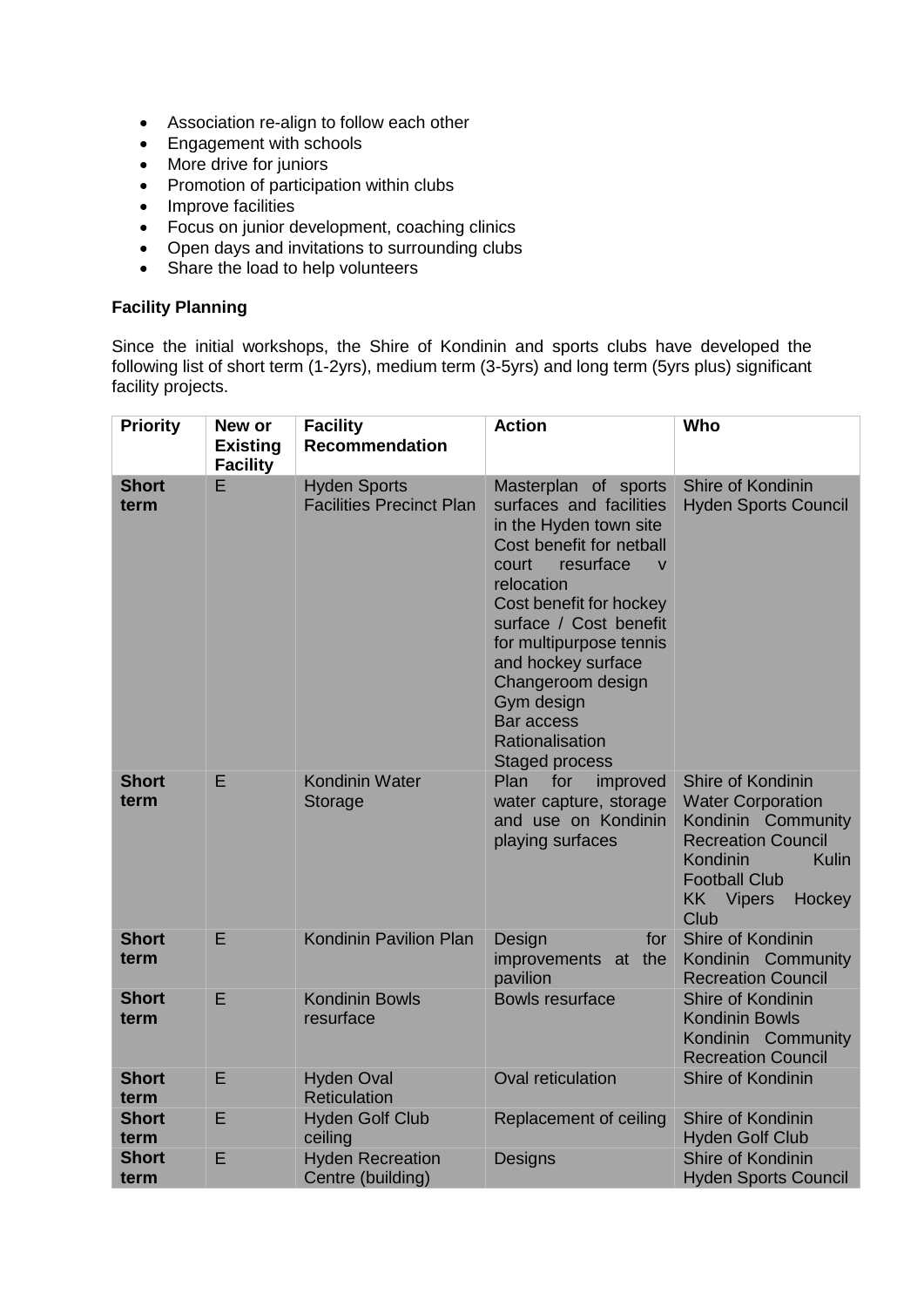| <b>Short</b><br>term        | E | <b>Hyden Tennis Club</b><br>roof                                         | Replacement of roof                                                         | <b>Shire of Kondinin</b><br><b>Hyden Tennis Club</b>                                                                                                                                              |
|-----------------------------|---|--------------------------------------------------------------------------|-----------------------------------------------------------------------------|---------------------------------------------------------------------------------------------------------------------------------------------------------------------------------------------------|
| <b>Short</b><br>term        | Е | <b>Hyden Pool Change</b><br>rooms                                        | <b>Upgrades</b><br>and<br>improvements to the<br>Hyden Pool Change<br>rooms | Shire of Kondinin                                                                                                                                                                                 |
| <b>Short</b><br>term        | E | Kondinin Hockey Field                                                    | <b>Grass field</b>                                                          | <b>Shire of Kondinin</b><br>Kondinin Community<br><b>Recreation Council</b><br><b>KK</b> Vipers<br>Hockey<br>Club                                                                                 |
| <b>Short</b><br><b>Term</b> | E | Hyden tennis<br>resurface                                                | tennis<br>8<br>court<br>X<br>resurface<br>and<br><b>Hotshots Court</b>      | Shire of Kondinin<br><b>Hyden Tennis Club</b>                                                                                                                                                     |
| <b>Medium</b><br>term       | Е | <b>Hyden Recreation</b><br>Centre (pavilion,<br>change rooms and<br>gym) | <b>Building Upgrades</b>                                                    | Shire of Kondinin<br>Hyden<br>Karlgarin<br><b>Football Club</b><br>Hyden<br>Karlgarin<br><b>Hockey Club</b><br><b>Hyden Sports Council</b><br>Hyden<br>Karlgarin<br><b>Pingaring Cricket Club</b> |
| <b>Medium</b><br>term       | N | <b>Karlgarin Bowls</b><br>Clubroom                                       | Clubroom                                                                    | Shire of Kondinin<br>Karlgarin<br><b>Bowling</b><br>Club                                                                                                                                          |
| <b>Medium</b><br>term       | E | Hyden netball courts                                                     | Resurface / Colocation                                                      | Shire of Kondinin<br><b>Hyden Netball Club</b><br><b>Hyden Sports Council</b>                                                                                                                     |
| <b>Medium</b><br>term       | E | <b>Kondinin Pavilion</b><br>improvements                                 | Pavilion improvements                                                       | <b>Shire of Kondinin</b><br>Kondinin Community<br><b>Recreation Council</b>                                                                                                                       |
| <b>Medium</b><br>term       | Ε | <b>Hyden Golf Club</b>                                                   | <b>Toilet</b><br>and<br>carpet<br>upgrades                                  | Shire of Kondinin<br><b>Hyden Golf Club</b>                                                                                                                                                       |
| Long<br>term                | E | <b>Hyden Pool lighting</b>                                               | Lighting installation                                                       | Shire of Kondinin                                                                                                                                                                                 |
| Long<br>term                | N | Kondinin Skatepark<br>design                                             | Design<br>for<br>an<br>improved stakepark                                   | Shire of Kondinin                                                                                                                                                                                 |
| Long<br>term                | N | Kondinin Skatepark<br>improvements                                       | <b>Skatepark</b><br>plan<br>implemented                                     | Shire of Kondinin                                                                                                                                                                                 |
| Long<br>term                | E | Kondinin Pool lighting                                                   | Install lighting                                                            | Shire of Kondinin                                                                                                                                                                                 |
| Long<br>term                | E | Kondinin tennis court<br>resurface                                       | Resurface                                                                   | Shire of Kondinin<br>Kondinin Tennis Club                                                                                                                                                         |
| Long<br>term                | E | Kondinin Golf Club                                                       | Minor to the building                                                       | Shire of Kondinin<br>Kondinin Golf Club                                                                                                                                                           |
|                             |   |                                                                          | and storage                                                                 |                                                                                                                                                                                                   |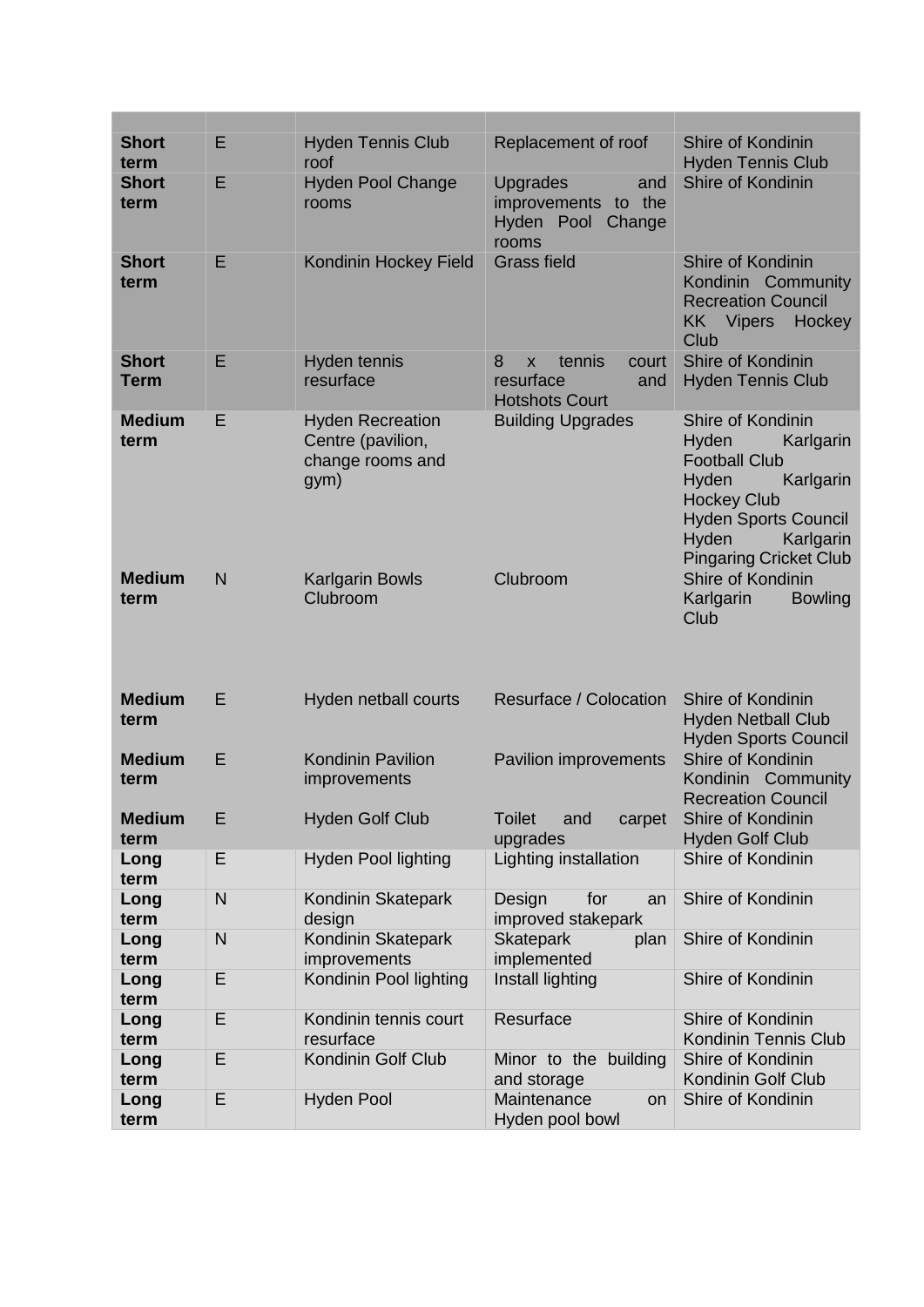Projects that could occur alongside this facilities plan, without a timeframe due to their small asset nature and ability to fund easily.

| Project                     | <b>Action</b>                                                        | Who                                                                                                     |
|-----------------------------|----------------------------------------------------------------------|---------------------------------------------------------------------------------------------------------|
| Cricket nets                | Hyden<br>Landscaping<br>around<br>cricket nets                       | Shire of Kondinin                                                                                       |
| <b>Hyden Oval</b>           | Extension of oval – between<br>playing surface and spectator<br>area | Shire of Kondinin                                                                                       |
| Cricket cover pitches       | For both cricket clubs                                               | Shire of Kondinin<br>Hyden Karlgarin<br><b>Pingaring Cricket Club</b><br>Kulin Kondinin Cricket<br>Club |
| <b>Bumper boards</b>        | For both tennis clubs                                                | Shire of Kondinin<br>Kondinin Tennis Club<br><b>Hyden Tennis Club</b>                                   |
| <b>Karlgarin Oval Fence</b> | Replacement and maintenance                                          | Shire of Kondinin<br>Hyden Karlgarin<br><b>Pingaring Club Club</b>                                      |

#### **Relationship to Shire Plans**

Asset Management Plan: There has been no allocation in the asset management plan for the receipt of sport and recreation grants to improve facilities.

Identification of sport and recreation facility maintenance and upgrades in the asset management plan:

| Kondinin sports pavilion roof                                               | \$35,000  | $2020/21 - 2025/26$ | Will now be included<br>in whole of Pavilion<br>upgrades                            |  |
|-----------------------------------------------------------------------------|-----------|---------------------|-------------------------------------------------------------------------------------|--|
| <b>Building</b><br>Swimming<br>Pool<br>renewal                              | \$400,000 | 2022/23             | Scaled back<br>and<br>brought forward due<br>to drought funding<br>eligibility      |  |
| <b>Hyden Recreation Centre</b>                                              | \$65,000  | 2020/21             | Planning stage<br>oval<br>bowling<br>towards                                        |  |
| Bowling<br>Kondinin<br>Green<br>resurface and Kondinin oval<br>reticulation | \$271,358 | $2018/19 - 2020/21$ | Kondinin<br>reticulation<br>completed<br>Kondinin<br>green resurface in<br>progress |  |
| <b>Sports Courts reseal</b>                                                 | \$123,209 | $2018/19 - 2022/23$ | Allocation<br>any reseal                                                            |  |
| <b>Hyden Tennis Club</b>                                                    | \$30000   | 2020/21             | Planning stage                                                                      |  |
| <b>Karlgarin Oval Fence</b>                                                 | \$25000   | 2019/20 - 2020/21   | Completed 2020                                                                      |  |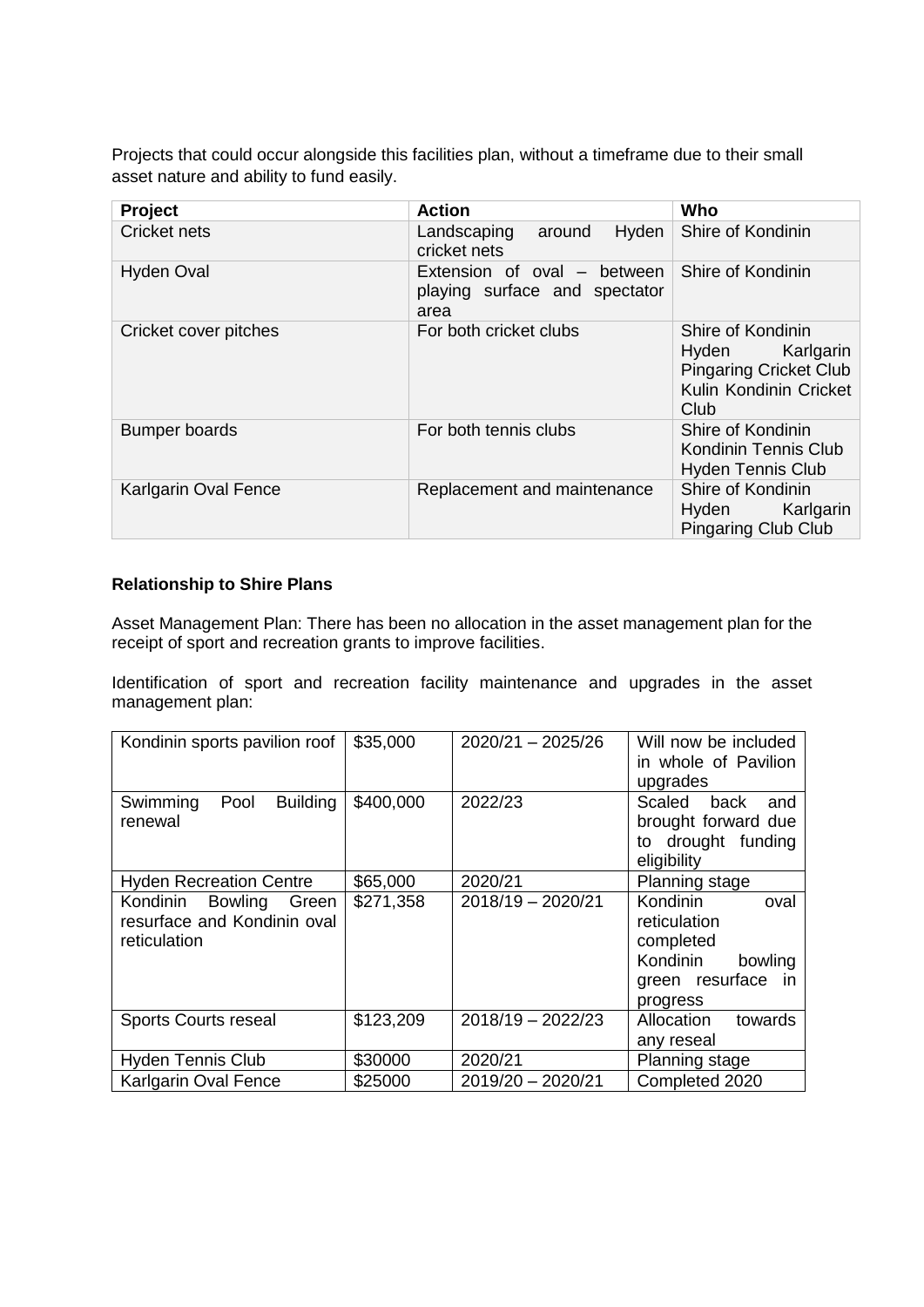

# <span id="page-10-0"></span>**5. Sport and Recreation Funding**

The following are possible sources for the implementation of this plan.

#### **Community Sporting and Recreation Facilities Fund (DLGSC)**

The Western Australian Government commits to funding sport and recreation through the Community Sporting and Recreation Facilities Fund (CSRFF). The purpose of the program is to provide financial assistance to community sport and local governments to develop basic infrastructure for sport and recreation. The program aims to maintain or increase participation in sport and recreation with an emphasis on physical activity, through rational development of good quality, well designed and well-utilised facilities. The maximum grant offered for standard grant applications is one third of the total estimated project cost (excluding GST) up to a maximum grant of \$2 million. Some applications will be eligible for up to one half of the project cost if they are eligible through the development bonus scheme and target specific criteria.

CSRFF can fund new or upgraded facilities which will maintain or increase physical activity or result in a more rational use of facilities. Priority will be given to projects that lead to facility sharing and rationalisation. The program is not designed to provide facilities to meet a club's ambitions to compete in a higher grade.

Clubrooms including social space, kitchen, administration areas and viewing areas will be considered low priority as they are not directly linked to physical activity. Resurfacing projects are unlikely to be funded through CSRFF and would only be funded at a 16.66% rate as it is expected that facility managers will budget for resurfacing of existing sport surfaces as part of the ongoing operation of infrastructure.

#### **Building Better Regions Fund**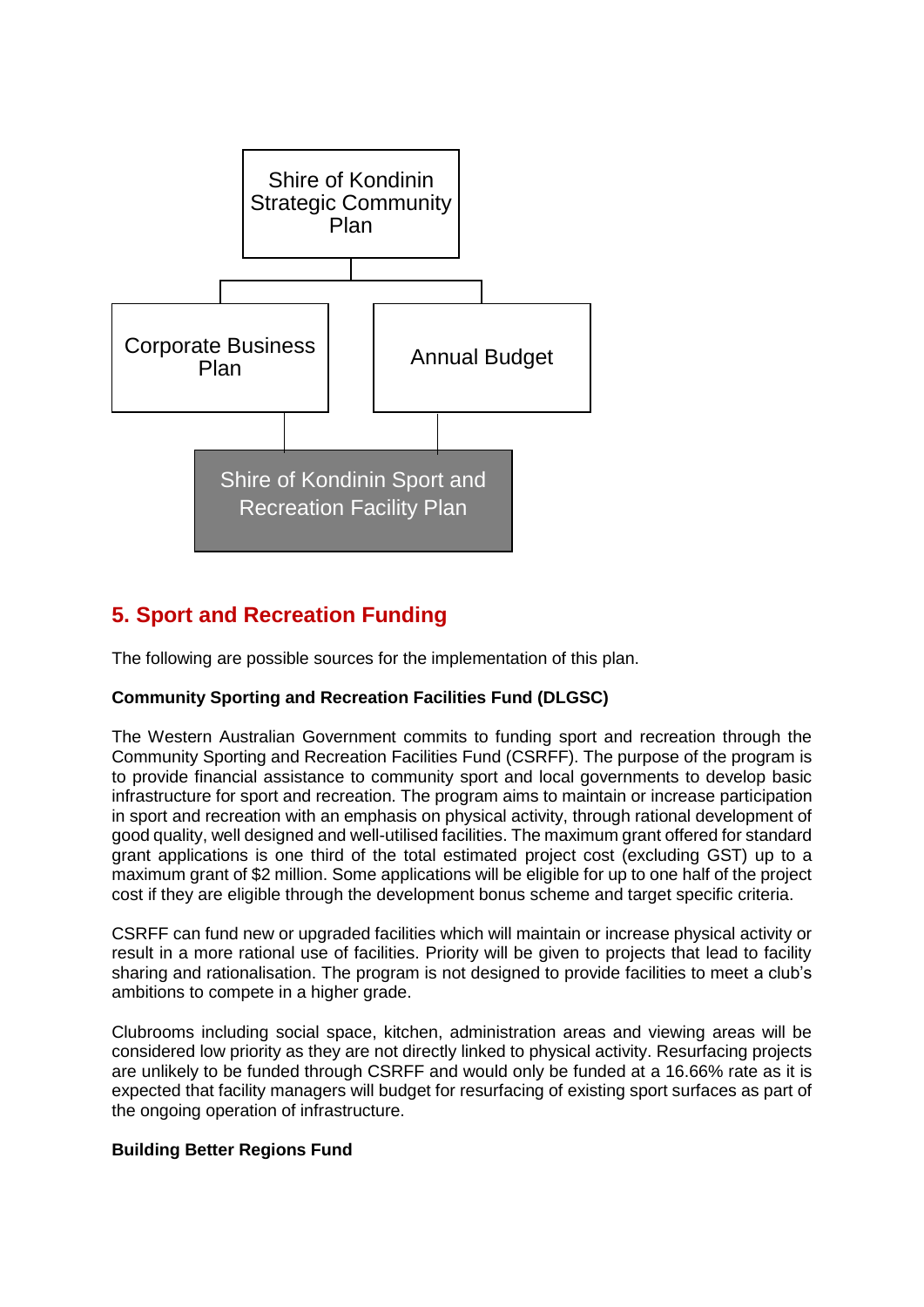The \$1.04 billion Building Better Regions Fund (BBRF) supports the Australian Government's commitment to create jobs, drive economic growth and build stronger regional communities into the future. The Infrastructure Projects Stream: Supports projects that involve construction of new infrastructure, or the upgrade or extension of existing infrastructure and the Community Investments Stream: Funds community development activities including, but not limited to, new or expanded local events, strategic regional plans, leadership and capability building activities.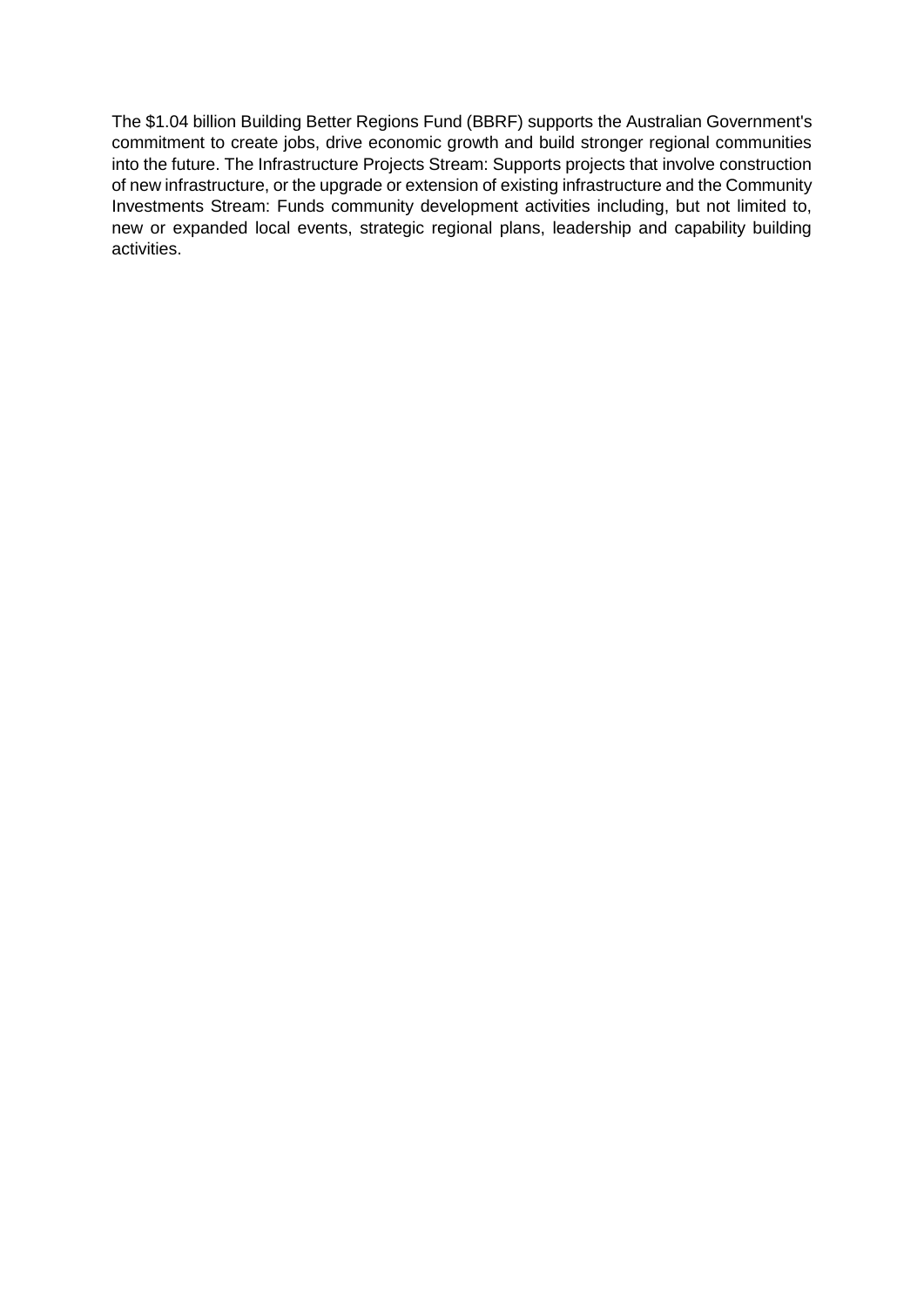# <span id="page-12-0"></span>**6. Appendices**

# **Key Definitions**

**Recreation** (i.e. active recreation) activities are those involving physical exertion where the primary focus is individual or group participation and enjoyment over elements of competition where rules and patterns of behaviour govern the activity. Active recreation does not include 'active work' or 'active living'. For the purpose of this plan any reference to 'recreation' is defined as 'active recreation'.

**Sport** is a human physical activity involving physical exertion and skill as the primary focus of the activity, with elements of competition where rules and patterns of behaviour governing the activity exist formally through organisations and is generally recognised as a sport.Map of Shire of Kondinin Sport and Recreation Facilities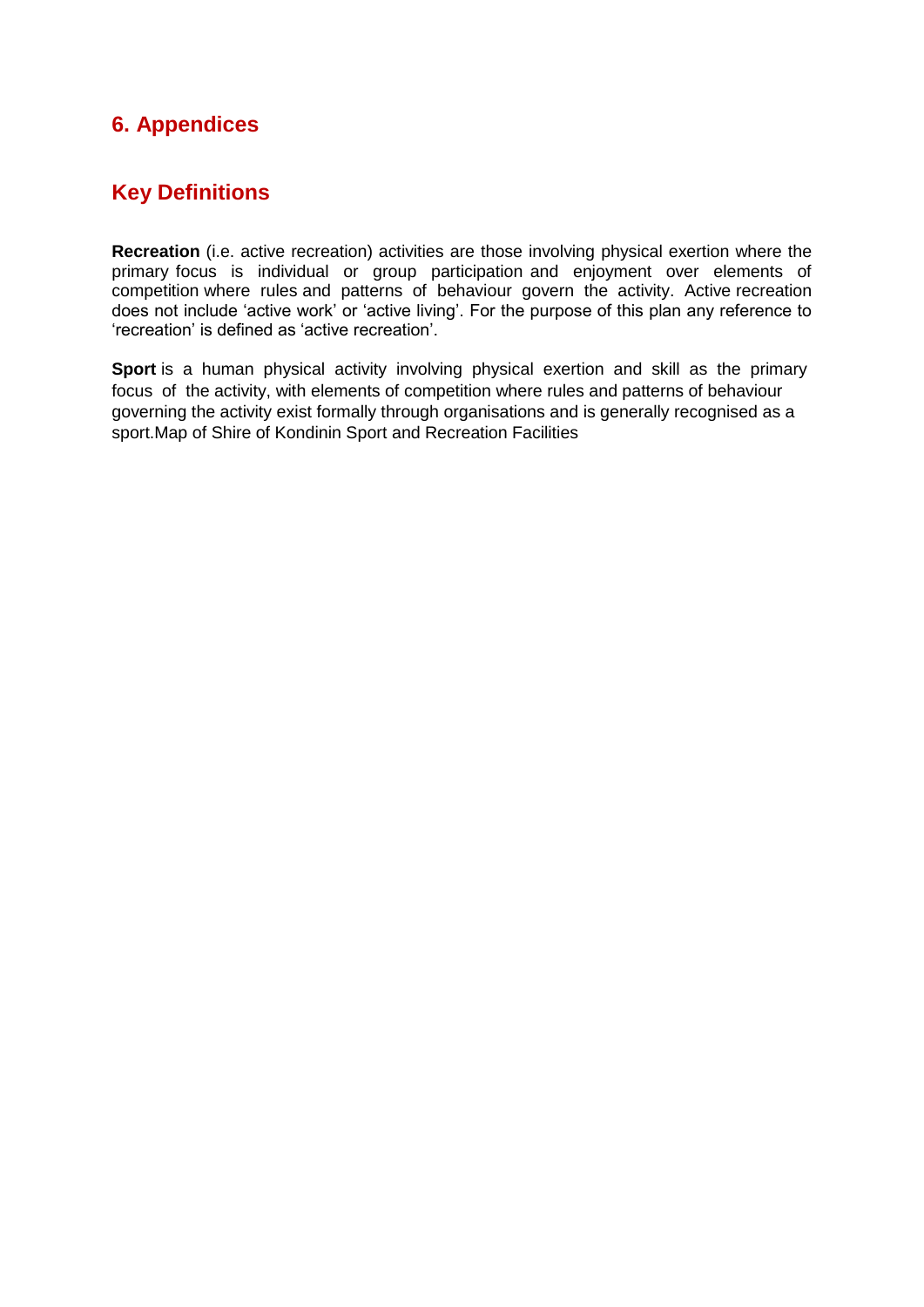# **Facilities in the Shire of Kondinin**

#### KONDININ

A. Kondinin Pavilion and Country Club (Community Recreation Centre) with Bowls, Oval, Hockey Field and Recreation Centre, Tennis and Netball Courts B. Kondinin Aquatic Centre & Bill Smoker Room C. Kondinin Golf Club – 18 holes and clubroom

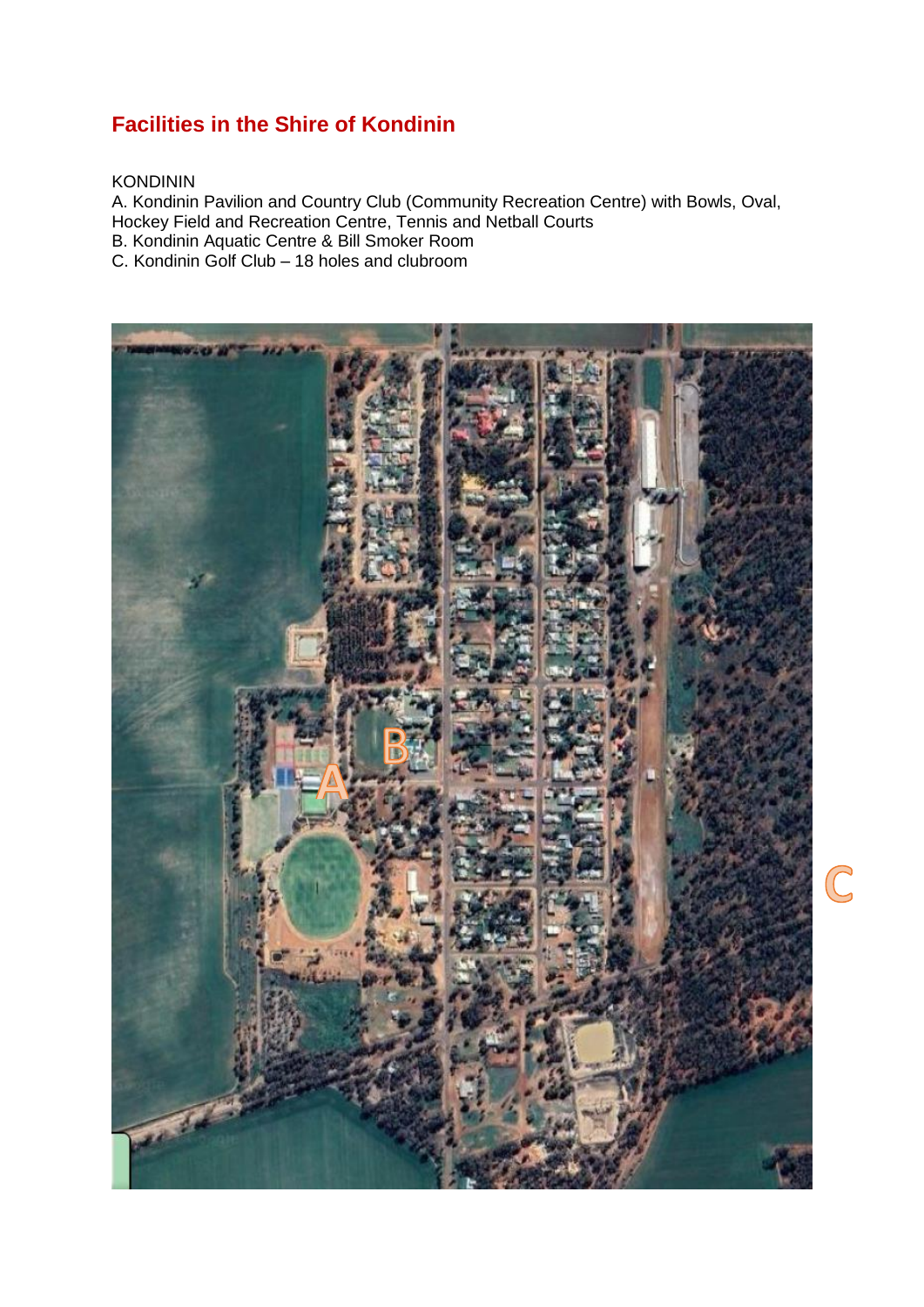# KARLGARIN

H. Karlgarin Pavilion – Oval and clubroom catering for cricket.

I. Karlgarin Bowling Club – Club room and bowling green

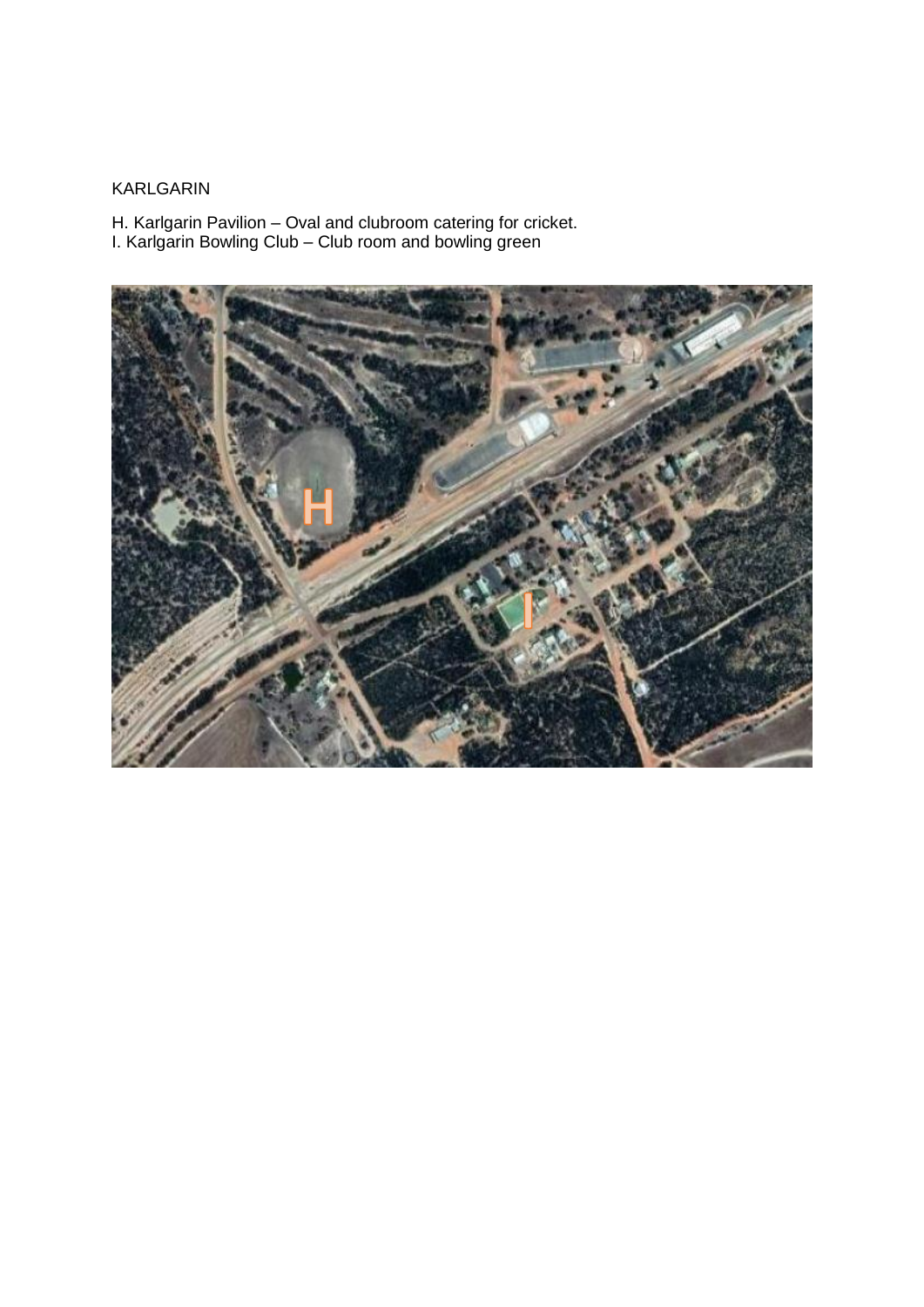#### HYDEN

D. Hyden Recreation Centre and playing fields – recreation centre, catering for football, cricket, hockey and netball

E. Hyden Tennis Club – 8 courts and club room

F. Hyden Golf Course – 18-hole course based around Wave Rock.

G. Hyden Swimming Pool

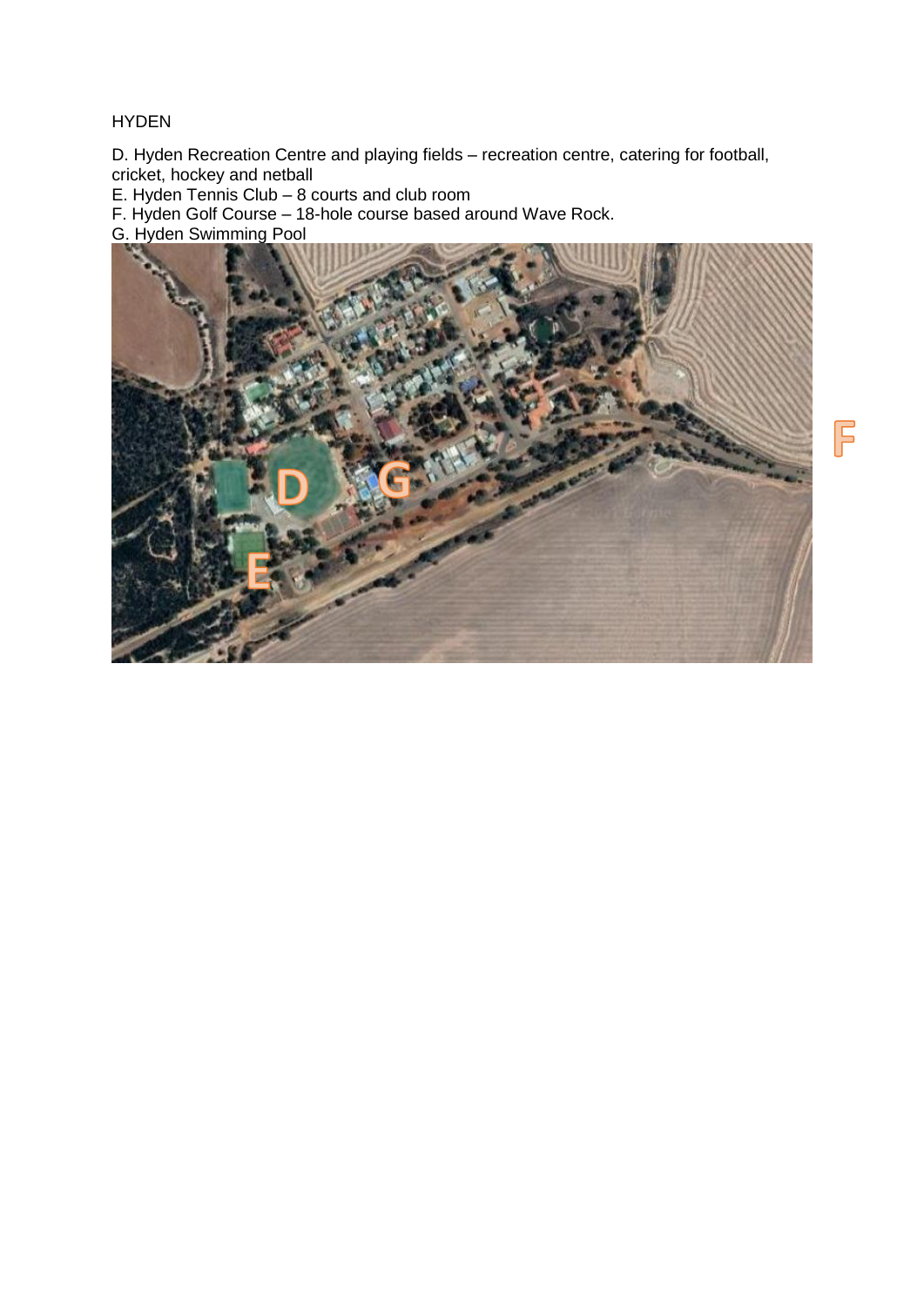# **CSRFF**

CSRFF aims to increase physical activity and participation in sport and active recreation in Western Australia. CSRFF has several priorities to achieve this goal.

Some of the priority considerations for CSRFF include:

- Projects that will directly lead to an increase in physical activity or participation.
- Projects that lead to facility sharing between clubs, or rationalization of existing facilities to increase sustainability.
- Projects to upgrade facilities to make them more accessible for female participants (e.g. changerooms with lockable showers and no urinals).
- Projects in a location with a significant Aboriginal population that will increase participation or physical activity.

The type of projects which will be considered for funding include:

- New playing surfaces ovals, courts, synthetic surfaces etc.
- Floodlighting projects (must be to Australian Standards)
- Change rooms and ablutions
- Sports storage

The types of projects which are eligible for funding, but will be considered a lower priority for funding are:

- Clubrooms including social space, kitchens, training rooms and administration areas (due to their minimal impact on physical activity).
- Shade shelters, viewing areas and verandahs (due to their minimal impact on physical activity).
- Resurfacing of existing sports surfaces such as courts and bowling greens. It is expected that facility managers will budget for these items as part of the ongoing operation of the facility, frequently over 7 to 10 years. If supported the project will likely attract a reduced funding percentage

Any project that does not achieve the aim of the fund to increase physical activity or participation in sport and active recreation will not be considered. Other funding bodies such as Lotterywest may provide funding for these facilities (e.g. arts, music, craft and passive recreation such as cards or men sheds)

Some other projects that are ineligible for funding through CSRFF include:

- Projects that have commenced or will commence before approvals are announced.
- Development of privately-owned facilities or commercial spaces.
- Arts, music and craft facilities.
- Maintenance or operating costs of existing facilities.
- Purchase of land, landscaping, car parks, access roads and other infrastructure costs.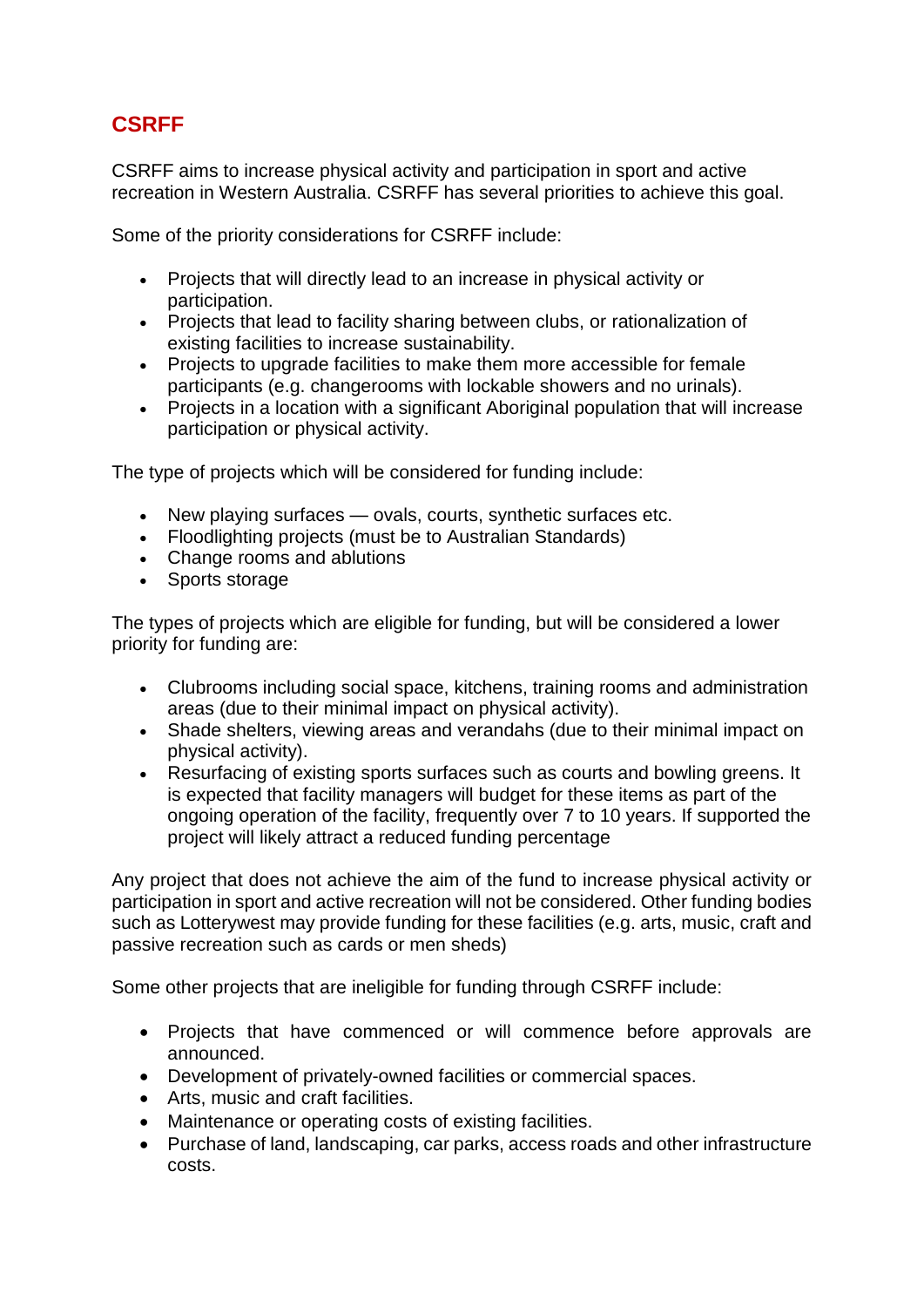- Playgrounds.
- Bikeways or pathways.
- Non land-based facilities, e.g. boat launching ramps, ocean pools and marinas.
- Non-fixed equipment or fixed sports specific equipment (for instance electronic targets, scoreboards).
- Facilities or fixtures for the express purpose of serving alcohol.
- Projects that do not meet Australian Standards and National Construction Code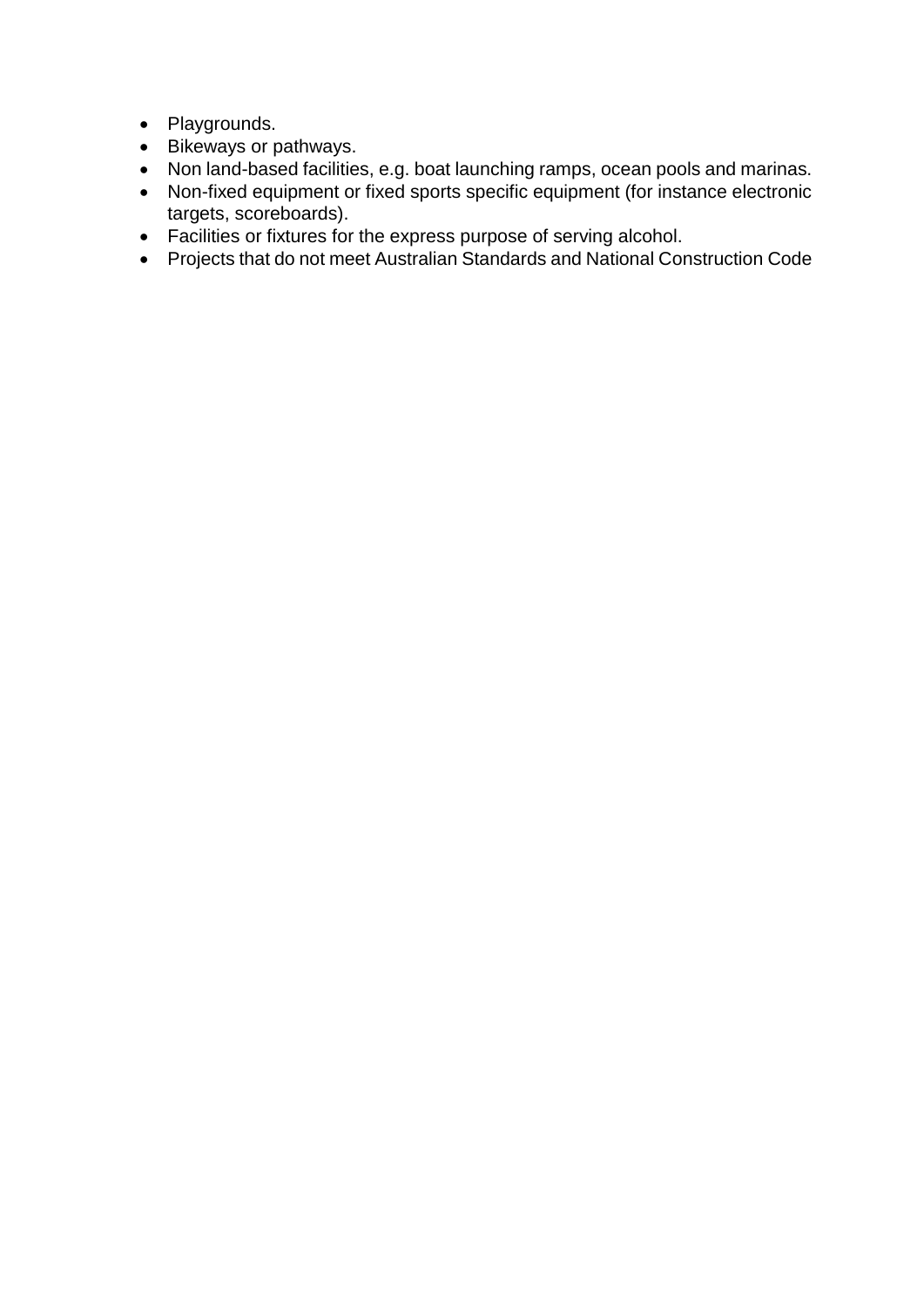# **PROJECT PLANS**

# **PROJECT: Hyden Sports Surface and Facilities Precinct Plan**

**1. Project Description:** Forward plan all playing surfaces and facilities in the Hyden Recreation Centre Precinct

## **2. Reasoning:**

The Hyden Sports Council has been working closely with affiliated clubs to forward plan the Hyden sporting precinct over the last few years. There is a strong desire to see co-located surfaces and facilities as well as one day sport.

The Hyden netball courts are coming up for resurfacing (5-10yrs) and will continue to be resurfaced going into the future. Consideration towards relocation v resurfacing in the master plan

The Hyden tennis courts will be coming up for resurfacing (1-5yrs)

The hockey field requires watering and supply may be an issue in future years (drying climate)

The Karlgarin Hyden Hockey club would like toilets closer to their playing field as well as greater connection to the pavilion.

There are no women's change rooms at the Recreation Centre

There is a lack of storage for sports clubs.

A multipurpose tennis / hockey surface may be explored OR a netball / tennis hardcourt may be explored (colocation)

# **3. Scope of Works:**

• Develop a surface and facility precinct plan

**4. Club:** Hyden Sports Council, Karlgarin Hyden Hockey Club, Hyden Netball Club, Hyden Karlgarin Football Club, Hyden Karlgarin Pingaring Cricket Club, Hyden Tennis Club

#### **5. Budget:** \$10K

#### **6. Replacement Cost:**

**7. Commitment:** Hyden Sports Council working with clubs on a precinct plan

#### **8. Timeframe:**

| 20/21  | 21/22 | 22/23 | 23/24 24/25 25/26 |  |
|--------|-------|-------|-------------------|--|
| l Plan |       |       |                   |  |

# **9. Project Assessment:**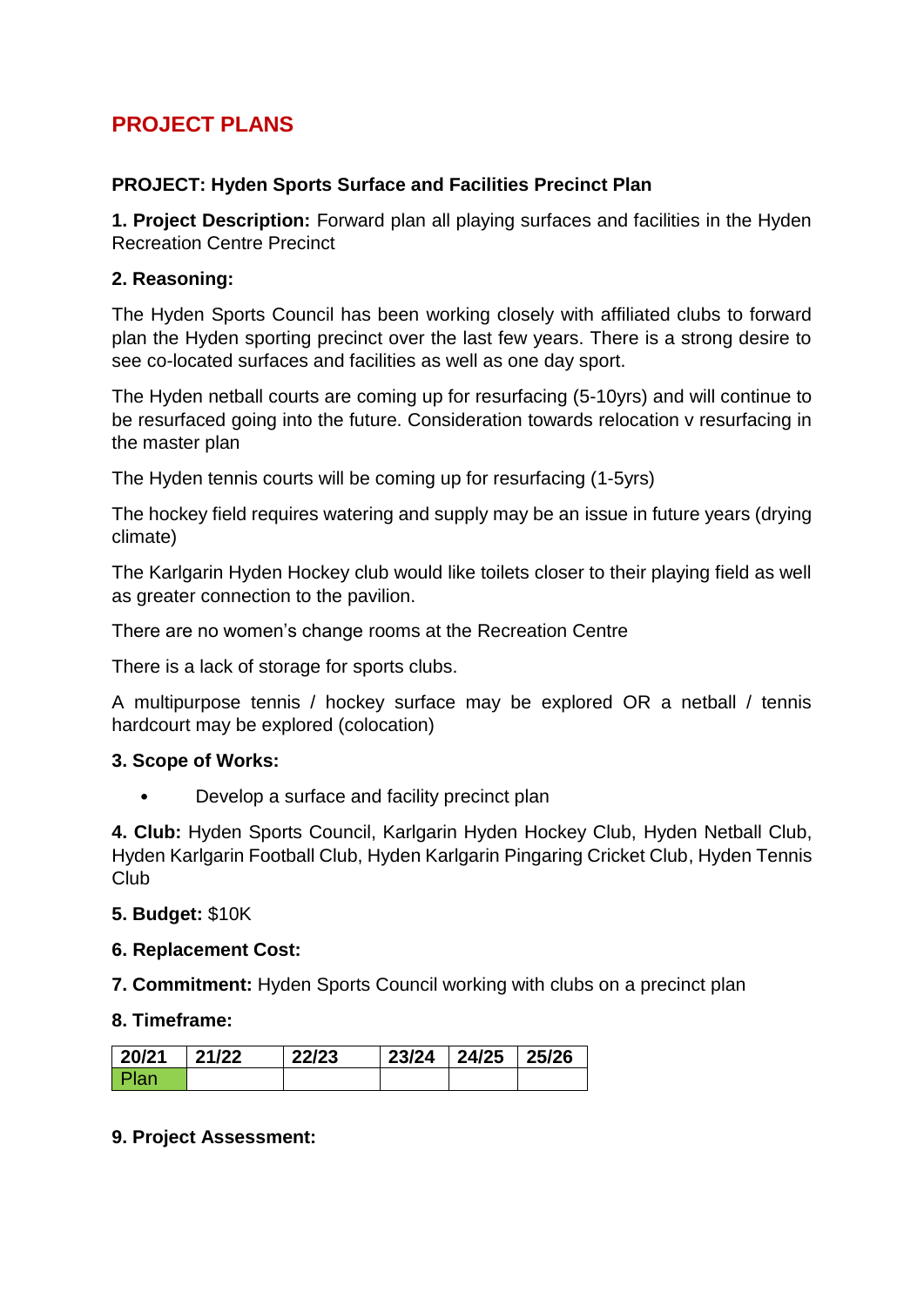| Stage of<br>the<br><b>Process</b> | <b>Criteria</b>               | <b>Detail</b>                                            |                                                    | <b>Comment</b>                                                                                                                                        |
|-----------------------------------|-------------------------------|----------------------------------------------------------|----------------------------------------------------|-------------------------------------------------------------------------------------------------------------------------------------------------------|
| Proposal<br>Evaluation            | <b>Net Benefit</b>            | safety                                                   | Public health and                                  |                                                                                                                                                       |
|                                   |                               |                                                          | Social and community                               | Human capital uplift<br>Social inclusion<br>Disaster response / community<br>meeting place                                                            |
|                                   |                               |                                                          | Environmental                                      | Green space benefit                                                                                                                                   |
|                                   |                               | Economic                                                 |                                                    | Increased economic activity                                                                                                                           |
|                                   | Participant                   | Current                                                  |                                                    |                                                                                                                                                       |
|                                   | Assessment                    | <b>Future</b>                                            |                                                    |                                                                                                                                                       |
|                                   |                               | <b>Multiuse</b>                                          |                                                    | Co-location<br>Retention and increase in<br>membership                                                                                                |
|                                   | Assessment<br><b>Measures</b> | <b>Strategic Alignment to</b><br><b>State Government</b> |                                                    |                                                                                                                                                       |
|                                   |                               |                                                          | <b>Strategic Alignment to</b><br>Shire of Kondinin | 1.3.3 Provide a variety of quality<br>sport, recreation and leisure<br>services and facilities for all life<br>stages across the three<br>communities |
|                                   |                               |                                                          | Significance                                       | Local                                                                                                                                                 |
| Costing                           | Resource<br>Requirements      |                                                          | $$10K - planning fees$                             |                                                                                                                                                       |
|                                   | Complexity                    |                                                          | Medium                                             |                                                                                                                                                       |
|                                   | <b>Risks</b>                  |                                                          | Collaboration amongst clubs                        |                                                                                                                                                       |
|                                   | <b>Funding sources</b>        |                                                          | Internal                                           |                                                                                                                                                       |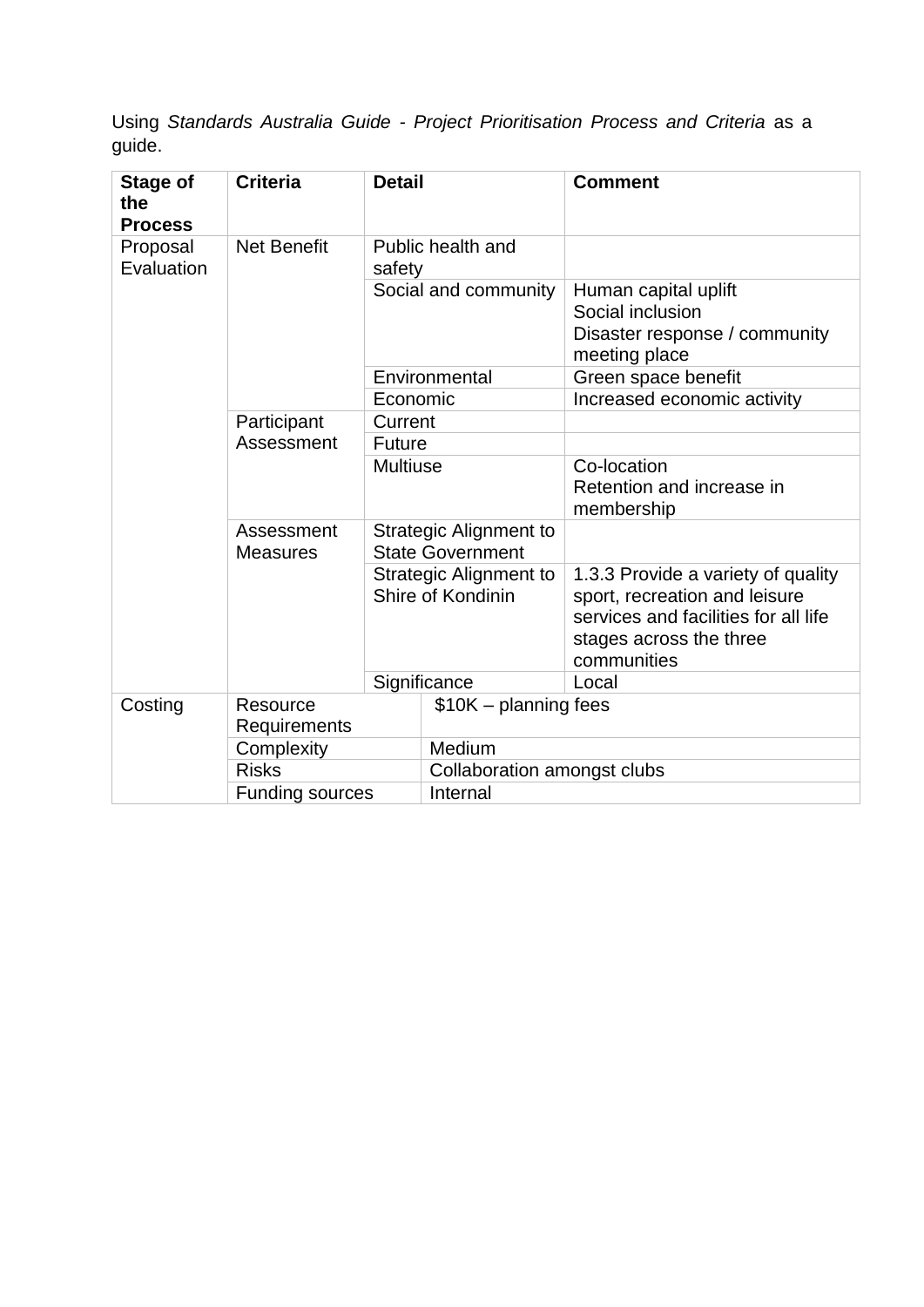# **PROJECT: Kondinin Water Access and Storage**

**1. Project Description:** Reliable water supply to the Kondinin Oval and Hockey Field

# **2. Reasoning:**

Lack of water affects the grass and quality of the playing surfaces.

This asset has had significant investment by the Shire in previous years

Engagement with Water Corp to access water to Yerrakine Dam and then into town

## **3. Scope of Works:**

- Resolve water supply issues with Water Corporation
- Install water storage

**4. Club:** Kondinin Community Recreation Council, KK Football Club, KK Vipers Hockey Club

**5. Budget:** \$50K

## **6. Replacement Cost:**

**7. Commitment:** The Shire of Kondinin will work with the Water Corp to resolve water access issues

#### **8. Timeframe:**

| $20/21$   | 21/22   | 22/23 | 23/24 | $\mid$ 24/25 | 25/26 |
|-----------|---------|-------|-------|--------------|-------|
| Plan      | Storage |       |       |              |       |
| Agreement |         |       |       |              |       |

# **9. Project Assessment:**

Using *Standards Australia Guide - Project Prioritisation Process and Criteria* as a guide.

Facility category:

| Stage of<br>the<br><b>Process</b>            | <b>Criteria</b>           | <b>Detail</b>               | <b>Comment</b>                                          |
|----------------------------------------------|---------------------------|-----------------------------|---------------------------------------------------------|
| <b>Net Benefit</b><br>Proposal<br>Evaluation |                           | Public health and<br>safety | Personal health benefits<br>A reduced risk of accidents |
|                                              |                           | Social and community        | Disaster response / community<br>meeting place          |
|                                              |                           | Environmental               | Green space benefit                                     |
|                                              |                           | Economic                    | Increased visitation                                    |
|                                              | Participant<br>Assessment | Current                     | <b>Retention of members</b><br>Home games               |
|                                              |                           | <b>Future</b>               |                                                         |
|                                              |                           | <b>Multiuse</b>             |                                                         |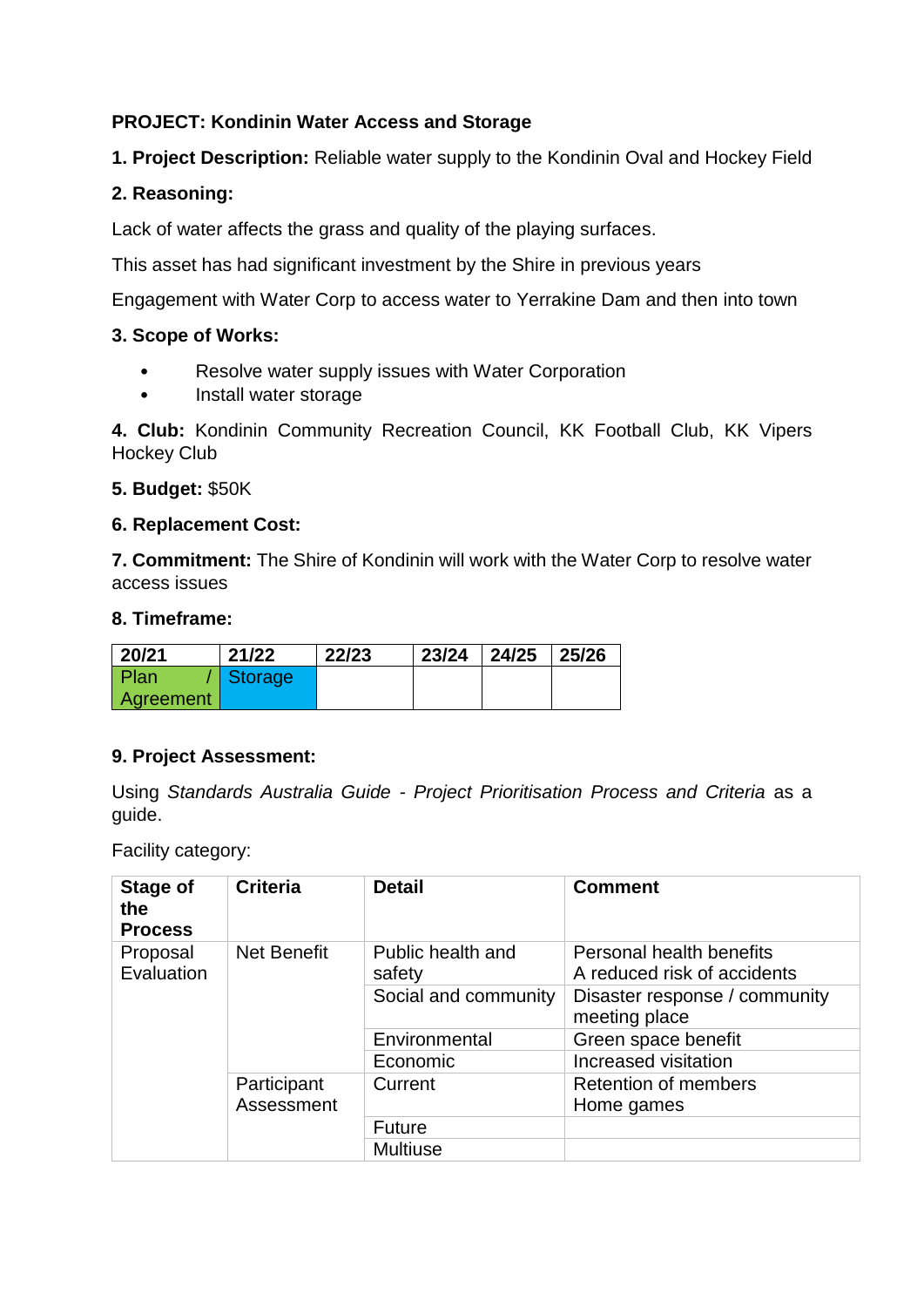|         | Assessment<br><b>Measures</b> |  | Strategic Alignment to<br><b>State Government</b> |                                                                                                                                                       |  |
|---------|-------------------------------|--|---------------------------------------------------|-------------------------------------------------------------------------------------------------------------------------------------------------------|--|
|         |                               |  | Strategic Alignment to<br>Shire of Kondinin       | 1.3.3 Provide a variety of quality<br>sport, recreation and leisure<br>services and facilities for all life<br>stages across the three<br>communities |  |
|         |                               |  | Significance                                      | Local                                                                                                                                                 |  |
| Costing | Resource<br>Requirements      |  | \$50K                                             |                                                                                                                                                       |  |
|         | Complexity<br><b>Risks</b>    |  | Medium                                            |                                                                                                                                                       |  |
|         |                               |  | Access to the dam<br>Water Corp agreement         |                                                                                                                                                       |  |
|         | <b>Funding sources</b>        |  | Internal                                          |                                                                                                                                                       |  |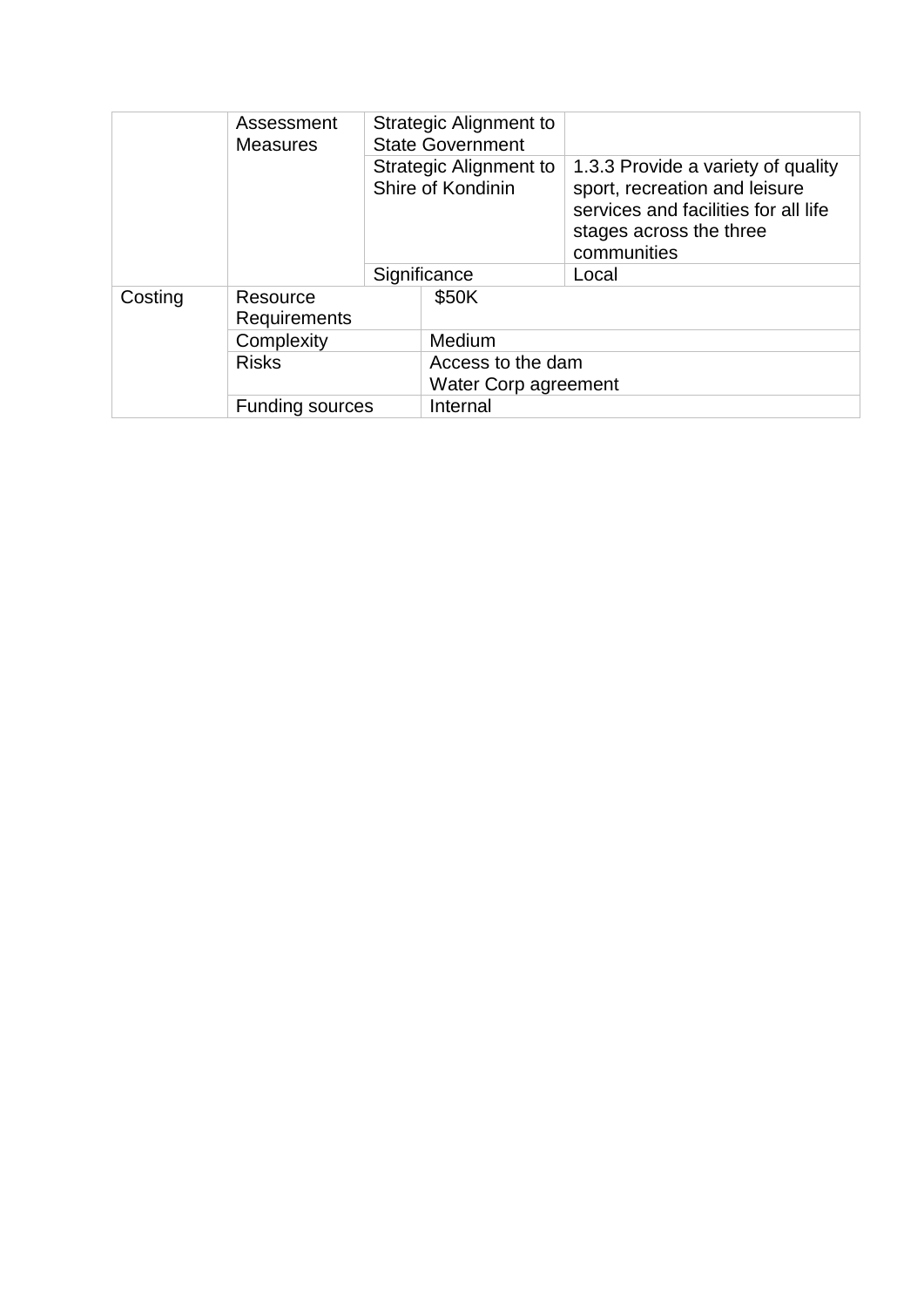# **PROJECT: Kondinin Hockey Field**

#### **1. Project Description:** Grass Field

#### **2. Reasoning:**

Water access and storage should be determined and secured before the grass is replanted on the current field

Grass field will enable home games for the hockey club (currently share with football club)

#### **3. Scope of Works:**

- Resolve water supply issues with Water Corporation
- Levelling field and planting grass, reticulation
- **4. Club:** Kondinin Community Recreation Council, KK Vipers Hockey Club

#### **5. Budget:** \$135K

#### **6. Replacement Cost:**

**7. Commitment:** The Shire of Kondinin will work with the Water Corp to resolve water access issues, KCRC and KK Vipers \$45K

#### **8. Timeframe:**

| $ 20/21 $ 21/22 |                    | $\mid$ 22/23 | 23/24   24/25   25/26 |  |
|-----------------|--------------------|--------------|-----------------------|--|
|                 | Grants   Construct |              |                       |  |

#### **9. Project Assessment:**

| <b>Stage of</b><br>the<br><b>Process</b>     | <b>Criteria</b>               | <b>Detail</b>                                            | <b>Comment</b>                                                                                                   |
|----------------------------------------------|-------------------------------|----------------------------------------------------------|------------------------------------------------------------------------------------------------------------------|
| <b>Net Benefit</b><br>Proposal<br>Evaluation |                               | Public health and<br>safety                              | Personal health benefits                                                                                         |
|                                              |                               | Social and community                                     | Social inclusion<br>Disaster response / community<br>meeting place<br>Community pride<br>Positive role modelling |
|                                              |                               | Environmental                                            | Green space benefit                                                                                              |
|                                              |                               | Economic                                                 |                                                                                                                  |
|                                              | Participant<br>Assessment     | Current                                                  | <b>Retention of members</b>                                                                                      |
|                                              |                               | <b>Future</b>                                            |                                                                                                                  |
|                                              |                               | <b>Multiuse</b>                                          |                                                                                                                  |
|                                              | Assessment<br><b>Measures</b> | <b>Strategic Alignment to</b><br><b>State Government</b> |                                                                                                                  |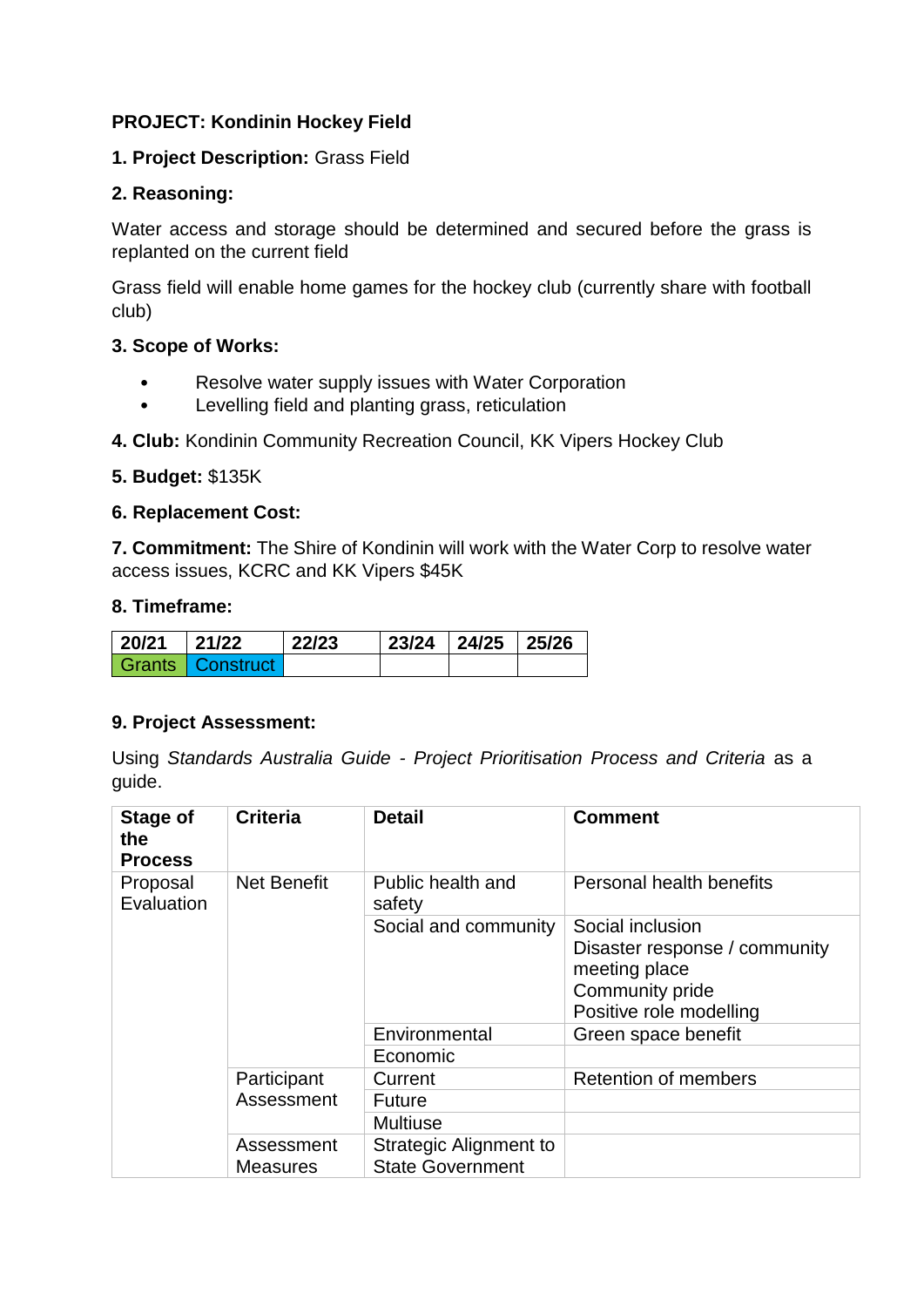|         |                          |  | <b>Strategic Alignment to</b><br>Shire of Kondinin | 1.3.3 Provide a variety of quality<br>sport, recreation and leisure<br>services and facilities for all life<br>stages across the three<br>communities |
|---------|--------------------------|--|----------------------------------------------------|-------------------------------------------------------------------------------------------------------------------------------------------------------|
|         |                          |  | Significance                                       | Local                                                                                                                                                 |
| Costing | Resource<br>Requirements |  | \$135K                                             |                                                                                                                                                       |
|         | Complexity               |  | Low                                                |                                                                                                                                                       |
|         | <b>Risks</b>             |  | Access to the dam<br>Water Corp agreement          |                                                                                                                                                       |
|         | <b>Funding sources</b>   |  | Internal<br><b>KCRC</b><br>Club<br><b>CSRFF</b>    |                                                                                                                                                       |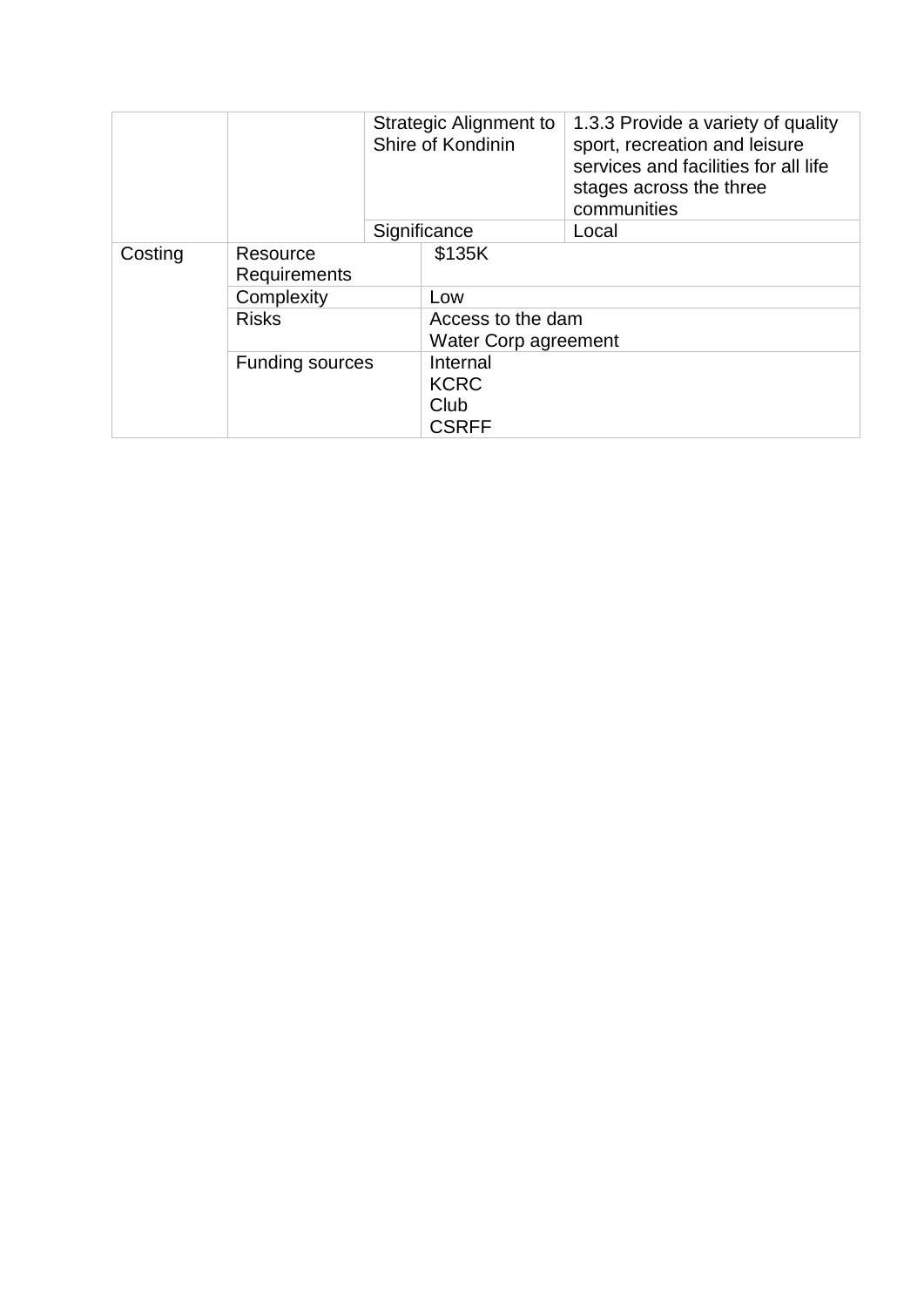# **PROJECT: Kondinin Pavilion**

**1. Project Description:** Improve the Kondinin Pavilion change rooms and minor upgrades

#### **2. Reasoning:**

Pavilion used for Winter and Summer sports. Pavilion is ageing.

#### **3. Scope of Works:**

• Design additions and modifications – improved disabled access and access throughout the building, water capture and storage, women's change rooms, larger gathering area, umpire room and shower, new roof and modernisation of kitchen

**4. Club:** Kondinin Community Recreation Council, Kulin Kondinin KK Vipers Hockey Club, Kondinin Kulin Cricket Club; Kondinin Kulin Football Club.

**5. Budget:** \$750,000

## **6. Replacement Cost:**

**7. Commitment:** KCRC \$350,000

#### **8. Timeframe:**

| 20/21 | 21/22 | 22/23           |     | 23/24 | 24/25     | 25/26 |
|-------|-------|-----------------|-----|-------|-----------|-------|
|       | Plan  | <b>Design</b>   | and |       | Construct |       |
|       |       | <b>I</b> grants |     |       |           |       |

#### **9. Project Assessment:**

| Stage of<br>the<br><b>Process</b>     | <b>Criteria</b>               | <b>Detail</b>                                     | <b>Comment</b>                                                                                                |
|---------------------------------------|-------------------------------|---------------------------------------------------|---------------------------------------------------------------------------------------------------------------|
| Net Benefit<br>Proposal<br>Evaluation | Public health and<br>safety   |                                                   |                                                                                                               |
|                                       |                               | Social and community                              | Human capital uplift<br>Social inclusion<br>Community pride<br>Disaster response / community<br>meeting place |
|                                       |                               | Environmental                                     |                                                                                                               |
|                                       |                               | Economic                                          | Increased economic activity                                                                                   |
|                                       | Participant<br>Assessment     | Current                                           | <b>Retention of members</b>                                                                                   |
|                                       |                               | <b>Future</b>                                     |                                                                                                               |
|                                       |                               | <b>Multiuse</b>                                   |                                                                                                               |
|                                       | Assessment<br><b>Measures</b> | Strategic Alignment to<br><b>State Government</b> |                                                                                                               |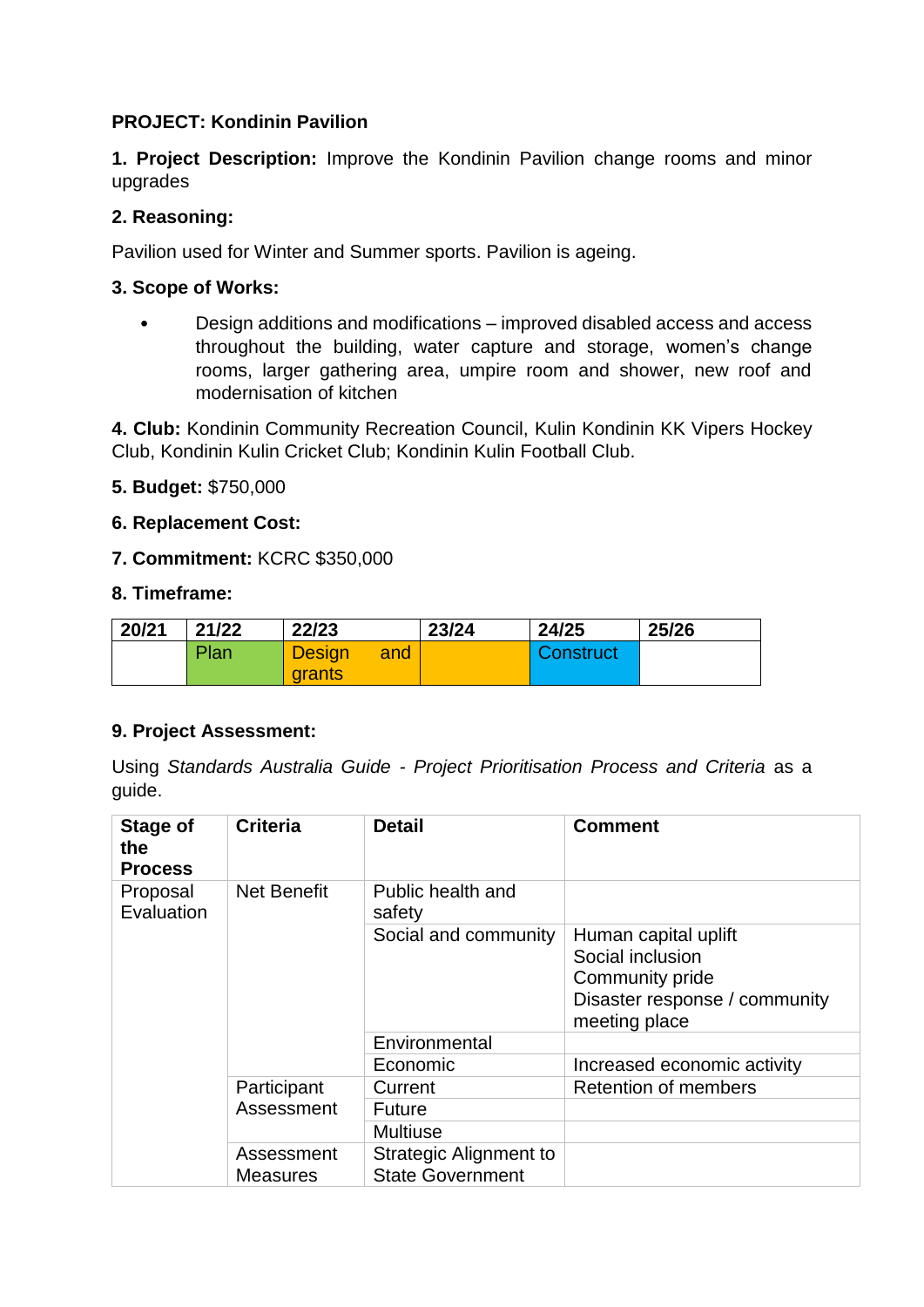|         |                                 |  | Strategic Alignment to<br>Shire of Kondinin | 1.3.3 Provide a variety of quality<br>sport, recreation and leisure<br>services and facilities for all life<br>stages across the three<br>communities |
|---------|---------------------------------|--|---------------------------------------------|-------------------------------------------------------------------------------------------------------------------------------------------------------|
|         |                                 |  | Significance                                | Local                                                                                                                                                 |
|         |                                 |  | Alignment to SSA                            |                                                                                                                                                       |
| Costing | Resource<br><b>Requirements</b> |  | \$750K                                      |                                                                                                                                                       |
|         | Complexity                      |  | Low                                         |                                                                                                                                                       |
|         | <b>Risks</b>                    |  |                                             |                                                                                                                                                       |
|         | <b>Funding sources</b>          |  | Internal<br><b>KCRC</b><br><b>CSRFF</b>     |                                                                                                                                                       |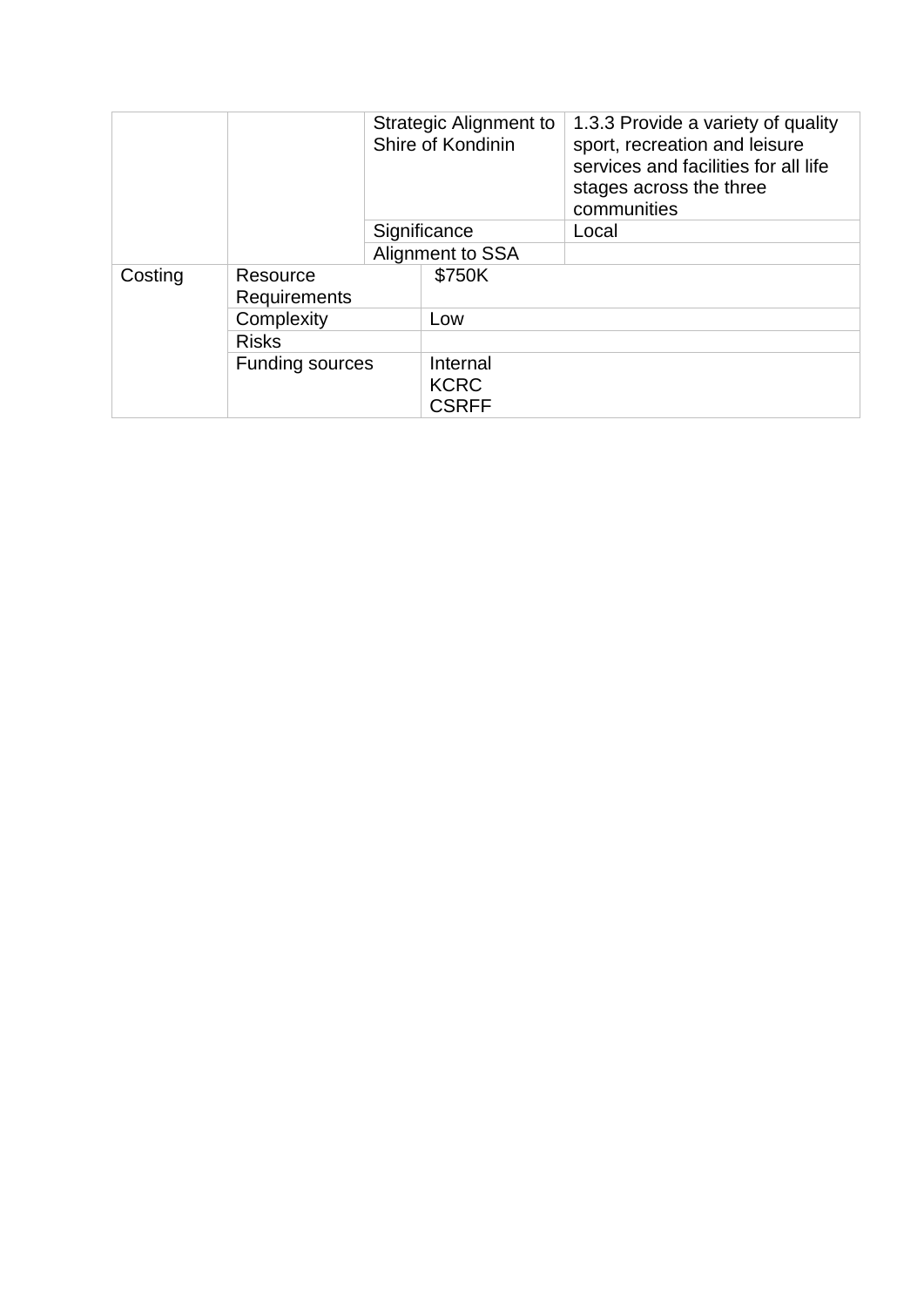# **PROJECT: Kondinin Bowling Greens**

- **1. Project Description:** Replace the Kondinin Bowls surface
- **2. Reasoning:** End of life cycle
- **3. Scope of Works:**
	- New bowling rink surface
- **4. Club:** Kondinin Bowling Club, Kondinin Community Recreation Council
- **5. Budget:** \$140K

#### **6. Replacement Cost:**

**7. Commitment:** Kondinin Bowls Club \$60K

#### **8. Timeframe:**

| 20/21  | 21/22     | 22/23 | 23/24 | 24/25 | 25/26 |
|--------|-----------|-------|-------|-------|-------|
| Grants | Construct |       |       |       |       |

## **10. Project Assessment:**

| Stage of<br>the<br><b>Process</b> | <b>Criteria</b>               | <b>Detail</b>                                     |                      | <b>Comment</b>                                                                                                                                        |
|-----------------------------------|-------------------------------|---------------------------------------------------|----------------------|-------------------------------------------------------------------------------------------------------------------------------------------------------|
| Proposal<br>Evaluation            | <b>Net Benefit</b>            | safety                                            | Public health and    | Personal health benefits                                                                                                                              |
|                                   |                               |                                                   | Social and community | Human capital uplift<br>Social inclusion<br>Positive role modelling                                                                                   |
|                                   |                               |                                                   | Environmental        |                                                                                                                                                       |
|                                   |                               | Economic                                          |                      |                                                                                                                                                       |
|                                   | Participant                   | Current                                           |                      | Membership retention                                                                                                                                  |
|                                   | Assessment                    | <b>Future</b>                                     |                      |                                                                                                                                                       |
|                                   |                               | <b>Multiuse</b>                                   |                      |                                                                                                                                                       |
|                                   | Assessment<br><b>Measures</b> | Strategic Alignment to<br><b>State Government</b> |                      |                                                                                                                                                       |
|                                   |                               | Strategic Alignment to<br>Shire of Kondinin       |                      | 1.3.3 Provide a variety of quality<br>sport, recreation and leisure<br>services and facilities for all life<br>stages across the three<br>communities |
|                                   |                               |                                                   | Significance         | Local                                                                                                                                                 |
|                                   |                               |                                                   | Alignment to SSA     |                                                                                                                                                       |
| Costing                           | Resource<br>Requirements      |                                                   | \$140K               |                                                                                                                                                       |
|                                   | Complexity                    |                                                   | Low                  |                                                                                                                                                       |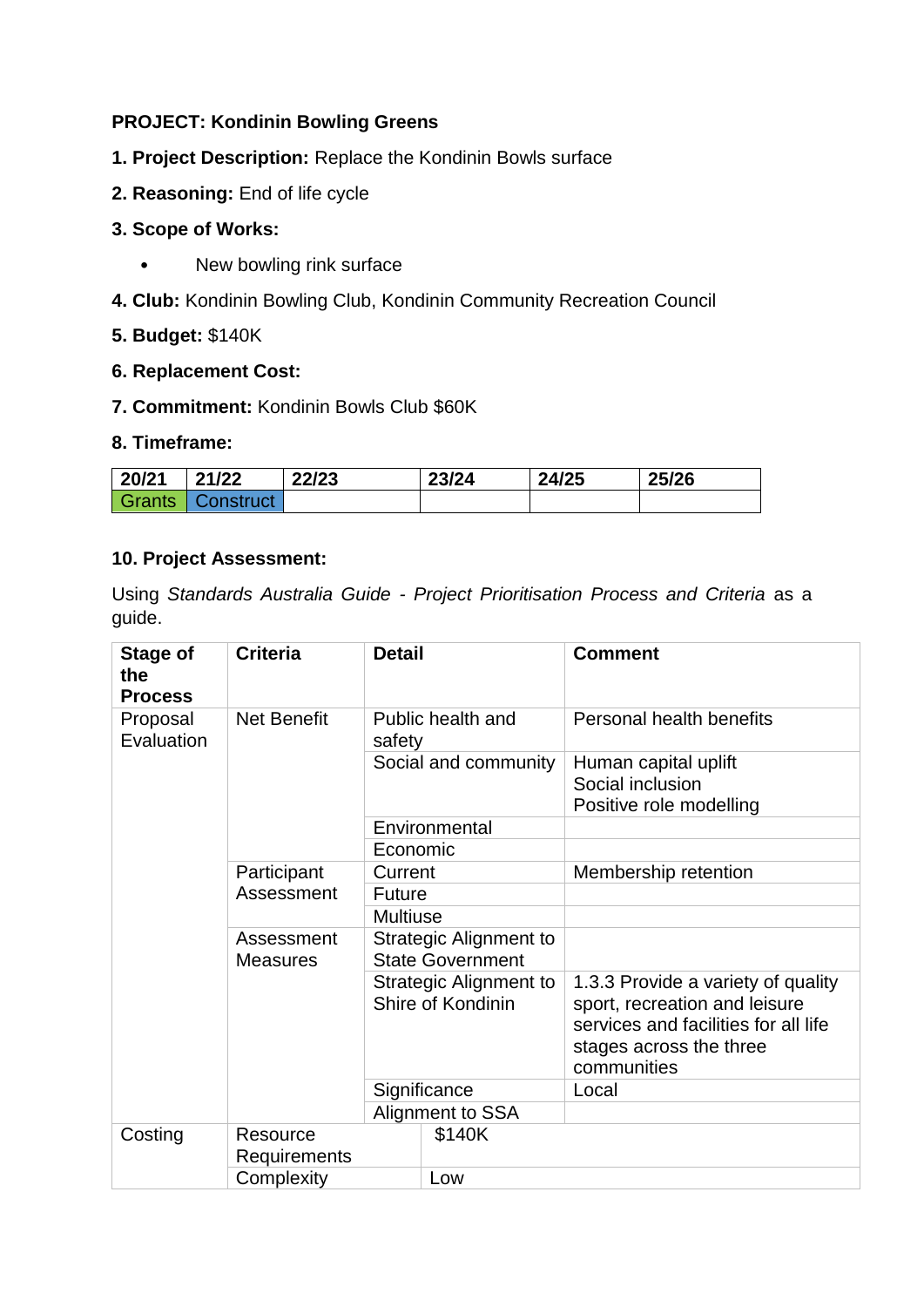| <b>Risks</b>           |                                      |
|------------------------|--------------------------------------|
| <b>Funding sources</b> | Internal<br>Club<br>$\mathsf{CSRFF}$ |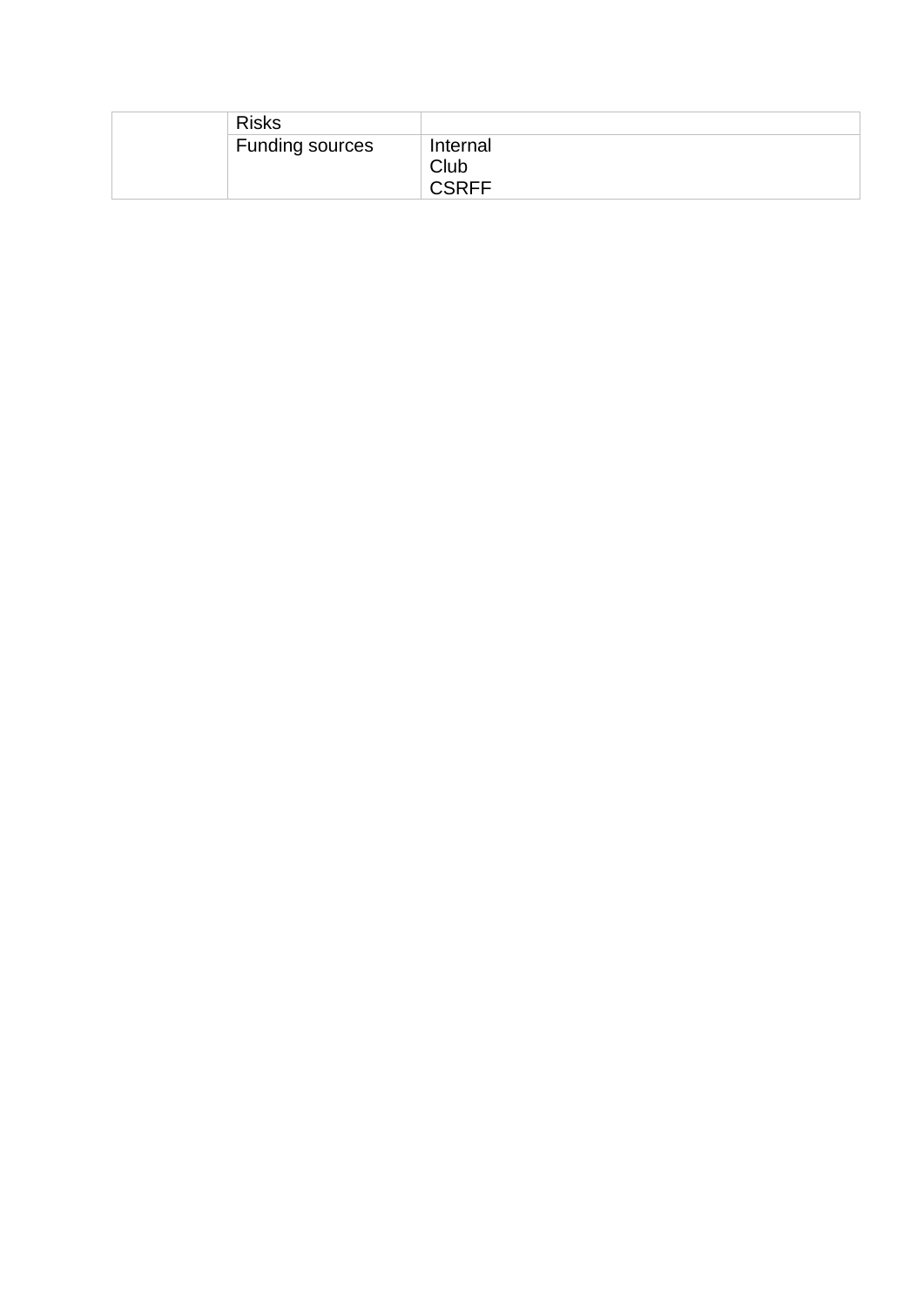# **PROJECT: Hyden Oval Reticulation**

**1. Project Description:** Reticulation for the Hyden Oval

**2. Reasoning:** Preservation of the asset so that it can be used for Winter and Summer sports

# **3. Scope of Works:**

- Installation of reticulation at the Hyden Oval
- **4. Club:** Shire owned facility

## **5. Budget:** \$100K

## **6. Replacement Cost:**

**7. Commitment:** Shire owned facility and ongoing maintenance

## **8. Timeframe:**

| 20/21 | 21/22 | 22/23 | 23/24 | 24/25 | 25/26 |
|-------|-------|-------|-------|-------|-------|
|       |       |       |       |       |       |

## **9. Project Assessment:**

| Stage of<br>the<br><b>Process</b> | <b>Criteria</b>               | <b>Detail</b>                                     | <b>Comment</b>                                                                                                                                        |
|-----------------------------------|-------------------------------|---------------------------------------------------|-------------------------------------------------------------------------------------------------------------------------------------------------------|
| Proposal<br>Evaluation            | <b>Net Benefit</b>            | Public health and<br>safety                       |                                                                                                                                                       |
|                                   |                               | Social and community                              | Human capital uplift<br>Social inclusion<br>Community pride<br>Disaster response / community<br>meeting place                                         |
|                                   |                               | Environmental                                     | Green space benefit                                                                                                                                   |
|                                   |                               | Economic                                          | Increased visitation                                                                                                                                  |
|                                   | Participant<br>Assessment     | Current                                           | Membership retention<br>Community and visitor use                                                                                                     |
|                                   |                               | <b>Future</b>                                     |                                                                                                                                                       |
|                                   |                               | <b>Multiuse</b>                                   |                                                                                                                                                       |
|                                   | Assessment<br><b>Measures</b> | Strategic Alignment to<br><b>State Government</b> |                                                                                                                                                       |
|                                   |                               | Strategic Alignment to<br>Shire of Kondinin       | 1.3.3 Provide a variety of quality<br>sport, recreation and leisure<br>services and facilities for all life<br>stages across the three<br>communities |
|                                   |                               | Significance                                      | Local                                                                                                                                                 |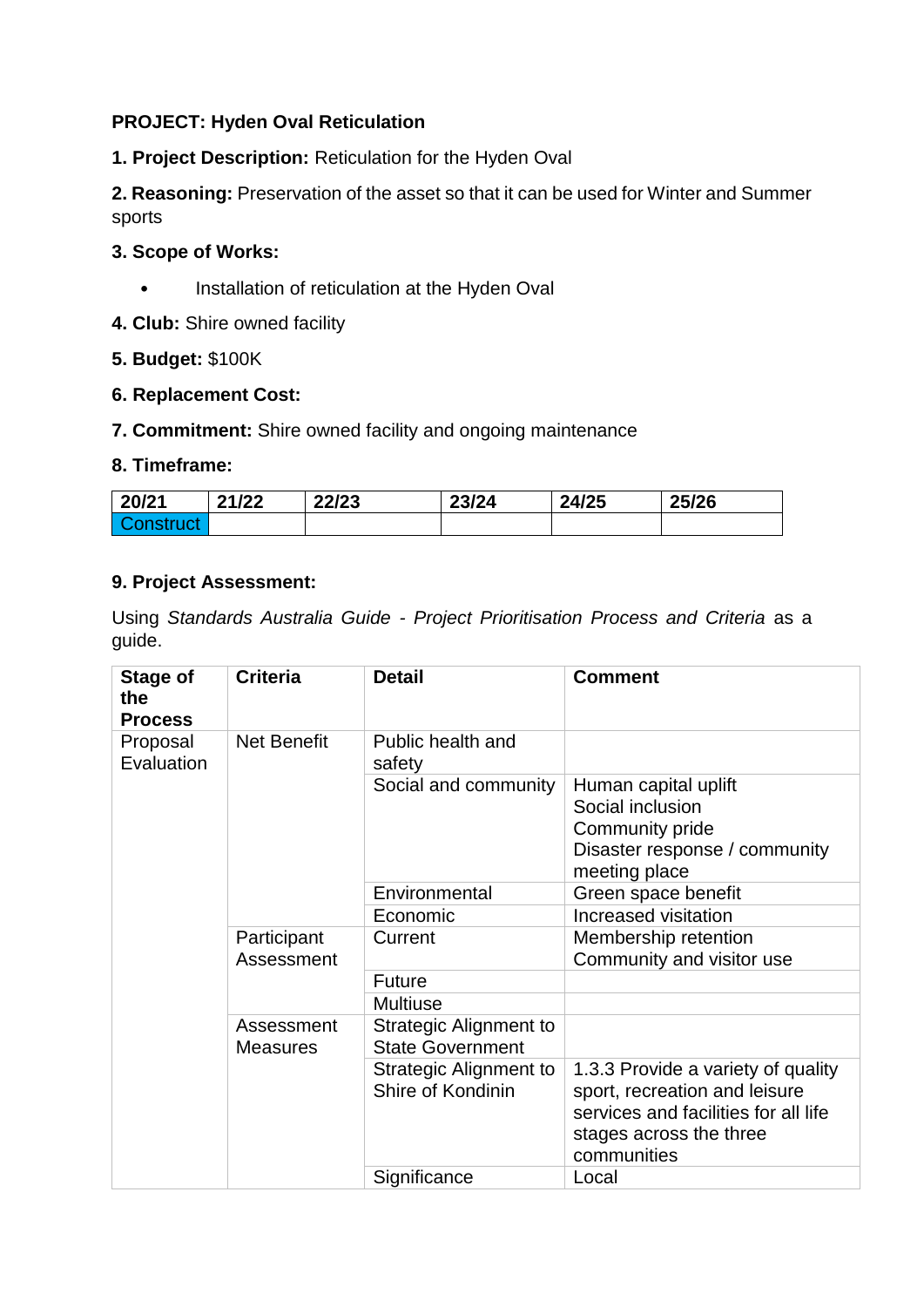|         |                          | Alignment to SSA |
|---------|--------------------------|------------------|
| Costing | Resource<br>Requirements | \$100k           |
|         | Complexity               | Low              |
|         | <b>Risks</b>             |                  |
|         | <b>Funding sources</b>   | Internal         |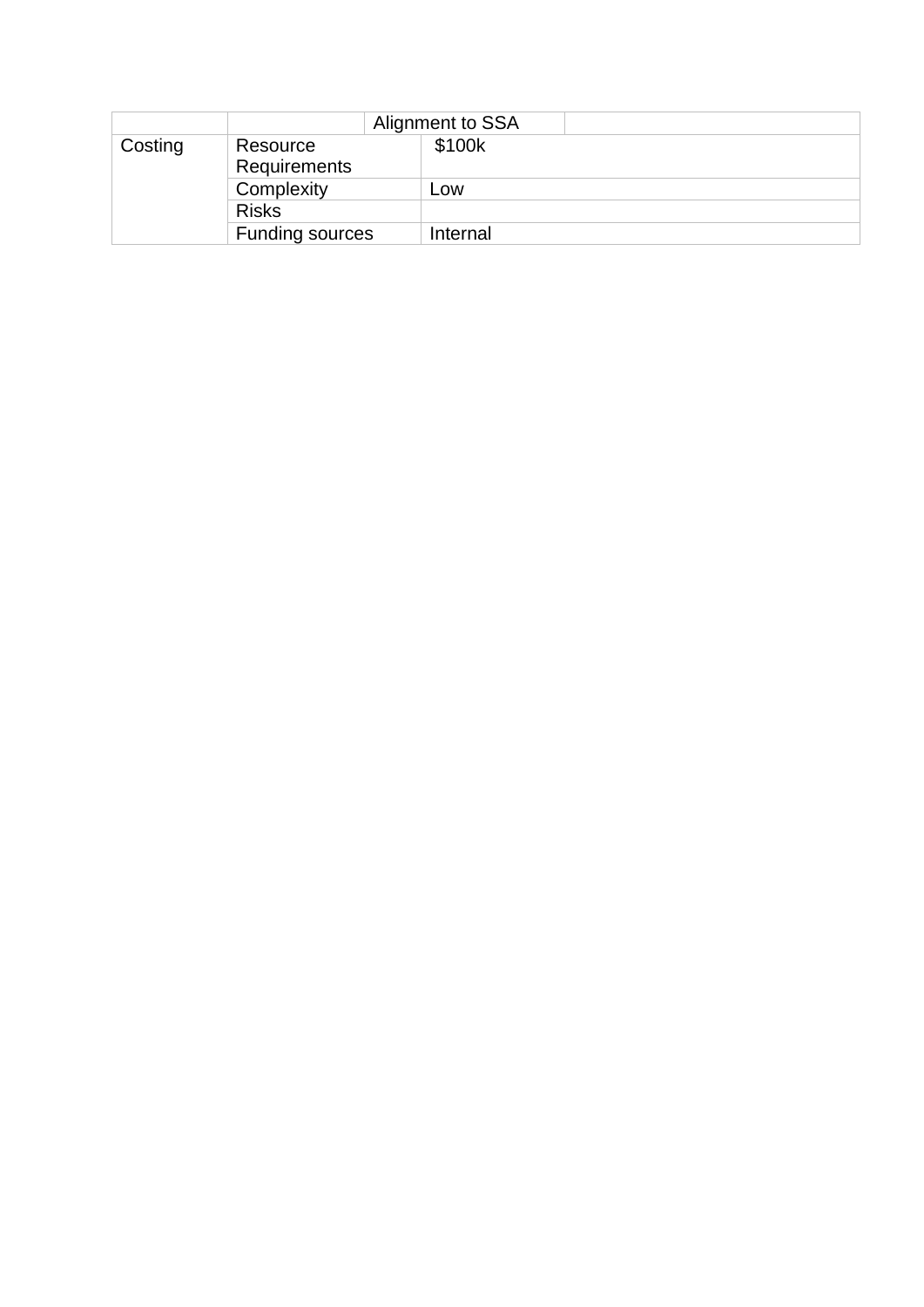# **PROJECT: Golf Clubs**

**1. Project Description:** Minor improvements to the Hyden golf clubhouse and at the Kondinin golf club

# **2. Reasoning:**

Hyden Golf clubroom ceiling needs replacement as it may be dangerous in years to come

Solar panels on the Kondinin Golf Shed for buggy charge station, extra storage space

#### **3. Scope of Works:**

- Hyden Golf Club ceiling replacement
- Kondinin shed construction and solar panels

**4. Club:** Kondinin Golf Club, Hyden Golf Club, Kondinin Community Recreation Committee, Hyden Sports Council

# **5. Alignment to Kondinin Sport and Recreation Plan:**

## **6. Budget:** \$60K

#### **7. Replacement Cost:**

**8. Commitment:** Golf Clubs \$5K each

#### **9. Timeframe:**

| 20/21 | 21/22 | 22/23 | 23/24 | 24/25 | 25/26    |
|-------|-------|-------|-------|-------|----------|
|       |       |       |       |       | Kondinin |

#### **10. Project Assessment:**

Using *Standards Australia Guide - Project Prioritisation Process and Criteria* as a guide.

Facility category:

| Stage of<br>the<br><b>Process</b> | <b>Criteria</b>               | <b>Detail</b>                                            | <b>Comment</b>                           |
|-----------------------------------|-------------------------------|----------------------------------------------------------|------------------------------------------|
| Proposal<br>Evaluation            | <b>Net Benefit</b>            | Public health and<br>safety                              |                                          |
|                                   |                               | Social and community                                     | Human capital uplift<br>Social inclusion |
|                                   |                               | Environmental                                            |                                          |
|                                   |                               | Economic                                                 | Increased visitation                     |
|                                   | Participant                   | Current                                                  | Membership retention                     |
|                                   | Assessment                    | <b>Future</b>                                            |                                          |
|                                   |                               | <b>Multiuse</b>                                          |                                          |
|                                   | Assessment<br><b>Measures</b> | <b>Strategic Alignment to</b><br><b>State Government</b> |                                          |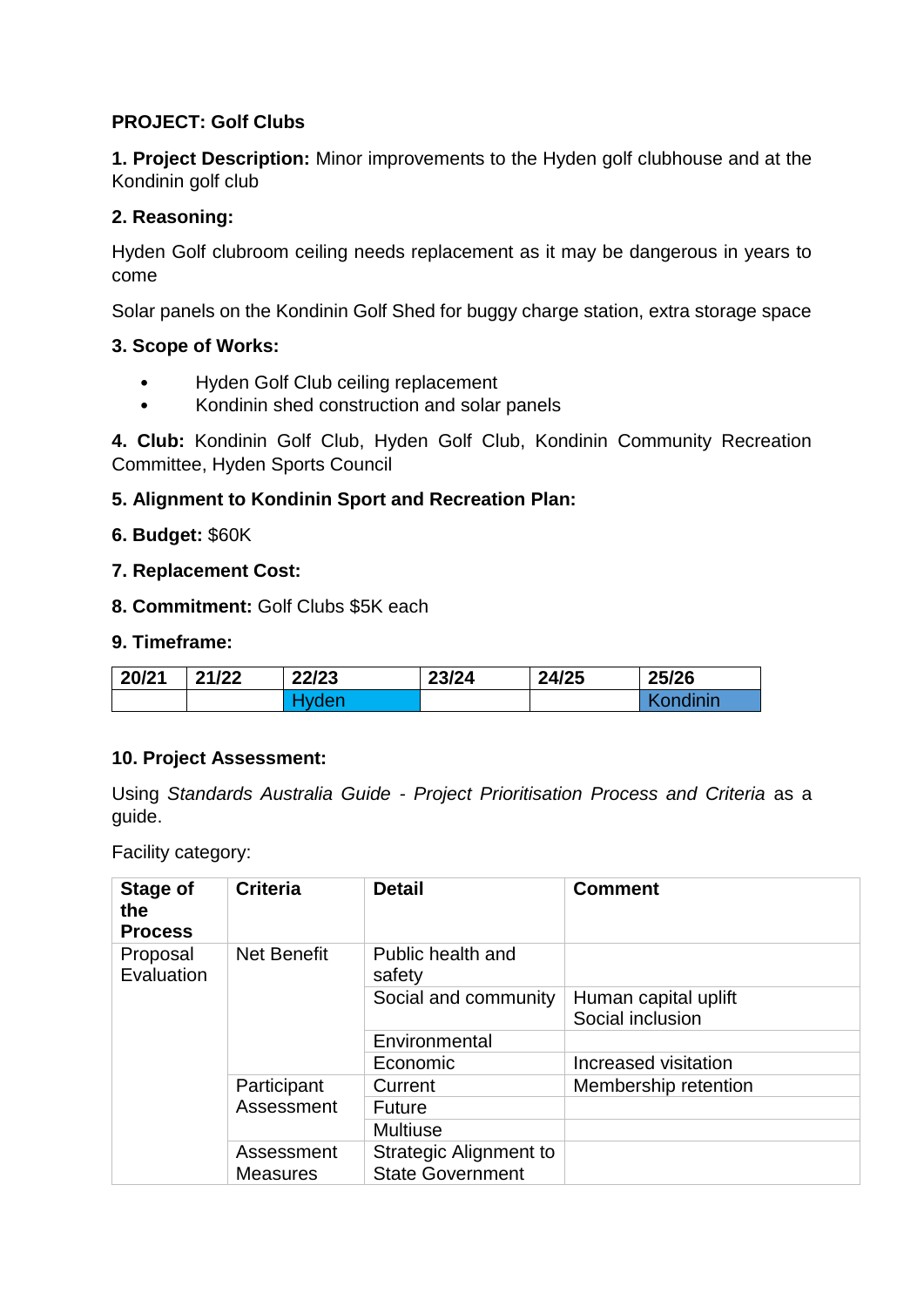|         |                          |  | Strategic Alignment to<br>Shire of Kondinin | 1.3.3 Provide a variety of quality<br>sport, recreation and leisure<br>services and facilities for all life<br>stages across the three<br>communities |
|---------|--------------------------|--|---------------------------------------------|-------------------------------------------------------------------------------------------------------------------------------------------------------|
|         |                          |  | Significance                                | Local                                                                                                                                                 |
|         |                          |  | Alignment to SSA                            |                                                                                                                                                       |
| Costing | Resource<br>Requirements |  | \$60K                                       |                                                                                                                                                       |
|         | Complexity               |  | Low                                         |                                                                                                                                                       |
|         | <b>Risks</b>             |  |                                             |                                                                                                                                                       |
|         | <b>Funding sources</b>   |  | Internal<br>Clubs                           |                                                                                                                                                       |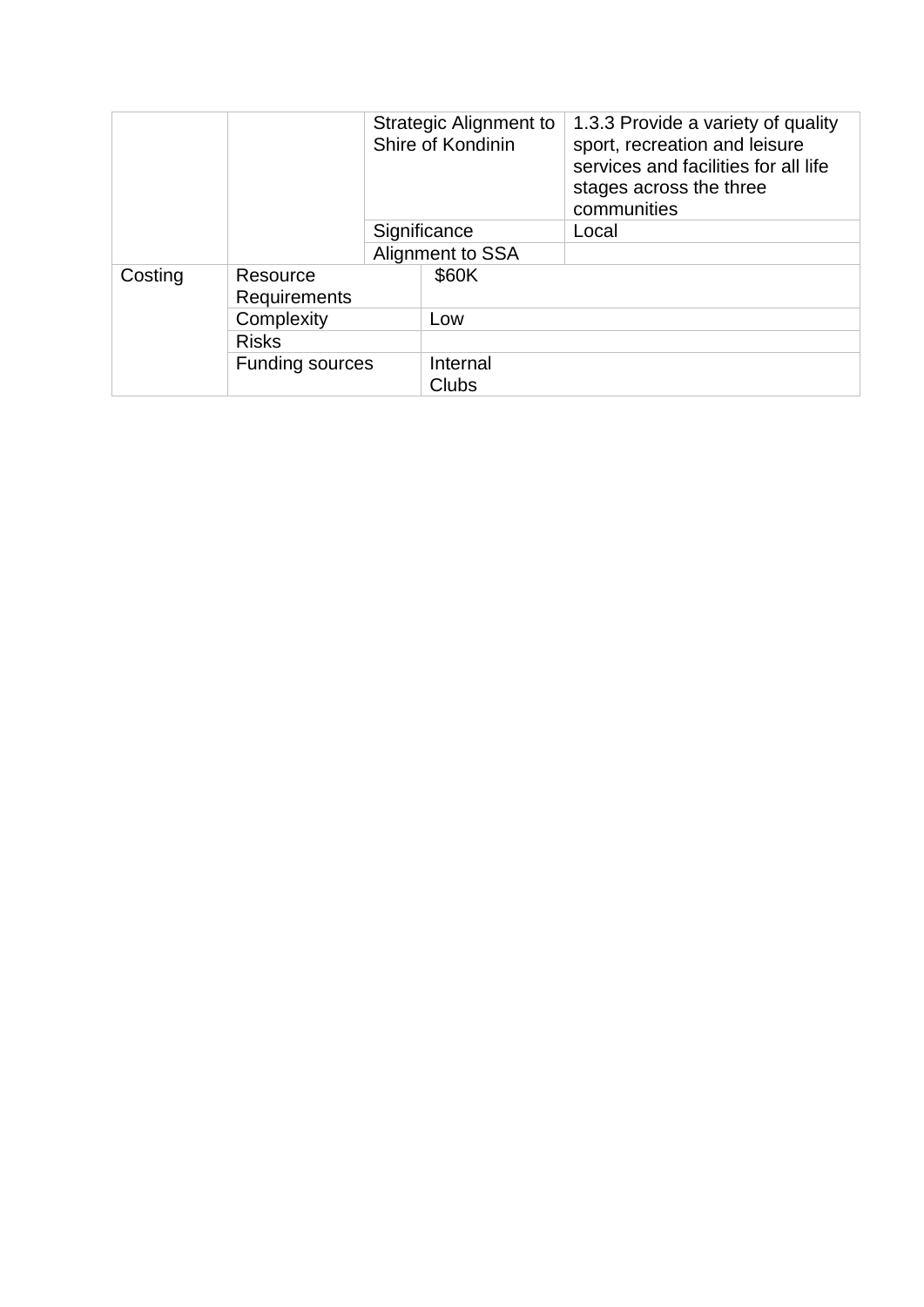# **PROJECT: Hyden Recreation Centre**

**1. Project Description:** Upgrade the Hyden Recreation Centre in line with the precinct plan

# **2. Reasoning:**

Hyden Recreation Centre serves the Winter sports of football and hockey and the Summer sport of cricket. Going forward the netball club may use the Recreation Centre if they co-locate.

The Recreation Centre upgrades will include an expansion and upgrade of change rooms for home and away teams, so too women as these are currently inadequate.

Inclusion of an improved gym space with access outside of hours.

## **3. Scope of Works:**

- Womens and away team change rooms
- Gym construction
- Storage space
- Improved spectator viewing and meeting space
- Co-location and use of kitchens, canteen access etc

**4. Club:** Karlgarin Hyden Hockey Club, Hyden Netball Club, Hyden Tennis Club, Hyden Karlgarin Football Club, Hyden Karlgarin Pingaring Cricket Club, Hyden Sports **Council** 

**5. Budget:** \$100K design and \$2m construction

#### **6. Replacement Cost:**

**7. Commitment:** Hyden Sports Council \$350K

#### **8. Timeframe:**

| 20/21 | 21/22         | 22/23     | 23/24 | 24/25 | 25/26 |
|-------|---------------|-----------|-------|-------|-------|
| Plan  | <b>Design</b> | Construct |       |       |       |
|       | and           |           |       |       |       |
|       | grants        |           |       |       |       |

#### **9. Project Assessment:**

| <b>Stage of</b><br>the<br><b>Process</b> | <b>Criteria</b> | <b>Detail</b>               | <b>Comment</b>                                          |
|------------------------------------------|-----------------|-----------------------------|---------------------------------------------------------|
| Proposal<br>Evaluation                   | Net Benefit     | Public health and<br>safety | Personal health benefits<br>A reduced risk of accidents |
|                                          |                 | Social and community        | Human capital uplift<br>Social inclusion                |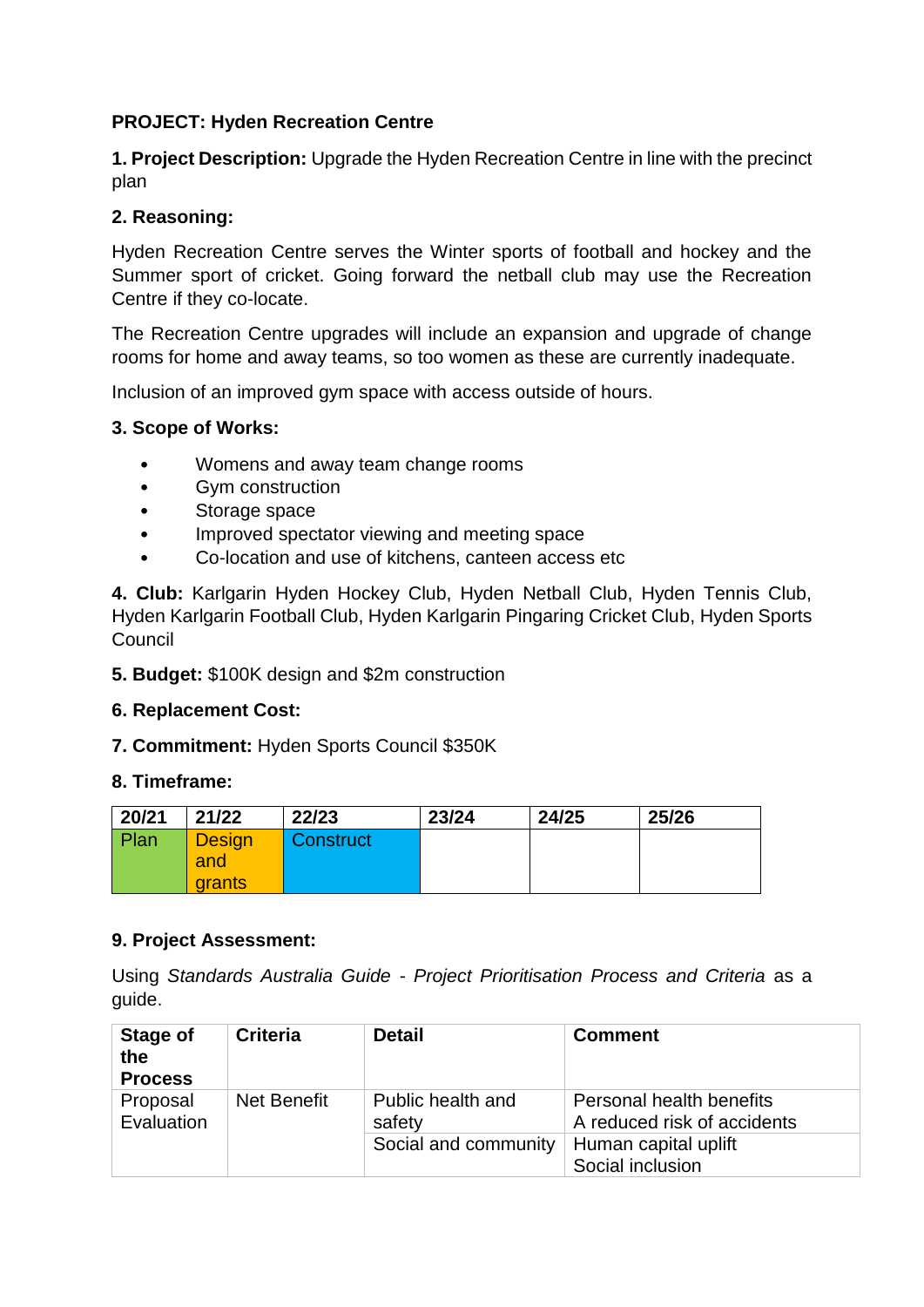|         |                               |                                                                                                         |                                                                         | Disaster response / community<br>meeting place<br>Community pride                                                                                     |  |
|---------|-------------------------------|---------------------------------------------------------------------------------------------------------|-------------------------------------------------------------------------|-------------------------------------------------------------------------------------------------------------------------------------------------------|--|
|         |                               |                                                                                                         | Environmental                                                           |                                                                                                                                                       |  |
|         |                               | Economic                                                                                                |                                                                         |                                                                                                                                                       |  |
|         | Participant                   | Current                                                                                                 |                                                                         | Membership retention                                                                                                                                  |  |
|         | Assessment                    | <b>Future</b>                                                                                           |                                                                         | Gym membership (new)                                                                                                                                  |  |
|         |                               | <b>Multiuse</b>                                                                                         |                                                                         | Co-location of clubs                                                                                                                                  |  |
|         | Assessment<br><b>Measures</b> | <b>Strategic Alignment to</b><br><b>State Government</b><br>Strategic Alignment to<br>Shire of Kondinin |                                                                         |                                                                                                                                                       |  |
|         |                               |                                                                                                         |                                                                         | 1.3.3 Provide a variety of quality<br>sport, recreation and leisure<br>services and facilities for all life<br>stages across the three<br>communities |  |
|         |                               |                                                                                                         | Significance                                                            | Local                                                                                                                                                 |  |
|         |                               | Alignment to SSA                                                                                        |                                                                         |                                                                                                                                                       |  |
| Costing | Resource<br>Requirements      |                                                                                                         | \$2m plus                                                               |                                                                                                                                                       |  |
|         | Complexity                    |                                                                                                         | <b>Medium</b>                                                           |                                                                                                                                                       |  |
|         | <b>Risks</b>                  |                                                                                                         | Management of club aspirations with affordability                       |                                                                                                                                                       |  |
|         | <b>Funding sources</b>        |                                                                                                         | Internal<br><b>CSRFF</b><br><b>Clubs</b><br><b>Hyden Sports Council</b> |                                                                                                                                                       |  |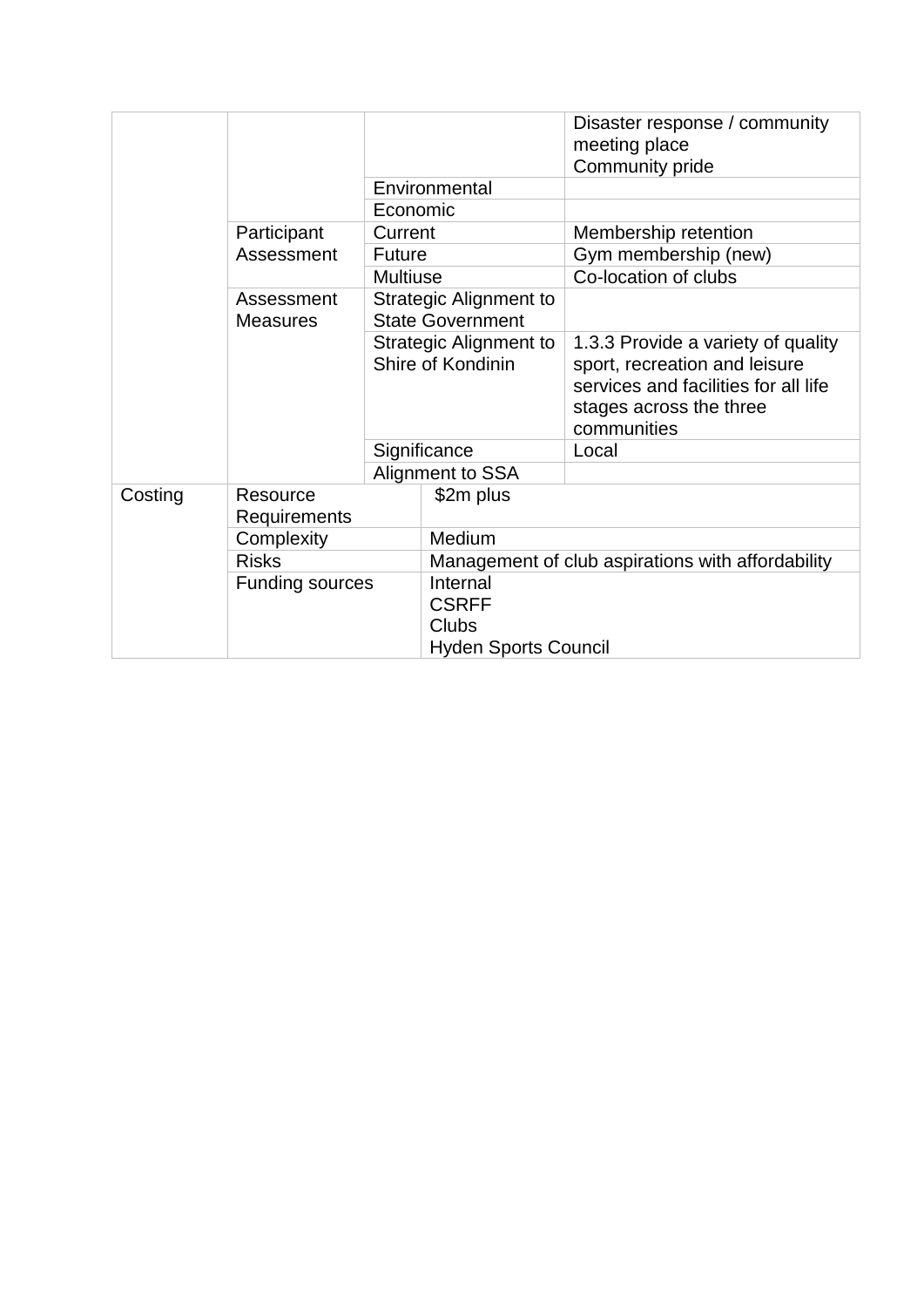# **PROJECT: Karlgarin Bowls Club**

**1. Project Description:** Upgrade the Karlgarin Bowls Clubroom

**2. Reasoning:** Currently the clubroom has asbestos and is split (storage / walkway / kitchen space). No requirement for toilets as there are public toilets within walking distance

## **3. Scope of Works:**

- Storage space
- Social area
- Kitchenette
- **4. Club:** Karlgarin Bowling Club
- **5. Budget:** \$250K

## **6. Replacement Cost:**

## **7. Commitment:** Karlgarin Bowls Club \$60K

#### **8. Timeframe:**

| 20/21 | 21/22  | 22/23 | 23/24 | 24/25 | 25/26 |
|-------|--------|-------|-------|-------|-------|
|       | Grants |       |       |       |       |

#### **9. Project Assessment:**

| Stage of<br>the<br><b>Process</b> | <b>Criteria</b>               | <b>Detail</b>                                     | <b>Comment</b>                                                                                                                                        |
|-----------------------------------|-------------------------------|---------------------------------------------------|-------------------------------------------------------------------------------------------------------------------------------------------------------|
| Proposal<br>Evaluation            | Net Benefit                   | Public health and<br>safety                       | A reduced risk of accidents                                                                                                                           |
|                                   |                               | Social and community                              | Human capital uplift<br>Social inclusion<br>Disaster response and<br>community meeting place                                                          |
|                                   |                               | Environmental                                     |                                                                                                                                                       |
|                                   |                               | Economic                                          |                                                                                                                                                       |
|                                   | Participant                   | Current                                           | Membership retention                                                                                                                                  |
|                                   | Assessment                    | Future                                            |                                                                                                                                                       |
|                                   |                               | <b>Multiuse</b>                                   |                                                                                                                                                       |
|                                   | Assessment<br><b>Measures</b> | Strategic Alignment to<br><b>State Government</b> |                                                                                                                                                       |
|                                   |                               | Strategic Alignment to<br>Shire of Kondinin       | 1.3.3 Provide a variety of quality<br>sport, recreation and leisure<br>services and facilities for all life<br>stages across the three<br>communities |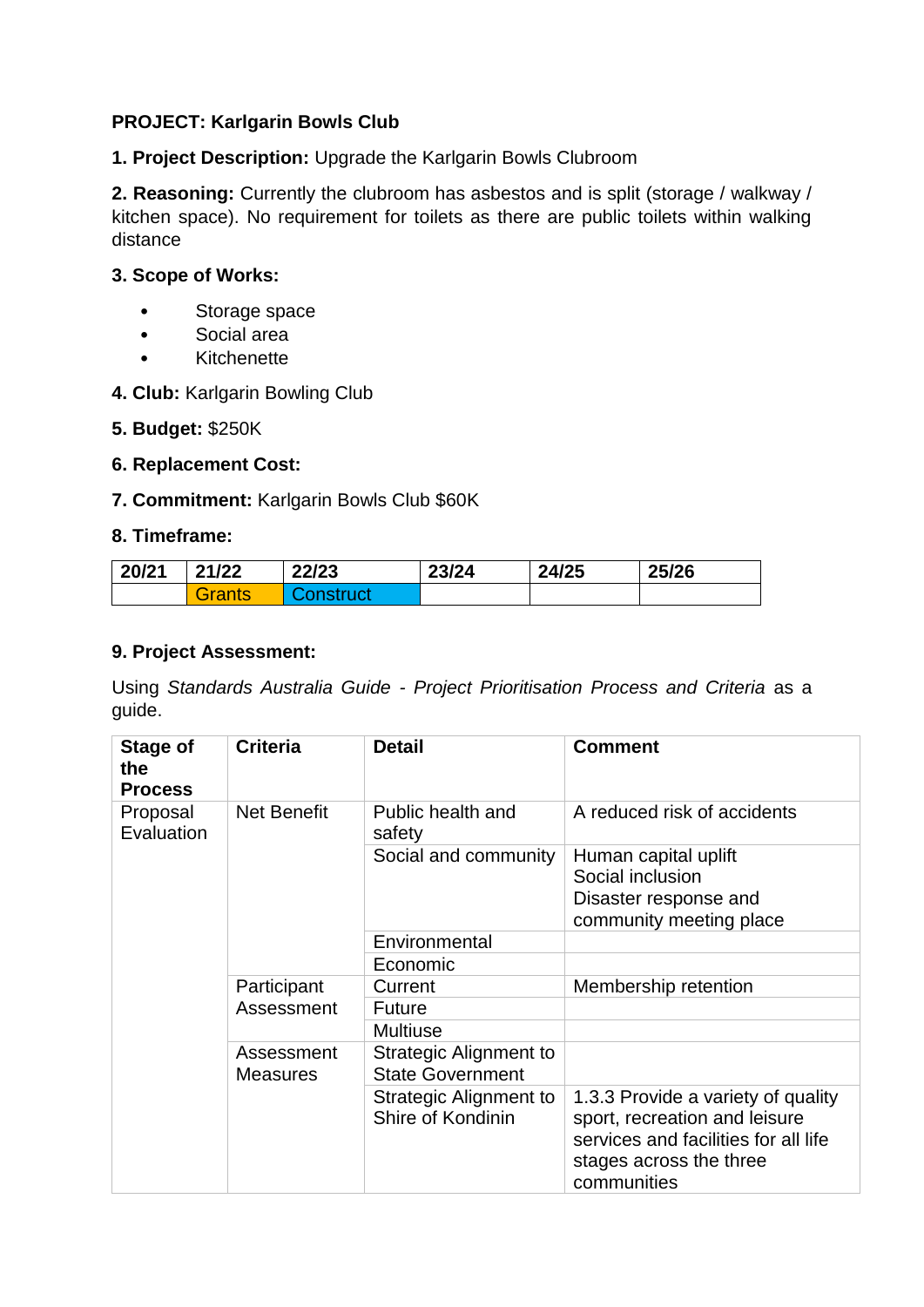|            |                        |  | Significance     | Local                                             |
|------------|------------------------|--|------------------|---------------------------------------------------|
|            |                        |  | Alignment to SSA |                                                   |
| Costing    | Resource               |  | \$250K           |                                                   |
|            | Requirements           |  |                  |                                                   |
| Complexity |                        |  | Medium           |                                                   |
|            | <b>Risks</b>           |  |                  | Land titles split over the green and current club |
|            |                        |  | rooms            |                                                   |
|            | <b>Funding sources</b> |  | Internal         |                                                   |
|            |                        |  | <b>CSRFF</b>     |                                                   |
|            |                        |  | Club             |                                                   |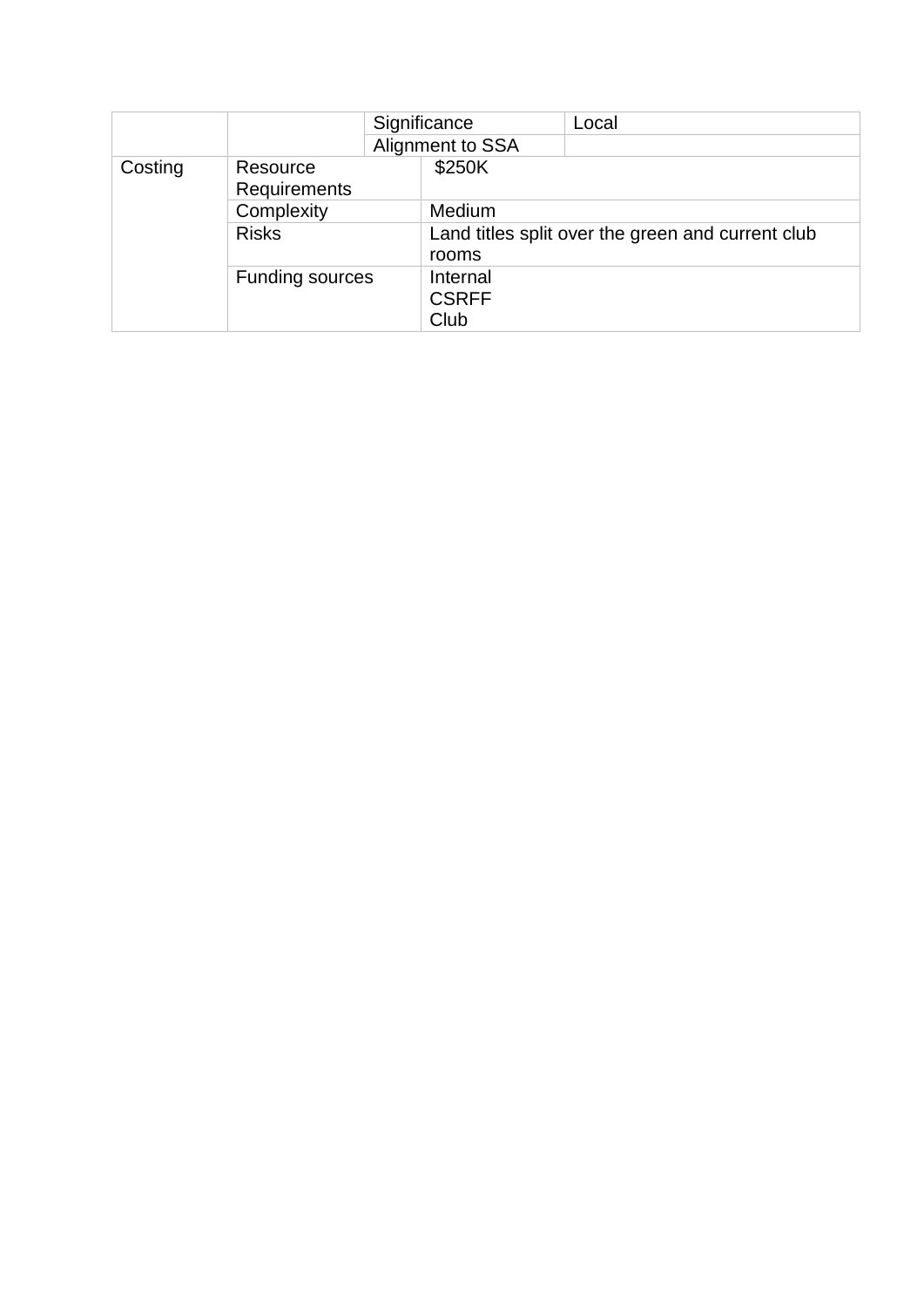# **PROJECT: Pool Lighting**

**1. Project Description:** Upgrade both swimming pools lighting infrastructure to LED lights

**2. Reasoning:** Enables extended swimming hours

# **3. Scope of Works:**

- Hyden Swimming Pool lights
- Kondinin Aquatic Centre lights

**4. Club:** Kondinin Community Recreation Committee, Hyden Sports Council, Kondinin Swimming Club, Hyden Swimming Club

## **5. Budget:** \$150,000

## **6. Replacement Cost:**

**7. Commitment:** Shire owned facility and ongoing maintenance of facility

## **8. Timeframe:**

| 20/21 | 21/22 | 22/23 | 23/24 | 24/25 | 25/26 | 26/27 |
|-------|-------|-------|-------|-------|-------|-------|
|       |       |       |       | Grant |       |       |

#### **9. Project Assessment:**

| Stage of<br>the<br><b>Process</b> | <b>Criteria</b>               | <b>Detail</b>                                            | <b>Comment</b>                                                                                              |
|-----------------------------------|-------------------------------|----------------------------------------------------------|-------------------------------------------------------------------------------------------------------------|
| Proposal<br>Evaluation            | Net Benefit                   | Public health and<br>safety                              | Personal health benefits<br>A reduced risk of accidents                                                     |
|                                   |                               | Social and community                                     | Human capital uplift<br>Social inclusion<br>A reduction in crime and anti<br>social behaviour               |
|                                   |                               | Environmental                                            |                                                                                                             |
|                                   |                               | Economic                                                 | Increased visitation<br>Employment<br>Increased economic activity                                           |
|                                   | Participant<br>Assessment     | Current                                                  |                                                                                                             |
|                                   |                               | <b>Future</b>                                            | Increased patronage                                                                                         |
|                                   |                               | <b>Multiuse</b>                                          |                                                                                                             |
|                                   | Assessment<br><b>Measures</b> | <b>Strategic Alignment to</b><br><b>State Government</b> |                                                                                                             |
|                                   |                               | Strategic Alignment to<br>Shire of Kondinin              | 1.3.3 Provide a variety of quality<br>sport, recreation and leisure<br>services and facilities for all life |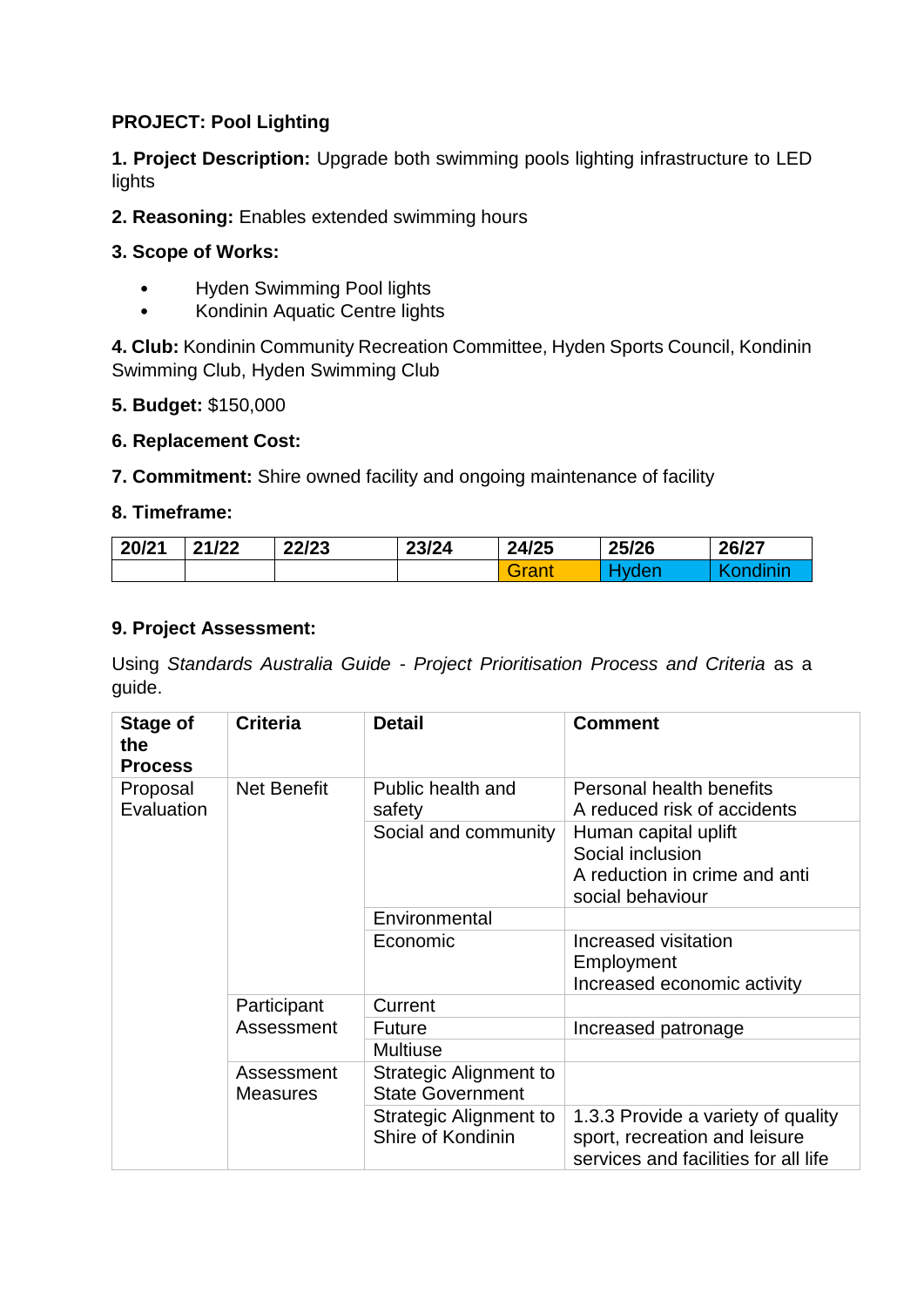|         |                        |              |                          | stages across the three<br>communities |
|---------|------------------------|--------------|--------------------------|----------------------------------------|
|         |                        |              | Significance             | Local                                  |
|         |                        |              | Alignment to SSA         |                                        |
| Costing | Resource               |              | \$150K                   |                                        |
|         | <b>Requirements</b>    |              |                          |                                        |
|         | Complexity             |              | Low                      |                                        |
|         |                        | <b>Risks</b> |                          |                                        |
|         | <b>Funding sources</b> |              | Internal<br><b>CSRFF</b> |                                        |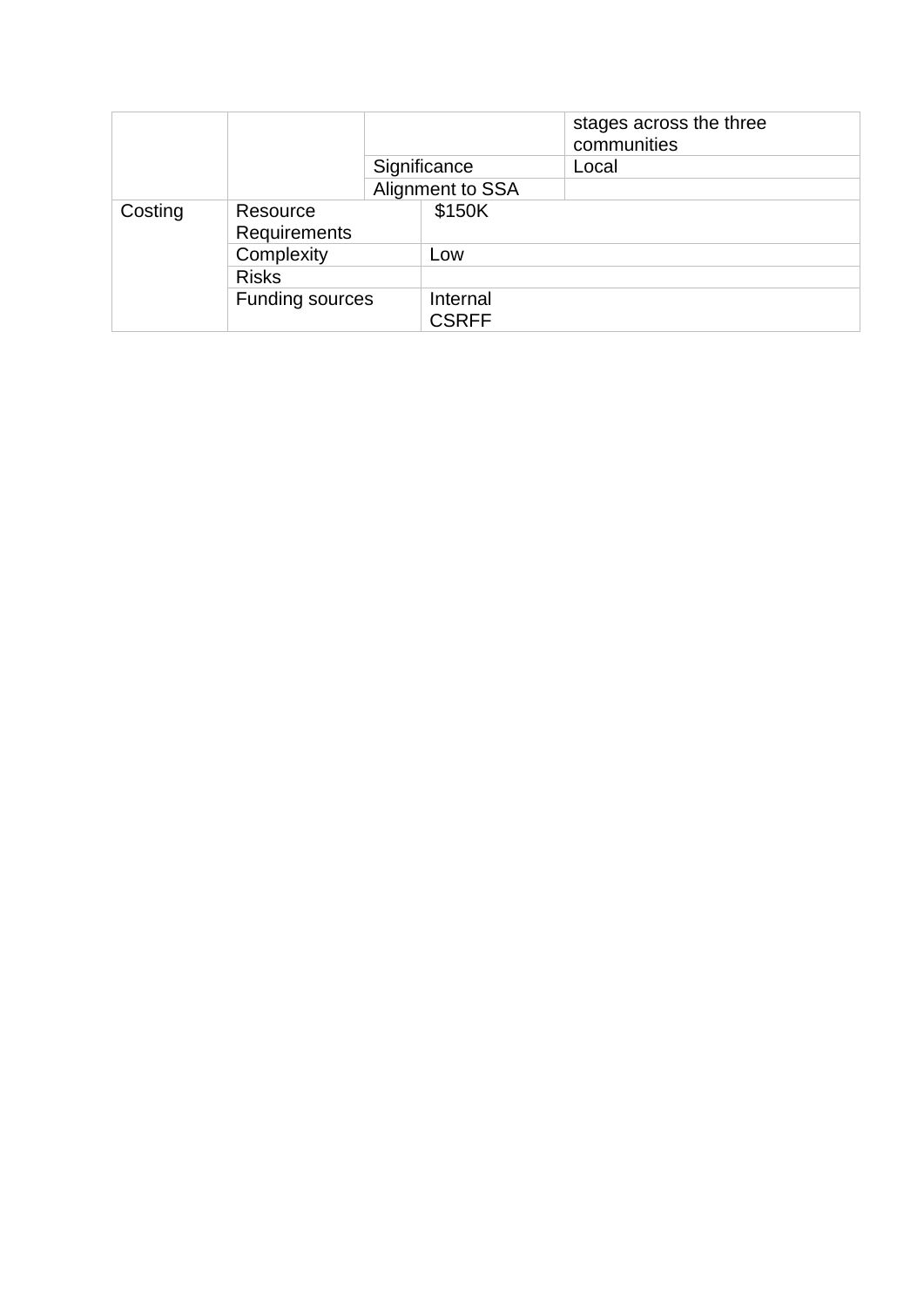# **PROJECT: Hyden Tennis Club Roof**

- **1. Project Description:** Improved protection of tennis clubroom
- **2. Reasoning:** Leaking and ongoing asset preservation

# **3. Scope of Works:**

- Shed over the Hyden Tennis Club
- **4. Club:** Hyden Tennis Club

# **5. Budget:** \$50K

## **6. Replacement Cost:**

**7. Commitment:** Hyden Tennis Club \$10K

## **8. Timeframe:**

| 20/21 | 21/22 | 22/23 | 23/24 | 24/25 | 25/26 |
|-------|-------|-------|-------|-------|-------|
|       |       |       |       |       |       |

# **9. Project Assessment:**

| Stage of<br>the<br><b>Process</b> | <b>Criteria</b>               | <b>Detail</b>                                     |                      | <b>Comment</b>                                                                                                                                        |
|-----------------------------------|-------------------------------|---------------------------------------------------|----------------------|-------------------------------------------------------------------------------------------------------------------------------------------------------|
| Proposal<br>Evaluation            | <b>Net Benefit</b>            | safety                                            | Public health and    |                                                                                                                                                       |
|                                   |                               |                                                   | Social and community | Social inclusion                                                                                                                                      |
|                                   |                               |                                                   | Environmental        |                                                                                                                                                       |
|                                   |                               | Economic                                          |                      |                                                                                                                                                       |
|                                   | Participant                   | Current                                           |                      | Membership retention                                                                                                                                  |
|                                   | Assessment                    | <b>Future</b>                                     |                      |                                                                                                                                                       |
|                                   |                               | <b>Multiuse</b>                                   |                      |                                                                                                                                                       |
|                                   | Assessment<br><b>Measures</b> | Strategic Alignment to<br><b>State Government</b> |                      |                                                                                                                                                       |
|                                   |                               | Strategic Alignment to<br>Shire of Kondinin       |                      | 1.3.3 Provide a variety of quality<br>sport, recreation and leisure<br>services and facilities for all life<br>stages across the three<br>communities |
|                                   |                               | Significance                                      |                      | Local                                                                                                                                                 |
| Costing                           | Resource<br>Requirements      |                                                   | \$50K                |                                                                                                                                                       |
|                                   | Complexity                    |                                                   | Low                  |                                                                                                                                                       |
|                                   | <b>Risks</b>                  |                                                   |                      |                                                                                                                                                       |
|                                   | <b>Funding sources</b>        |                                                   | Internal<br>Club     |                                                                                                                                                       |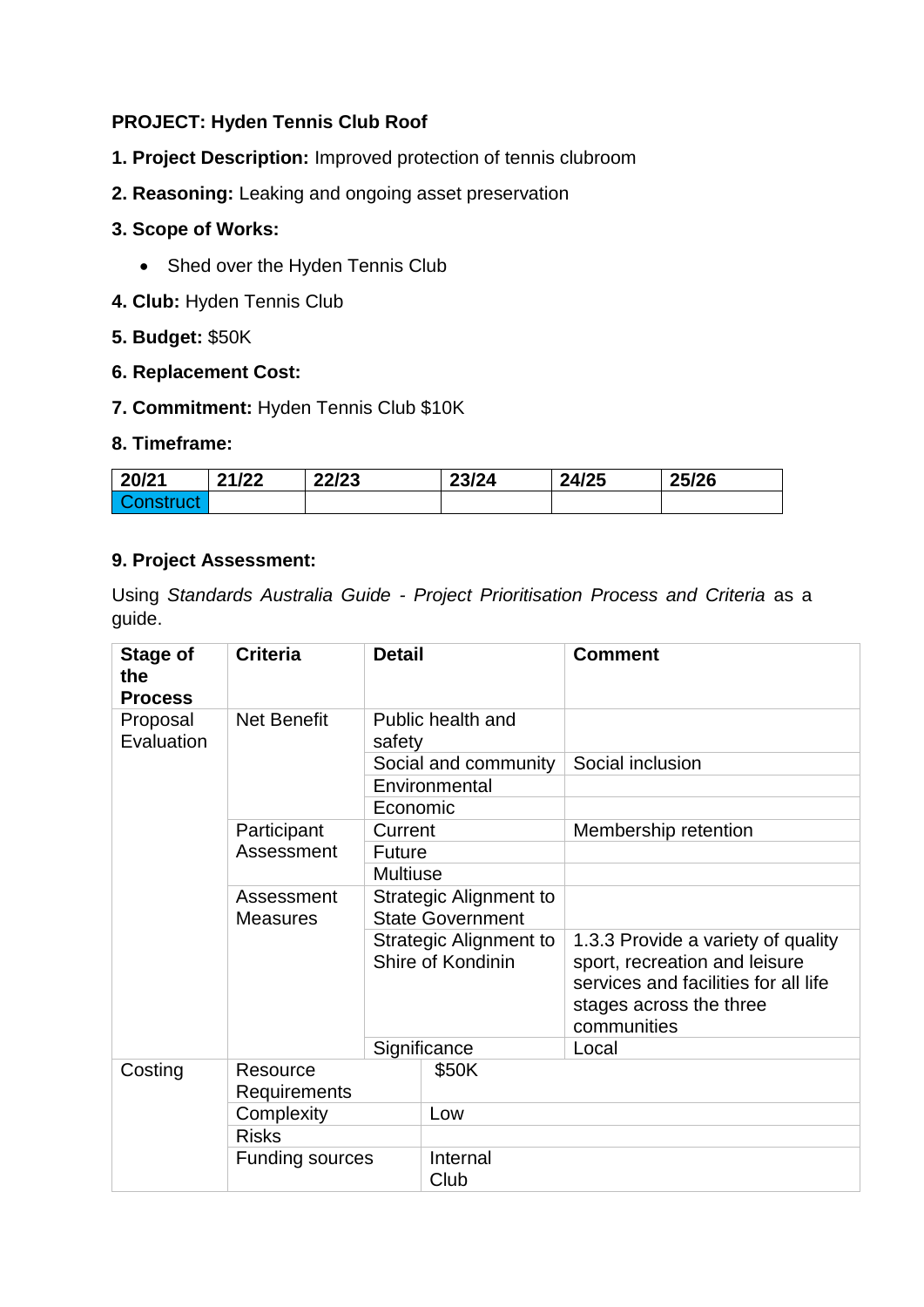# **PROJECT: Hyden Pool Change rooms**

- **1. Project Description:** Improvements to the Hyden Swimming Pool change rooms
- **2. Reasoning:** Change rooms are currently open air and ageing

#### **3. Scope of Works:**

- Womens and mens change rooms covered
- Internal aesthetic improvements and modernisation
- **4. Club:** Shire of Kondinin owned facility
- **5. Budget:** \$100K

#### **6. Replacement Cost:**

**7. Commitment:** Shire of Kondinin owned facility and ongoing maintenance

## **8. Timeframe:**

| 20/21            | 21/22 | 22/23 | 23/24 | 24/25 | 25/26 |
|------------------|-------|-------|-------|-------|-------|
| <b>Construct</b> |       |       |       |       |       |

## **10. Project Assessment:**

| Stage of<br>the<br><b>Process</b> | <b>Criteria</b>                 | <b>Detail</b>                                     | <b>Comment</b>                                                                                                                                        |
|-----------------------------------|---------------------------------|---------------------------------------------------|-------------------------------------------------------------------------------------------------------------------------------------------------------|
| Proposal<br>Evaluation            | <b>Net Benefit</b>              | Public health and<br>safety                       | Reduced risk of accidents                                                                                                                             |
|                                   |                                 | Social and community                              | Personal health benefits<br>Social inclusion                                                                                                          |
|                                   |                                 | Environmental                                     |                                                                                                                                                       |
|                                   |                                 | Economic                                          | Employment<br>Increased visitation                                                                                                                    |
|                                   | Participant<br>Assessment       | Current                                           |                                                                                                                                                       |
|                                   |                                 | <b>Future</b>                                     | Increased patronage                                                                                                                                   |
|                                   |                                 | <b>Multiuse</b>                                   |                                                                                                                                                       |
|                                   | Assessment<br><b>Measures</b>   | Strategic Alignment to<br><b>State Government</b> |                                                                                                                                                       |
|                                   |                                 | Strategic Alignment to<br>Shire of Kondinin       | 1.3.3 Provide a variety of quality<br>sport, recreation and leisure<br>services and facilities for all life<br>stages across the three<br>communities |
|                                   |                                 | Significance                                      | Local                                                                                                                                                 |
|                                   |                                 | Alignment to SSA                                  |                                                                                                                                                       |
| Costing                           | Resource<br><b>Requirements</b> | \$100K                                            |                                                                                                                                                       |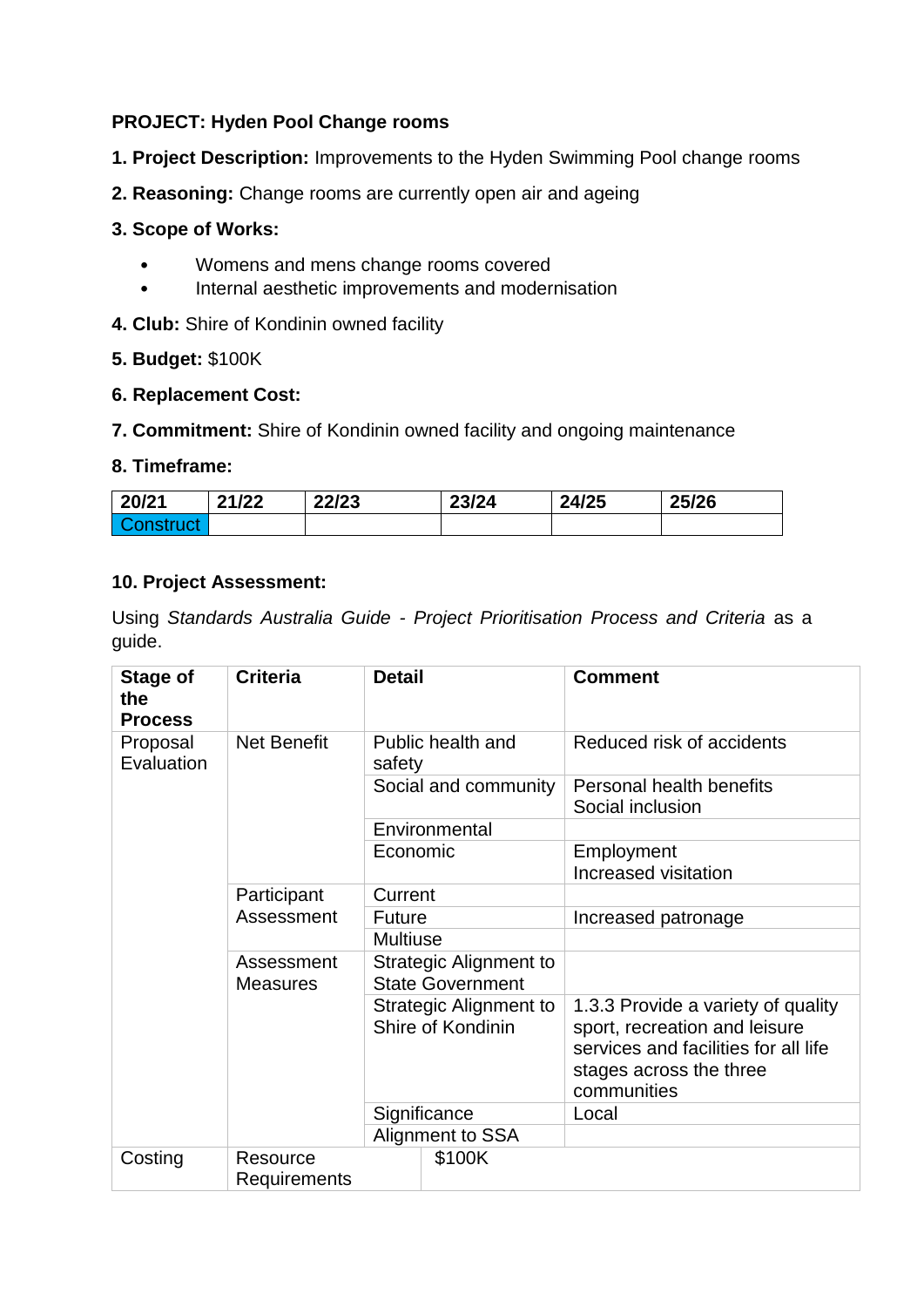| Complexity      | Low             |
|-----------------|-----------------|
| <b>Risks</b>    |                 |
| Funding sources | Internal        |
|                 | Drought Funding |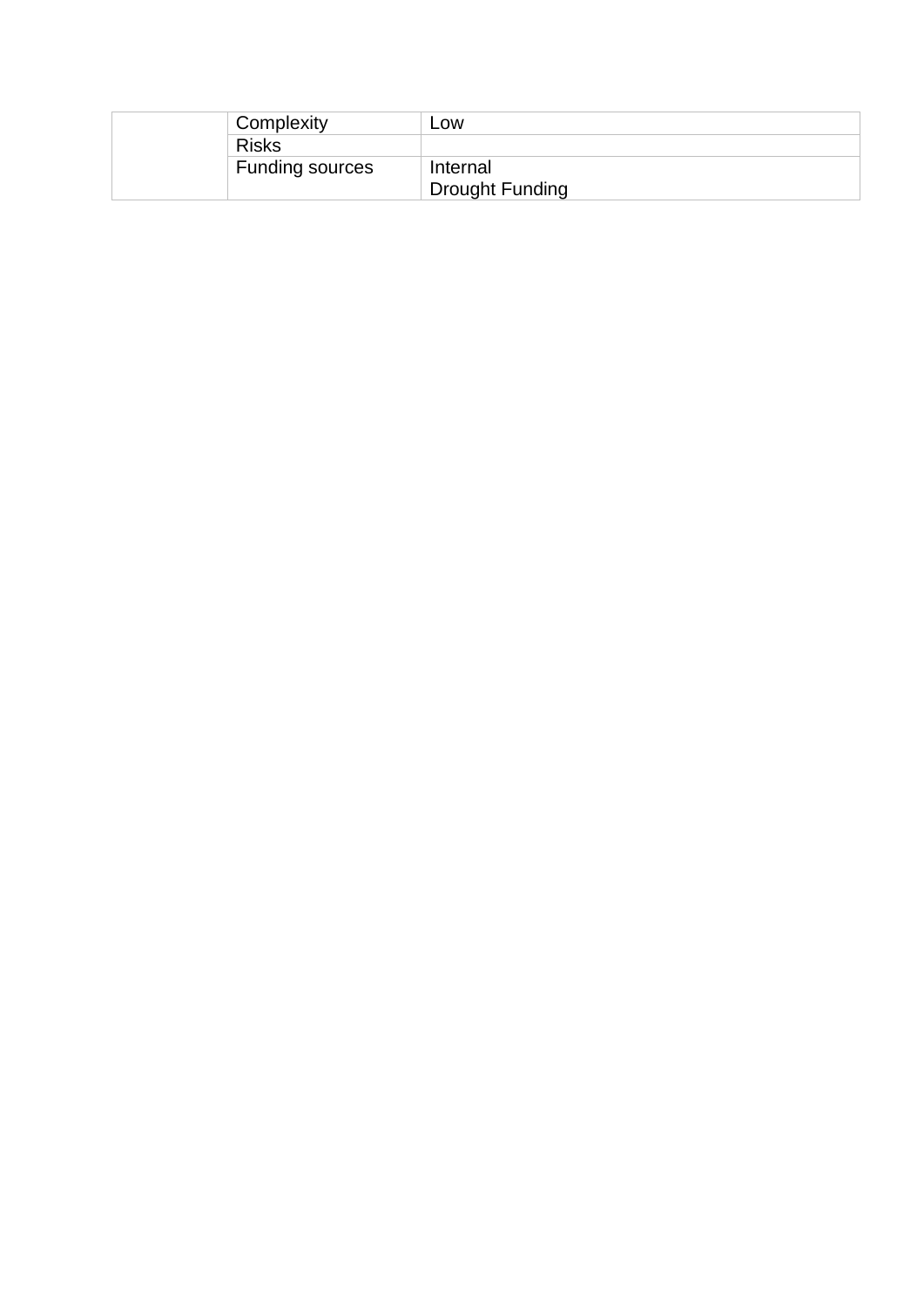# **PROJECT: Hyden Tennis Court Resurface**

**1. Project Description:** Resurface all eight tennis courts

**2. Reasoning:** Line markings are raising up, wearing in some areas, splitting at seams, all eight courts are ageing and unable to be patched up

# **3. Scope of Works:**

- Replace front four tennis courts synthetic surface
- **4. Club:** Hyden Tennis Club

#### **5. Budget:** \$300K

#### **6. Replacement Cost:**

**7. Commitment:** Hyden Tennis Club \$120K

#### **8. Timeframe:**

| 20/21 | 21/22  | 22/23     | 23/24 | 24/25 | 25/26 |
|-------|--------|-----------|-------|-------|-------|
|       | Grants | ∠onstruct |       |       |       |

## **9. Project Assessment:**

| Stage of<br>the<br><b>Process</b> | <b>Criteria</b>               | <b>Detail</b>                                     | <b>Comment</b>                                                                                                                                        |
|-----------------------------------|-------------------------------|---------------------------------------------------|-------------------------------------------------------------------------------------------------------------------------------------------------------|
| Proposal<br>Evaluation            | <b>Net Benefit</b>            | Public health and<br>safety                       | Personal health benefits<br>A reduced risk of accidents                                                                                               |
|                                   |                               | Social and community                              | Human capital uplift<br>Social inclusion<br>Positive role modelling<br>Community pride<br>Elite sporting outcomes                                     |
|                                   |                               | Environmental                                     |                                                                                                                                                       |
|                                   |                               | Economic                                          |                                                                                                                                                       |
|                                   | Participant<br>Assessment     | Current                                           | Membership retention                                                                                                                                  |
|                                   |                               | <b>Future</b>                                     |                                                                                                                                                       |
|                                   |                               | <b>Multiuse</b>                                   |                                                                                                                                                       |
|                                   | Assessment<br><b>Measures</b> | Strategic Alignment to<br><b>State Government</b> |                                                                                                                                                       |
|                                   |                               | Strategic Alignment to<br>Shire of Kondinin       | 1.3.3 Provide a variety of quality<br>sport, recreation and leisure<br>services and facilities for all life<br>stages across the three<br>communities |
|                                   |                               | Significance                                      | Local                                                                                                                                                 |
|                                   |                               | Alignment to SSA                                  |                                                                                                                                                       |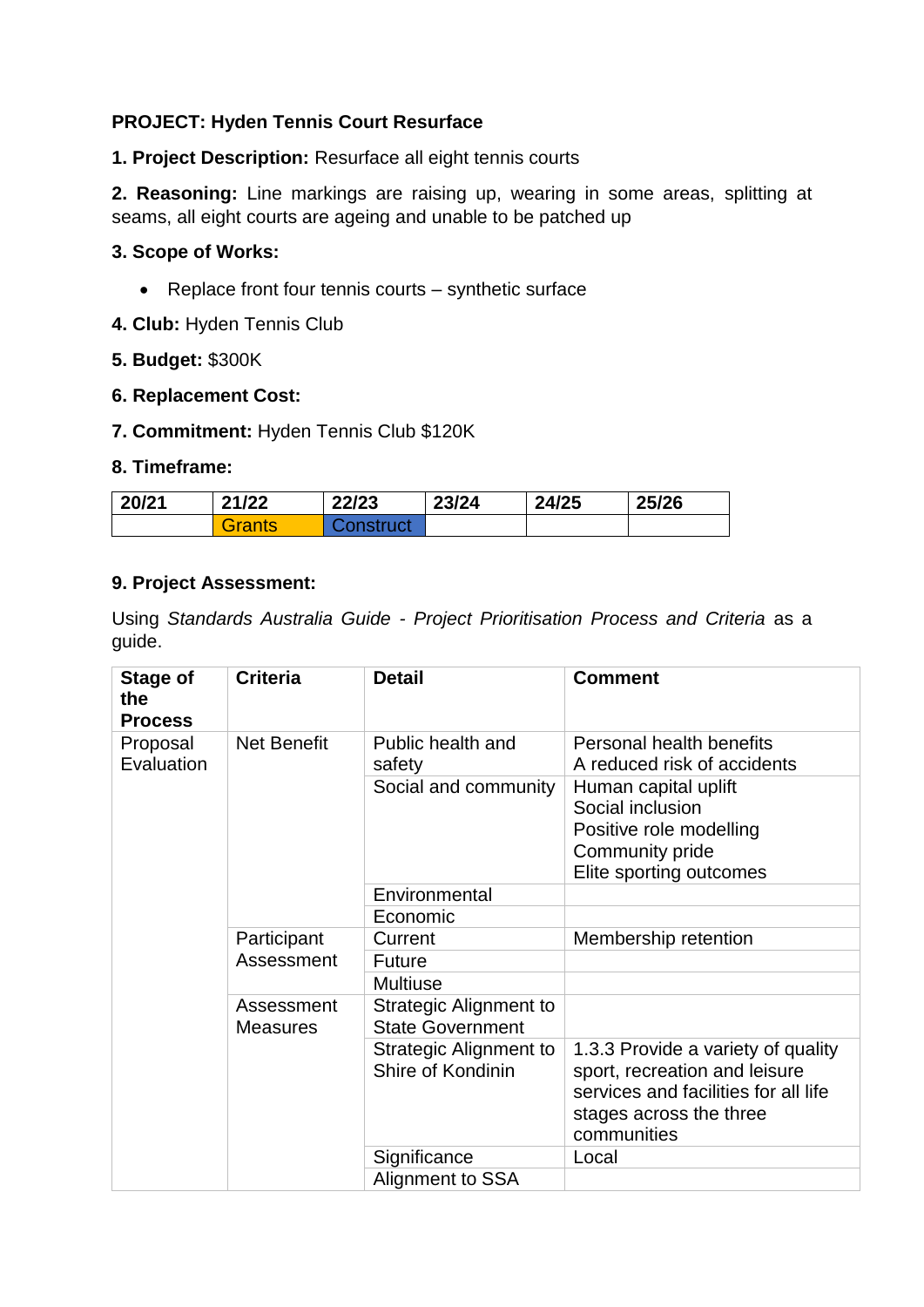| Costing | Resource<br>Requirements | \$300K                           |
|---------|--------------------------|----------------------------------|
|         | Complexity               | LOW                              |
|         | <b>Risks</b>             |                                  |
|         | <b>Funding sources</b>   | Internal<br><b>CSRFF</b><br>Club |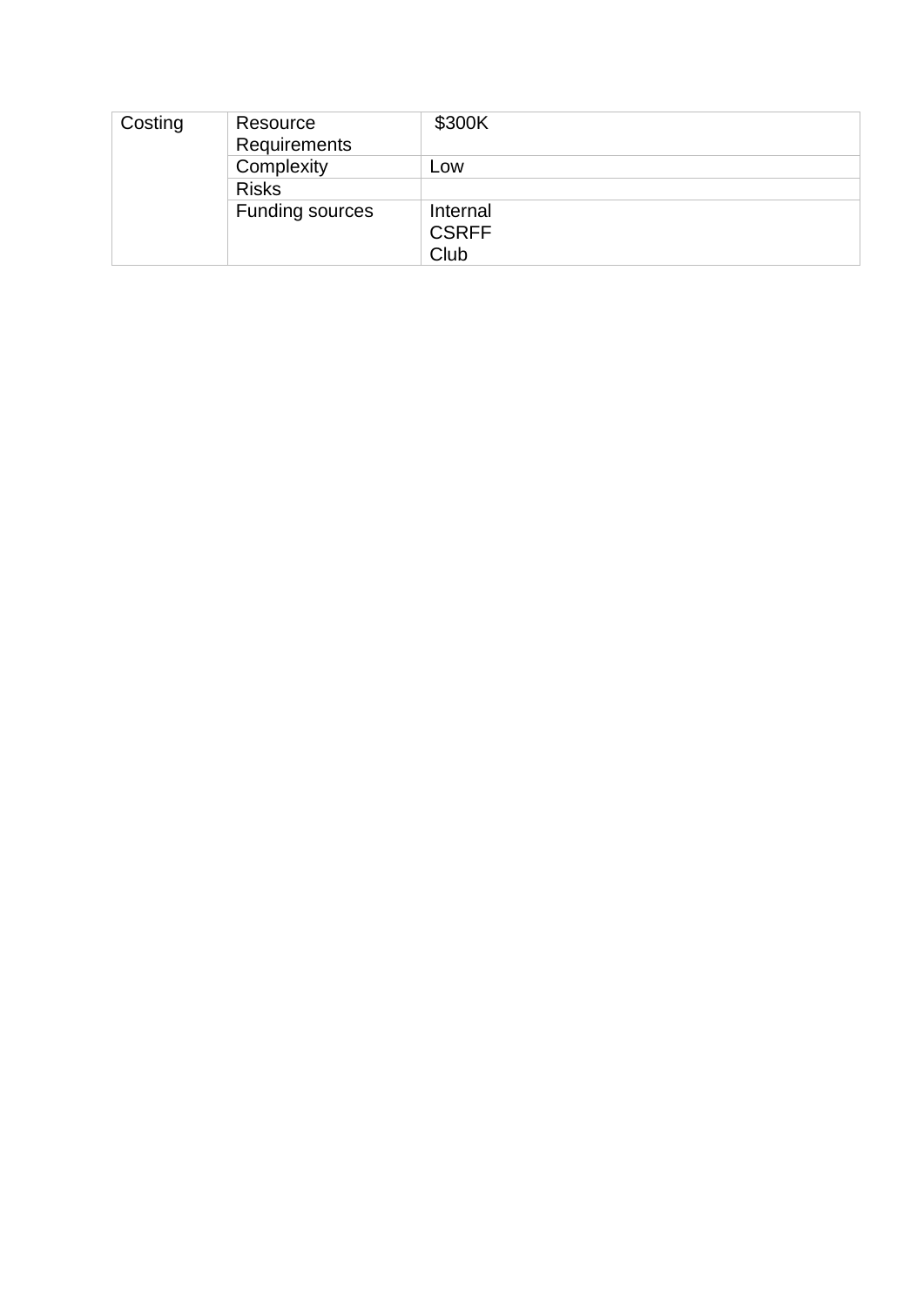# **PROJECT: Hyden Swimming Pool Bowl**

- **1. Project Description:** Maintenance and improvements to the Hyden Swimming Pool
- **2. Reasoning:** Asset renewal

# **3. Scope of Works:**

- Maintenance of Hyden Swimming Pool
- **4. Club:** Shire of Kondinin owned facility

# **5. Budget:** \$150K

# **6. Replacement Cost:**

**7. Commitment:** Shire of Kondinin owned facility and ongoing maintenance

# **8. Timeframe:**

| 24/25 | 25/26 | 26/27 | 27/28  | 28/29 | 29/30    |
|-------|-------|-------|--------|-------|----------|
|       |       |       | Grants |       | onstruct |

# **9. Project Assessment:**

| Stage of<br>the<br><b>Process</b> | <b>Criteria</b>               | <b>Detail</b>                                     | <b>Comment</b>                                                                                                                                        |
|-----------------------------------|-------------------------------|---------------------------------------------------|-------------------------------------------------------------------------------------------------------------------------------------------------------|
| Proposal<br>Evaluation            | <b>Net Benefit</b>            | Public health and<br>safety                       | Personal health benefits<br>A reduced risk of accidents                                                                                               |
|                                   |                               | Social and community                              | Human capital uplift<br>Social inclusion<br>Positive role modelling<br>A reduction in crime and anti<br>social behavioiur                             |
|                                   |                               | Environmental                                     |                                                                                                                                                       |
|                                   |                               | Economic                                          | Increased visitation<br>Employment<br>Increased economic activity                                                                                     |
|                                   | Participant<br>Assessment     | Current                                           | Retention of patronage                                                                                                                                |
|                                   |                               | Future                                            | Increased patronage                                                                                                                                   |
|                                   |                               | <b>Multiuse</b>                                   |                                                                                                                                                       |
|                                   | Assessment<br><b>Measures</b> | Strategic Alignment to<br><b>State Government</b> |                                                                                                                                                       |
|                                   |                               | Strategic Alignment to<br>Shire of Kondinin       | 1.3.3 Provide a variety of quality<br>sport, recreation and leisure<br>services and facilities for all life<br>stages across the three<br>communities |
|                                   |                               | Significance                                      | Local                                                                                                                                                 |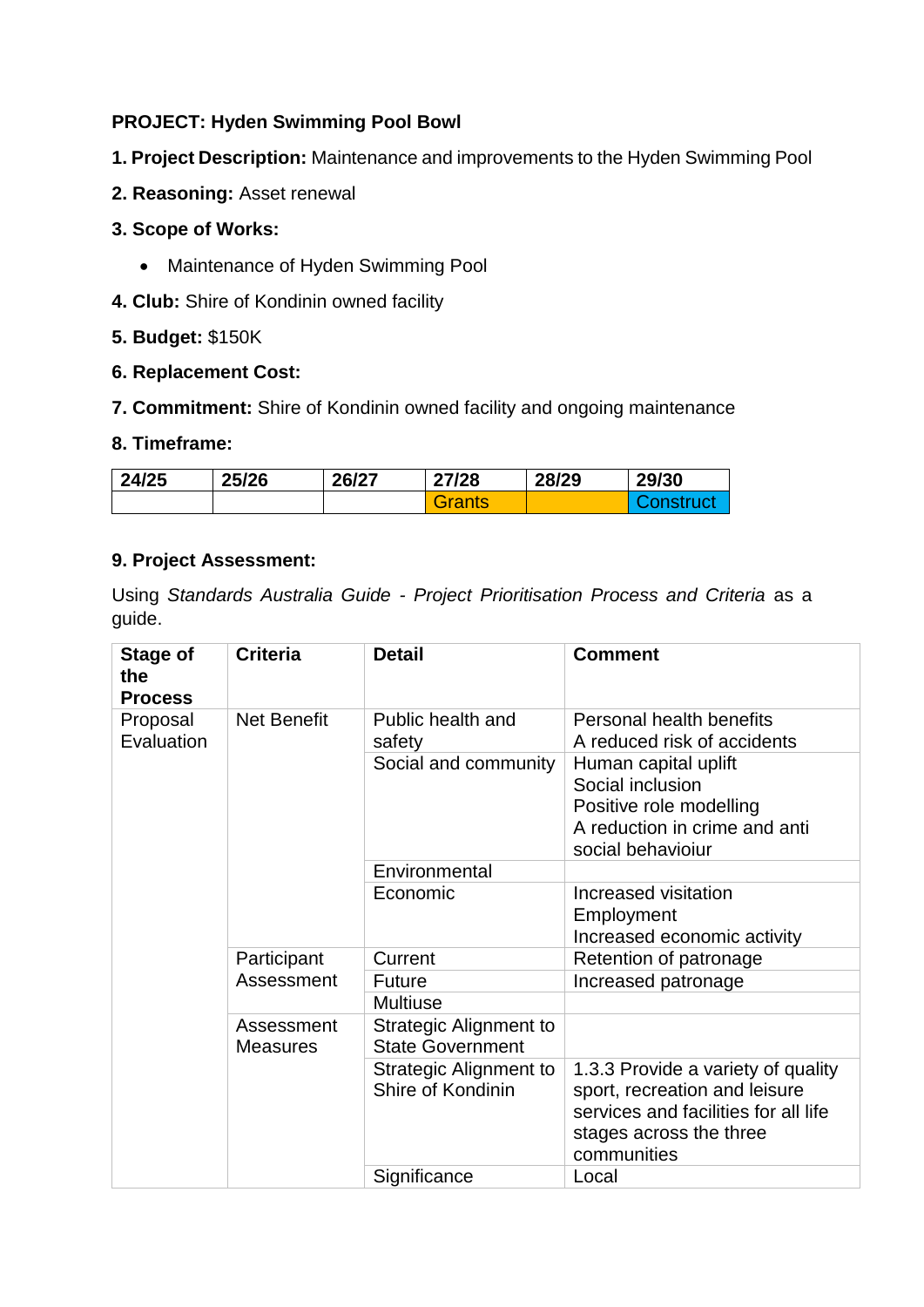|         | Alignment to SSA       |              |
|---------|------------------------|--------------|
| Costing | Resource               | \$150K       |
|         | Requirements           |              |
|         | Complexity             | Low          |
|         | <b>Risks</b>           |              |
|         | <b>Funding sources</b> | Internal     |
|         |                        | <b>CSRFF</b> |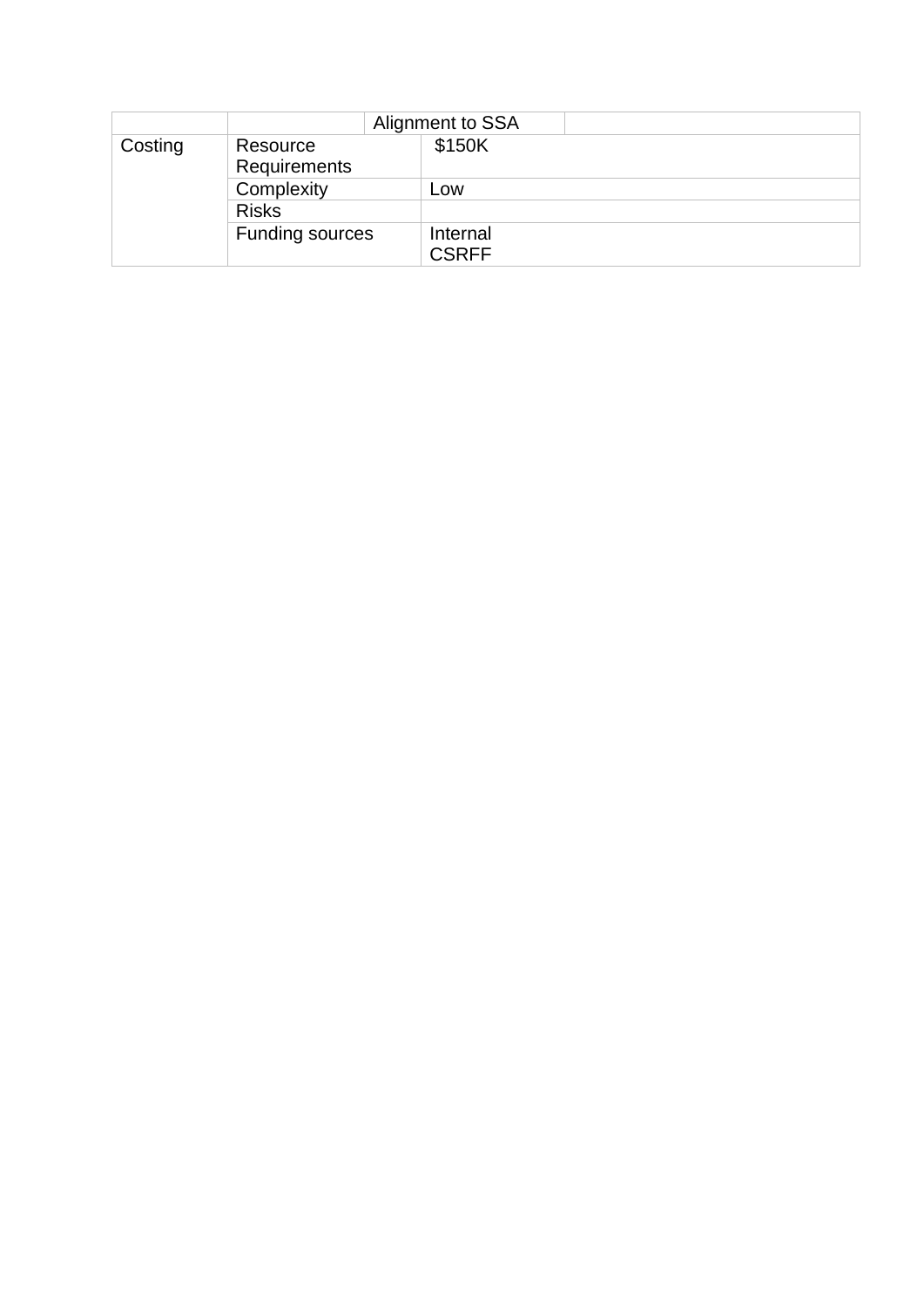# **PROJECT: Kondinin Skate Park**

- **1. Project Description:** Upgrade the Kondinin Skatepark
- **2. Reasoning:** Recreation and leisure space for Kondinin youth and visitors

# **3. Scope of Works:**

- Upgrade skatepark (equipment, landscaping etc)
- **4. Club:** Shire of Kondinin owned facility
- **5. Budget:** \$10K design, \$100K construction
- **6. Replacement Cost:** Shire of Kondinin owned facility and ongoing maintenance

# **7. Commitment:**

# **8. Timeframe:**

| 24/25 | 25/26 | 26/27 | 27/28  | 28/29 | 29/30 |
|-------|-------|-------|--------|-------|-------|
| Plan  |       |       | Grants |       |       |

# **9. Project Assessment:**

| Stage of<br>the<br><b>Process</b> | <b>Criteria</b>               | <b>Detail</b>                                     |        | <b>Comment</b>                                                                                                                                        |  |
|-----------------------------------|-------------------------------|---------------------------------------------------|--------|-------------------------------------------------------------------------------------------------------------------------------------------------------|--|
| Proposal<br>Evaluation            | <b>Net Benefit</b>            | Public health and<br>safety                       |        | Personal health benefit                                                                                                                               |  |
|                                   |                               | Social and community                              |        | Social inclusion<br>Reduction in crime and anti<br>social behaviour                                                                                   |  |
|                                   |                               | Environmental                                     |        | Green space benefit                                                                                                                                   |  |
|                                   |                               | Economic                                          |        | Increased visitation                                                                                                                                  |  |
|                                   | Participant<br>Assessment     | Current                                           |        |                                                                                                                                                       |  |
|                                   |                               | <b>Future</b>                                     |        | Increased local and visitor use                                                                                                                       |  |
|                                   |                               | <b>Multiuse</b>                                   |        |                                                                                                                                                       |  |
|                                   | Assessment<br><b>Measures</b> | Strategic Alignment to<br><b>State Government</b> |        |                                                                                                                                                       |  |
|                                   |                               | Strategic Alignment to<br>Shire of Kondinin       |        | 1.3.3 Provide a variety of quality<br>sport, recreation and leisure<br>services and facilities for all life<br>stages across the three<br>communities |  |
|                                   |                               | Significance                                      |        | Local                                                                                                                                                 |  |
| Costing                           | Resource<br>Requirements      |                                                   | \$110K |                                                                                                                                                       |  |
|                                   | Complexity                    |                                                   | Low    |                                                                                                                                                       |  |
|                                   | <b>Risks</b>                  |                                                   |        |                                                                                                                                                       |  |